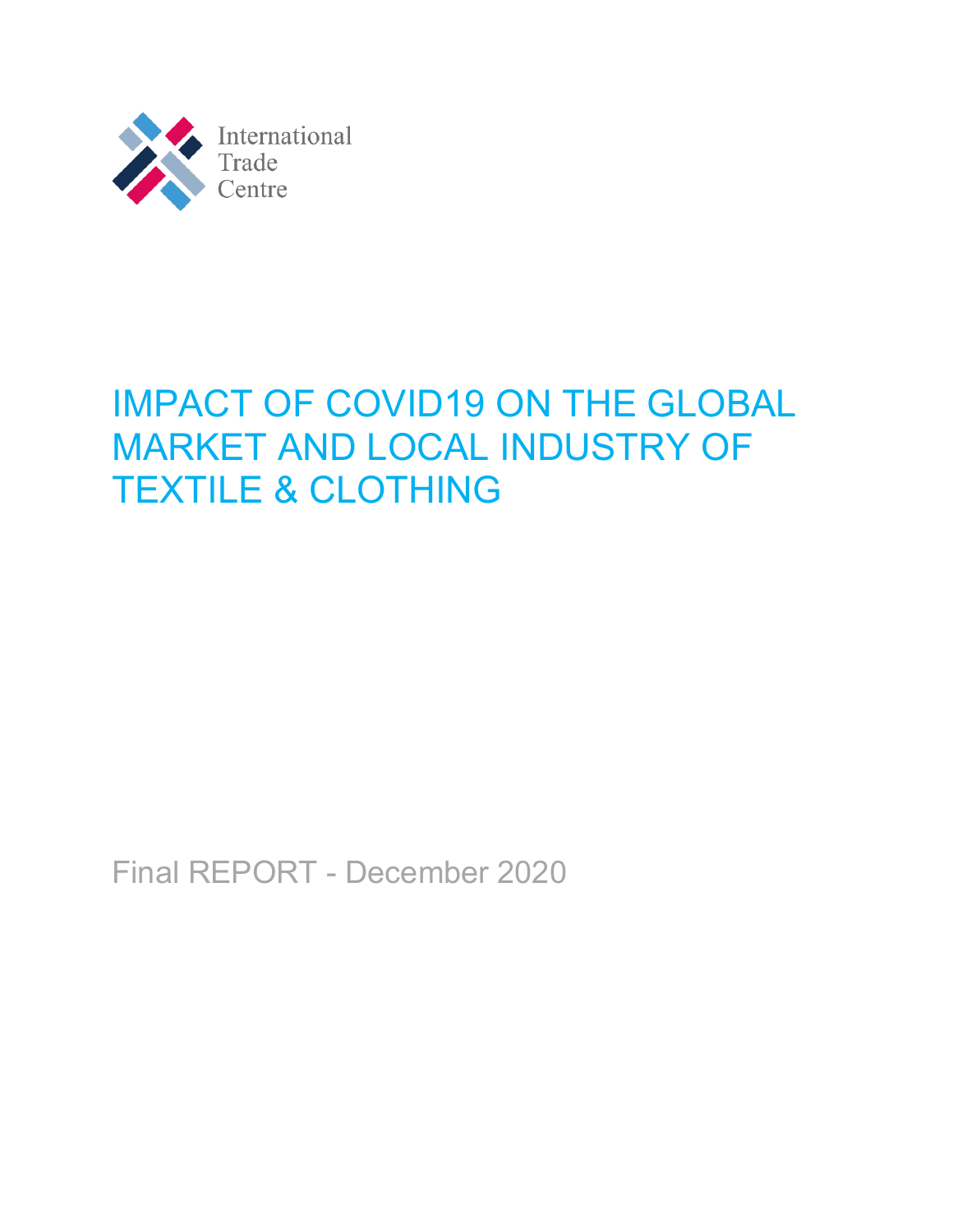### <span id="page-1-0"></span>About the report

This report is done by Gherzi Egypt for the ITC GTEX/ MENATEX project. The GTEX MENATEX project in Egypt is the result of a successful partnership between the Egyptian Government represented by the Ministry of Trade and Industry (MoTI), the Swiss and Swedish governments as donors, who have made available the funds necessary for its implementation, and ITC the joint trade organization of the United Nations (UN) and the World Trade Organization (WTO), as the implementing agency for the project. The "Boosting Textile and Clothing Sector Competitiveness in Egypt" project was signed on 22nd of September 2019. Since then, an enterprise call for applications was launched with the objective of selecting a total target of 35 enterprises. A call for application for relatively large scale companies "Champion enterprises" has been launched as well with the aim of following a mentoring approach between the champions and selected SMEs. In parallel, work at the institutional level is being carried out. At present, with the global crisis of the COVID19 pandemic, it is essential to be flexible in project planning and implementation. For that reason, communication with the different stakeholders was initiated with the objective to offer support on critical interventions needed to overcome the recently generated challenges. It was concluded to work on an impact study to allow the stakeholders to have updated information on the crisis impact on the textile and clothing sector especially in terms of employment, affected SMEs number and type of products, lost markets and new opportunities in unconventional markets/product range.





Schweizerische Eidgenossenschaft Confédération suisse Confederazione Svizzera Confederaziun svizra

Swiss Confederation

Federal Department of Economic Affairs FDEA **State Secretariat for Economic Affairs SECO**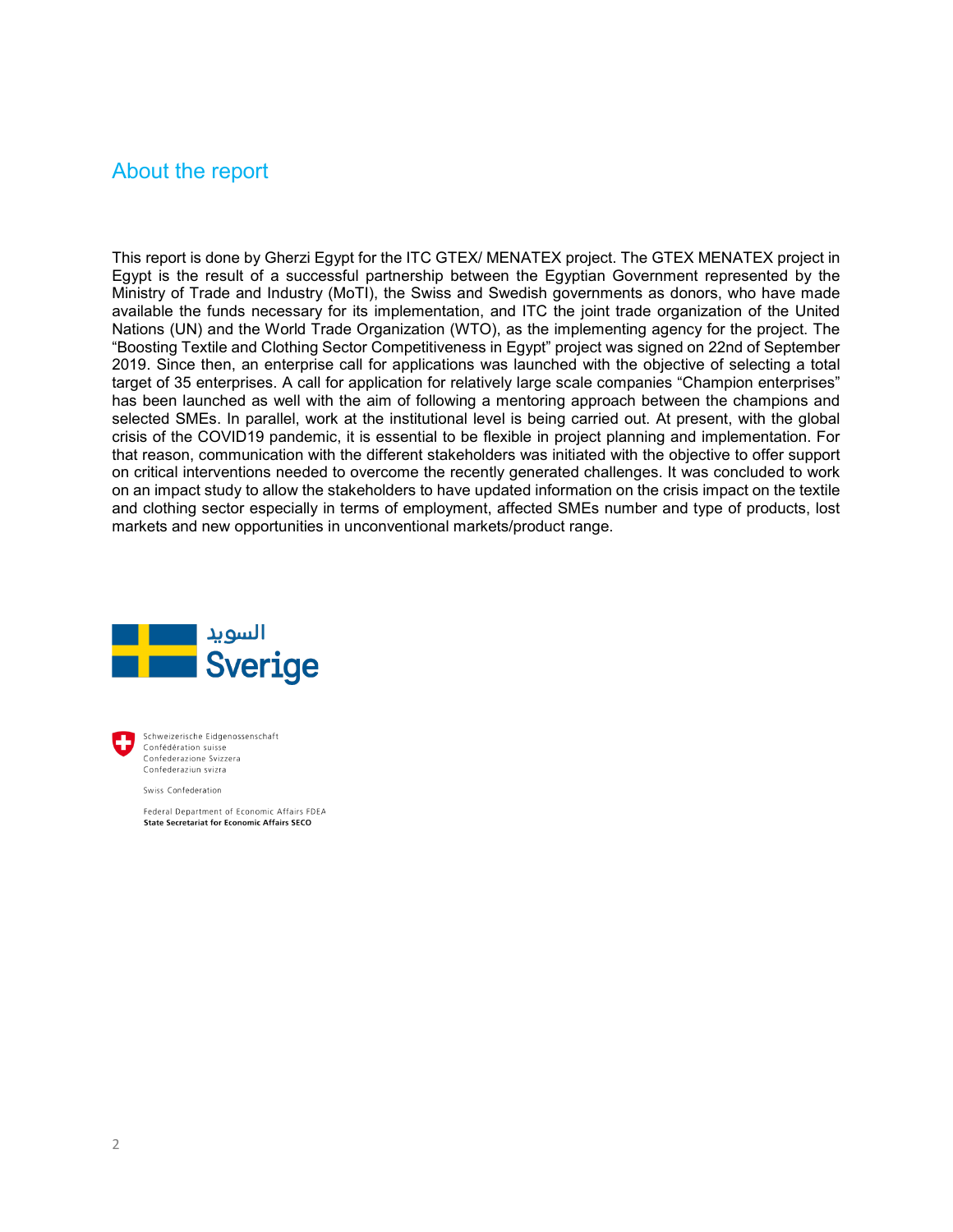## <span id="page-2-0"></span>Acknowledgments

Gherzi would like to thank the Apparel Export Council of Egypt and the Textiles & Home Textiles Export Council distinguished members for their help and contributions to this report. Gherzi would also like to thank Ms. Sherine Hosni of the Apparel export council and Ms. Rasha Fahim of the Textiles & Home Textiles export council for their effort in providing necessary data promptly and their help in organizing multiple online meetings with stakeholders. Gherzi extends its gratitude to Dr. Abeer ElSaadi Advisor to the Minister at the Ministry of Trade & Industry (MOTI) and Mr. Samy Naguib of the Industrial Modernisation centre (IMC).

In addition, Gherzi would like to thank Ms. Marie Louis and the gentlemen: Mr. Mohamed Kassem, Mr. Sherif Hesni, Mr. Samer Riad and Mr. Hani Salam for their creative and insightful input to this report.

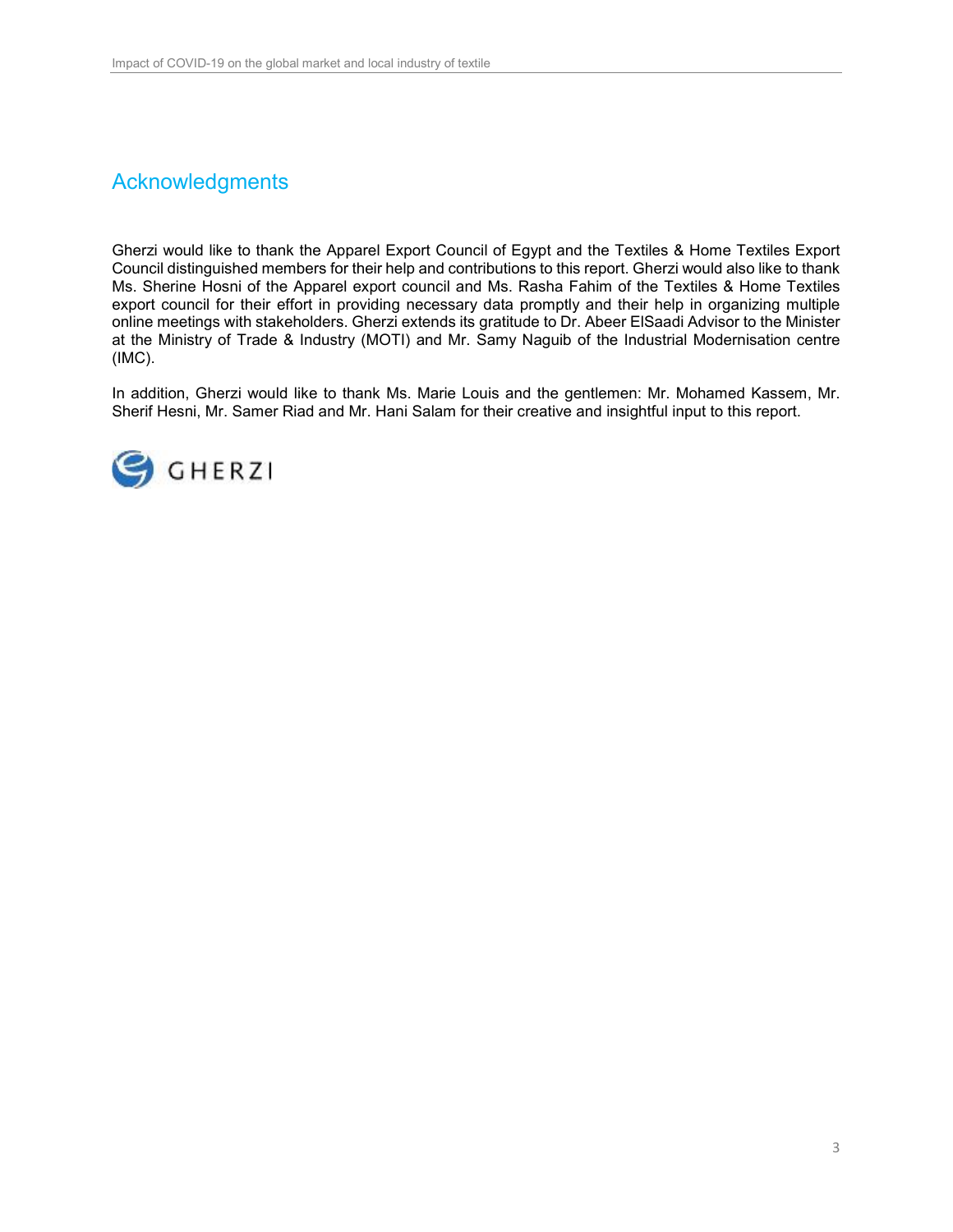# <span id="page-3-0"></span>Acronyms and abbreviations

| B <sub>2</sub> C | Business to consumer                                       |
|------------------|------------------------------------------------------------|
| BGMEA            | Bangladesh Garment Manufacturers and Exporters Association |
| CBE              | Central Bank of Egypt                                      |
| FDI.             | Foreign Direct Invest                                      |
| <b>GTEX</b>      | Global Textile & Clothing programme                        |
| <b>HDE</b>       | Central Association of German Retail Trade                 |
| ITC.             | International Trade Center                                 |
| MMF              | Man-made fibers                                            |
| <b>MENA</b>      | Middle East and North Africa                               |
| MOTI             | Ministry of Trade and Industry                             |
| <b>SECO</b>      | <b>Swiss State Secretariat of Economic Affairs</b>         |
| <b>SIDA</b>      | Swedish International Development Cooperation              |
| <b>SME</b>       | <b>Small and Medium Enterprises</b>                        |
| <b>TBD</b>       | To Be Determined                                           |
| T&C              | Textile and Clothing                                       |
| UN.              | <b>United Nations</b>                                      |
| VAT              | Value Added Tax                                            |
| <b>WTO</b>       | World Trade Organization                                   |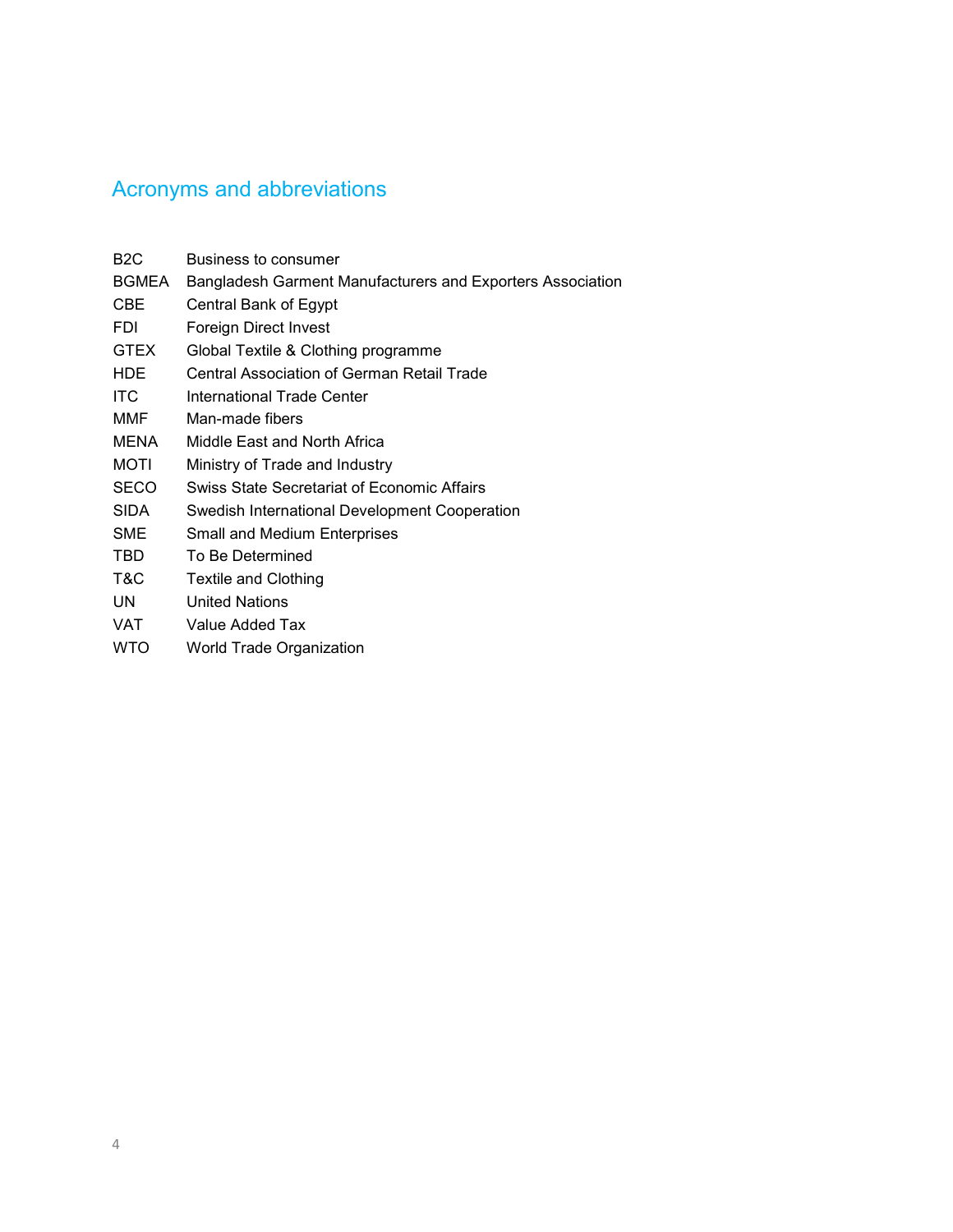| <b>Table of Contents</b>                                                     |  |
|------------------------------------------------------------------------------|--|
|                                                                              |  |
|                                                                              |  |
| <b>CHAPTER 1</b>                                                             |  |
|                                                                              |  |
|                                                                              |  |
| SUMMARY OF MAJOR FINDINGS FROM THE LITERATURE REVIEW  14<br><b>CHAPTER 2</b> |  |
|                                                                              |  |
|                                                                              |  |
|                                                                              |  |
|                                                                              |  |
|                                                                              |  |
|                                                                              |  |
|                                                                              |  |
|                                                                              |  |
|                                                                              |  |
|                                                                              |  |
|                                                                              |  |
|                                                                              |  |
|                                                                              |  |
|                                                                              |  |
|                                                                              |  |
|                                                                              |  |
| <b>CHAPTER 4</b>                                                             |  |
|                                                                              |  |
|                                                                              |  |
|                                                                              |  |
|                                                                              |  |
|                                                                              |  |
|                                                                              |  |
|                                                                              |  |
| <b>APPENDICES</b>                                                            |  |
|                                                                              |  |
|                                                                              |  |
| <b>REFERENCES</b>                                                            |  |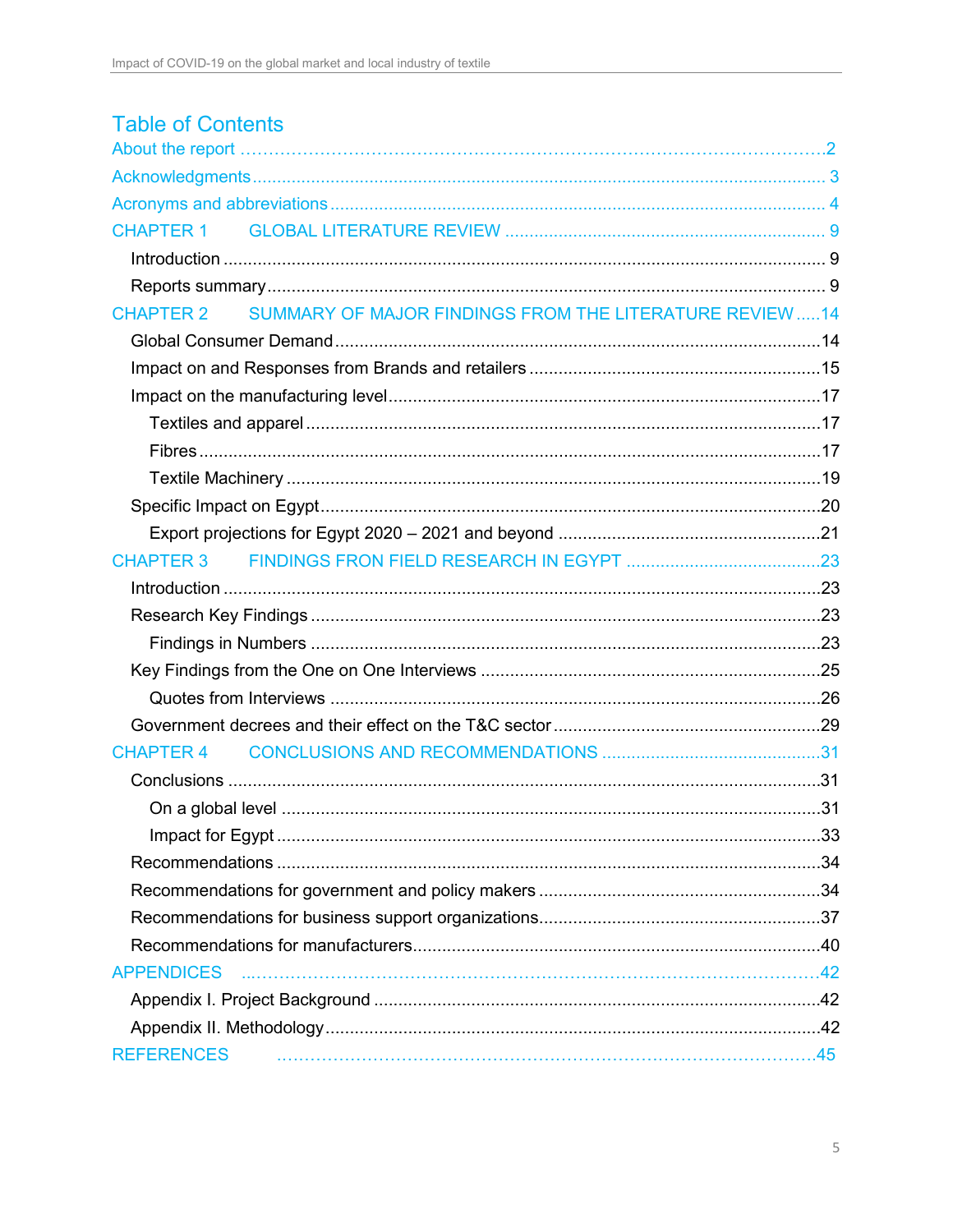### Executive Summary

COVID19 had a significant impact on the global Textile and Apparel Sector. The impact has been on several levels as described by 35 reports reviewed:

### **Global consumer demand**

Retail sales will be down by around 11% in 2020 compared to 2019; with Fashion, Apparel and Luxury goods projected to see 15-20% decrease in a best-case scenario and up to 30% decrease in a downturn scenario. In addition to the lower demand, consumers are also changing their buying habits, with a significant shift to online retail, basic product as opposed to fashion. Moreover, the Work From Home (WFH) culture is changing the type of products that are consumers are buying, with more focus on home-wear, lounge-wear and active-wear at the expense of formal-wear. The WFH is expected to continue with some sources projecting that 25-30% of the US workforce by the end of 2021 would be working several days per week from home, up from 3.6% pre-COVID19. This change in product mix as well as selling channels will have an impact on choices of fabrics, inventory and purchasing cycles. Consumers are also becoming more responsible and look for sustainably produced goods.

### **Impact on and responses from brands and retailers**

The sudden drop in demand has led retailers to cancel orders, including ones that were already shipped. Moreover, several large US and EU retailers filed for bankruptcy in the previous months and more are expected to follow in the coming year. Many retailers have reported a shift towards basic items and unprecedented growth in online retail.

### **Impact on the manufacturing level**

The fall in demand has led to orders being cancelled by brands and retailers, leading to several manufacturers having to reduce their labor (Bangladesh reported over 1 Million jobs lost in the first half of 2020). Cancellations have resulted in cotton prices dropping in the first half of the year but have since recovered to pre-COVID levels, projections are for an increase in production for 2021, although demand is expected to be lower. On the other hand, polyester prices were expected to increase due to shortage in production following China's lockdown, however, a faster recovery by Chinese MMF manufacturers has resulted in a small drop in price. Textile machinery manufacturers globally have reported major drops in sales, with the Italian Textile Machinery Manufacturers Association reporting a 44% decrease in sales of machinery overseas and 62% locally.

### **Egypt**

Was hard hit by the crisis seeing export figures decline by up to 30% in the period of March – August compared to the same period in 2019. However, Egypt as well as other MENA countries have a chance to attract some of the relocating sourcing business as well as some of the investments fleeing the traditional markets in the Far East and South East Asia. Egypt is expected to close the year with around 25-30% lower exports (\$1.20 – 1.28 Bn compared to \$1.7 in 2019) and a partial recovery is projected in 2021 bringing Egypt's exports back up to around  $$1.45 - 1.55$  Bn (80-90% of 2019 export levels).

A field survey and interviews conducted in the months of July and August and September 2020 with Egyptian garment exporters revealed the following:

- 50% of manufacturers have made salary cuts. The majority (80%) of the companies who made salary cuts reduced wages by 25%
- 65% of the companies had to reduce the number of production shifts due to decreased demand
- 56% of the companies have seen more than half of their orders cancelled with around 60% of the companies experiencing delays in receiving their payments up to 60 days
- The majority of companies (60%) have seen their customers come back to place new orders although smaller in size
- 40% of companies will shift part of their focus to the domestic market
- Most companies (76%) project that they will go back to pre COVID19 levels within 1 year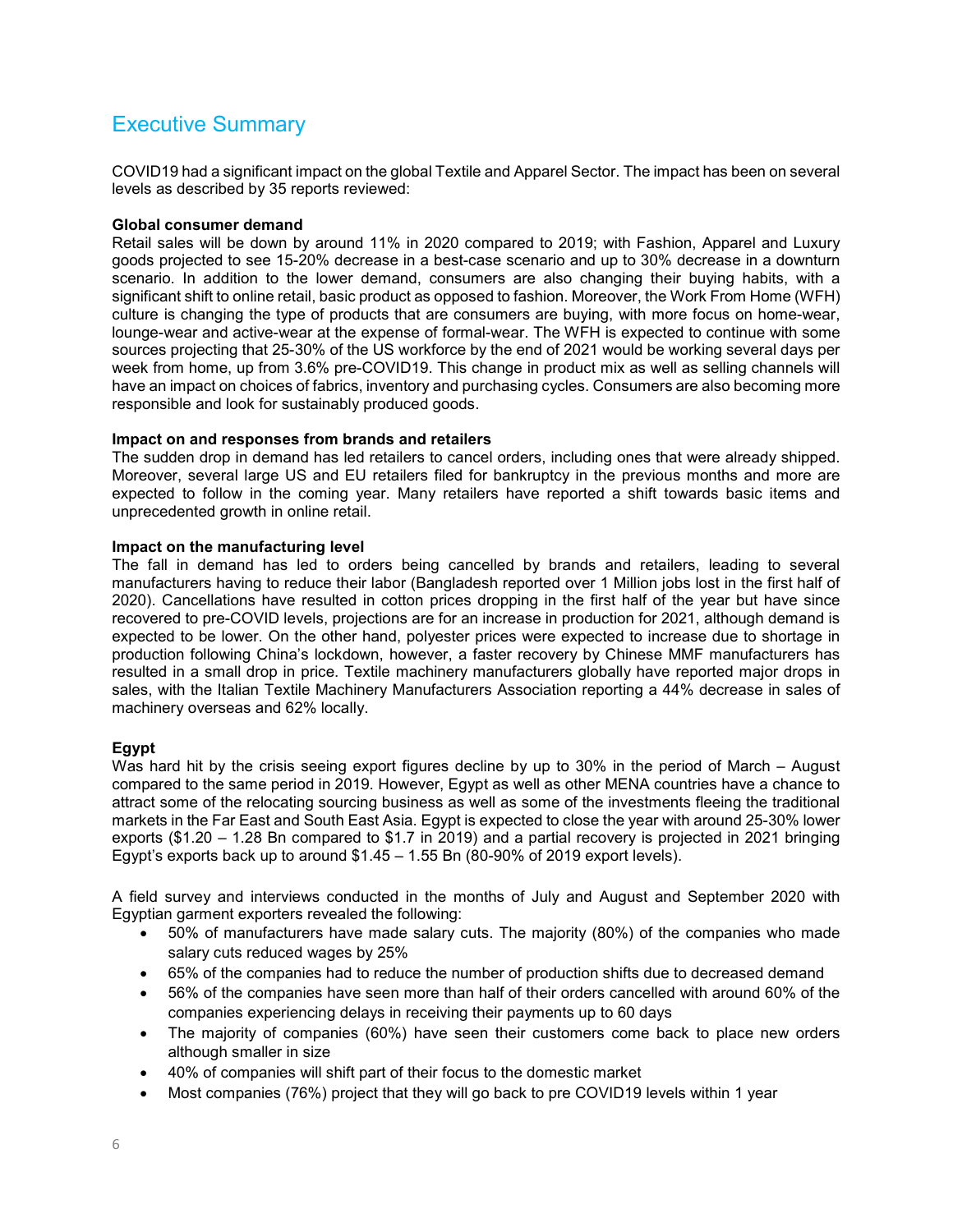Although both the field and desk researches have collected varying opinions, there are 4 key conclusions that have been consistent throughout the project:

- **1. The industry is operating in a time of uncertainty:** in absence of a clear end to the pandemic and with countries taking differing measures, it will be nearly impossible to have any visibility into the future. Companies and countries have to be prepared for a time of uncertainty.
- **2. Demand is down and will stay down:** the best-case scenarios project a return to 2019 levels by – at the least - the end of 2021. Companies have to plan their finances accordingly.
- **3. Consumers are changing and manufacturers and retailers alike need to do the same:** buying habits are changing, consumers are switching more to online retail and are choosing more basic products. This will require Egyptian garments manufacturers to establish innovative models and reorganize their supply chains.
- **4. Shorter lead times are taking over:** in the absence of reliable projections, shorter lead times, flexible manufacturing and lower stocks are becoming the norm. Retailers will shift their production to suppliers that are closer to the market and are capable of meeting faster development cycles.

In order to support the industry through this crisis as well as provide opportunities for growth, several recommendations have been made to provide some immediate relief, improve the competitiveness of Egyptian manufacturers as well as address some structural changes to create a more competitive environment. The initial list of recommendations includes:

### **Government and policy makers**

- 1. Payment of outstanding export incentives
- 2. Increasing export incentives
- 3. Provision of soft loans to the industry for short- and long-term financing needs
- 4. Bringing utility costs at par with global prices
- 5. Defer payments of some government dues
- 6. Release of delayed VAT rebates on export orders
- 7. Reconsider temporary admission / drawback system requirements to ease the process and financial burdens

#### **Business Support organizations**

- 8. Provide technical support and training to enterprises
- 9. Support enterprises for online readiness / integration
- 10. Facilitate online selling portal and marketing support
- 11. Provide capacity building and partial equipment funding for existing testing facilities

#### **Manufacturers**

- 12. Implementation of digital prototyping as part of digitalization efforts
- 13. Focus on domestic market
- 14. Utilize opportunities in Medical textiles
- 15. Invest in lean manufacturing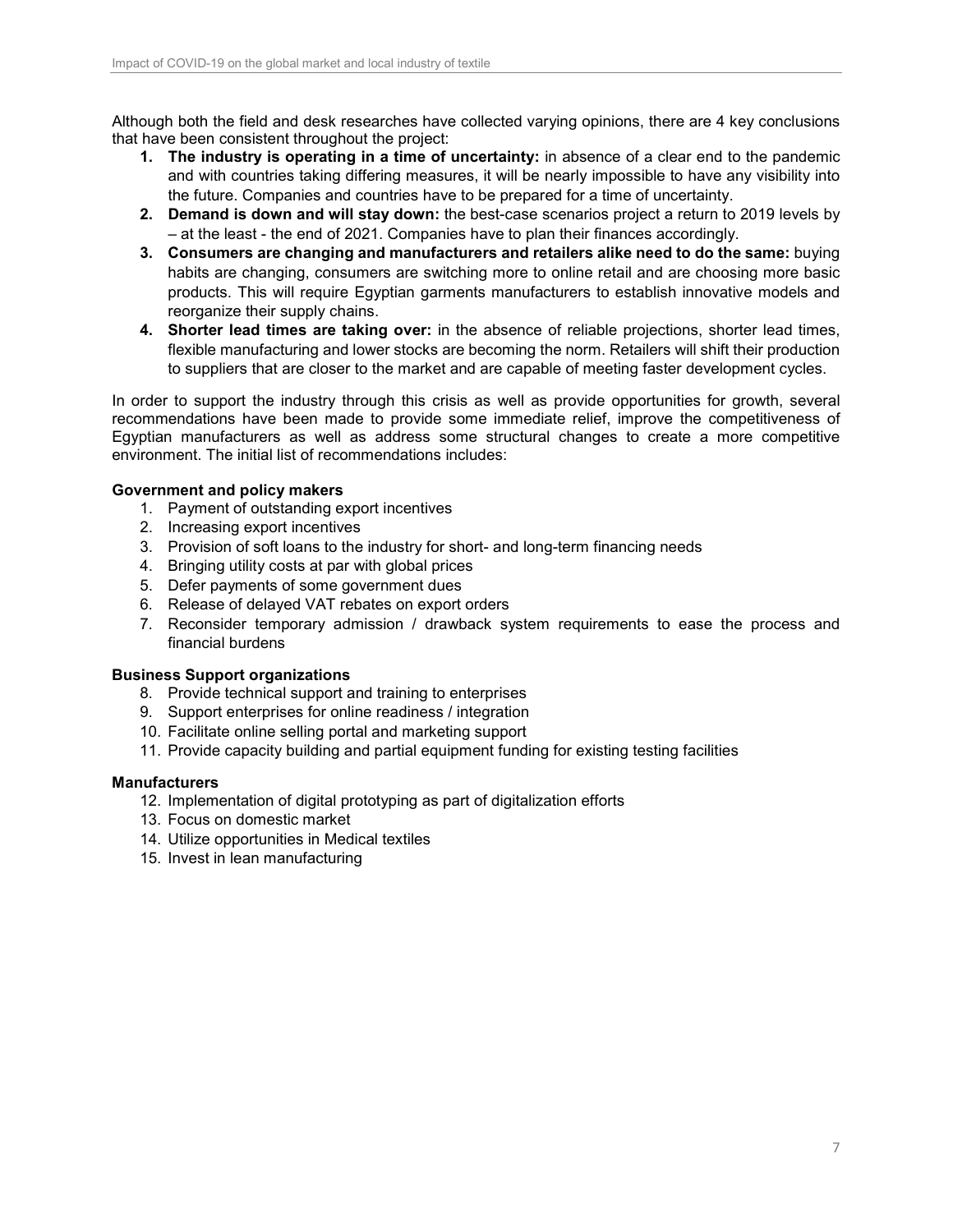### **Introduction**

The COVID19 crisis has taken the world by surprise. All industries and businesses around the world have been affected by the pandemic in one way or another. The textile industry was one of the hardest hit industries following travel, with lockdowns and changes in consumer habits, retail sales have gone down. More importantly, selling channels have shifted and buying patterns have changed. These changes have impacted not only volumes of products but types of products as well as distribution channels. With those changes, the impact on the industry is not limited to a change in capacity but extends to cover the manufacturing models and will disrupt value chains permanently in the medium and long terms.

The need for flexible manufacturing, shorter lead times and quicker response will dominate the next phase of the development of the industry. Retailers are opting for a faster and leaner value chain over a cheaper product as they have done for decades prior. The market will favor companies with low stocks and the ability to respond faster to the changing consumer behavior especially with the risk of a second wave of COVID19 looming the horizon and no clear ending of the crisis in sight. Moreover, the full economic impact of the lockdown and the disruption to businesses around the world has not yet unfolded and speculations remain high on how fast the global economy will recover.

The immediate impact on the Textile and Apparel Sector has been significant with order cancellations around the globe and major retailers in the US and Europe going out of business. The results are that thousands of manufacturers around the world have had to let go some or all of their workers and are struggling to pay their suppliers. Some countries have taken actions and provided different forms of relief to their manufacturers. In May, Egypt started paying 500 LE/ month for non-committed workers who are mainly in the construction sector; on the other hand, the Central Bank of Egypt postponed the payment of all banks loan installments for 6 months while keeping the interest.

Egypt - as will be seen throughout this report - has also suffered from the crisis, manufacturers have seen order cancellations, delayed payments and had to give wage cuts to their workers in order to stay afloat. However, for Egypt, there could be good news in the horizon with the structural changes happening to the industry. The country could see an influx of investments in the industry from relocating Asian manufacturers as well as an increased demand from European and American buyers looking for shorter lead times. This will require Egypt to take proactive actions to alleviate the pressures being faced by the industry as well as provide additional incentives for investments in the sector, in order to capture the full breadth of the opportunity.

The study aims to provide insights and guidance to businesses searching for ways to cope with the operational stress generated by COVID-19 and the new emerged global developments. It will also provide guidance on direct indispensable actions that can be implemented by GTEX MENATEX project in Egypt to help the T&C industry to overcome the current challenges. This will also serve as a useful resource for business support organizations and policymakers assisting SMEs in their efforts to advocate for what the industry needs the most as well as providing recommendations to the government of Egypt on how best to support this imperative sector. The recommendations will cover an immediate economic stimulus package to help the sector recover from the C19 crisis impact in the short, medium and long terms. It will also address recommendations towards Business Support Organization on how they can help manufacturers. Finally, the report will also address aspects that manufacturers need to address to smoothen their situation. Development partners are invited to consider supporting the sector by taking up some of the outlined recommendations in their technical assistance planning for 2021 and beyond.

The following chapters will look at the global impact of the COVID19 on the Textile & Clothing Industry as well as the specific impact for Egyptian Apparel and Textile manufacturers. The report will end with a tentative list of recommendations for actions to be taken by the government and policy makers, business support organizations as well as manufacturers.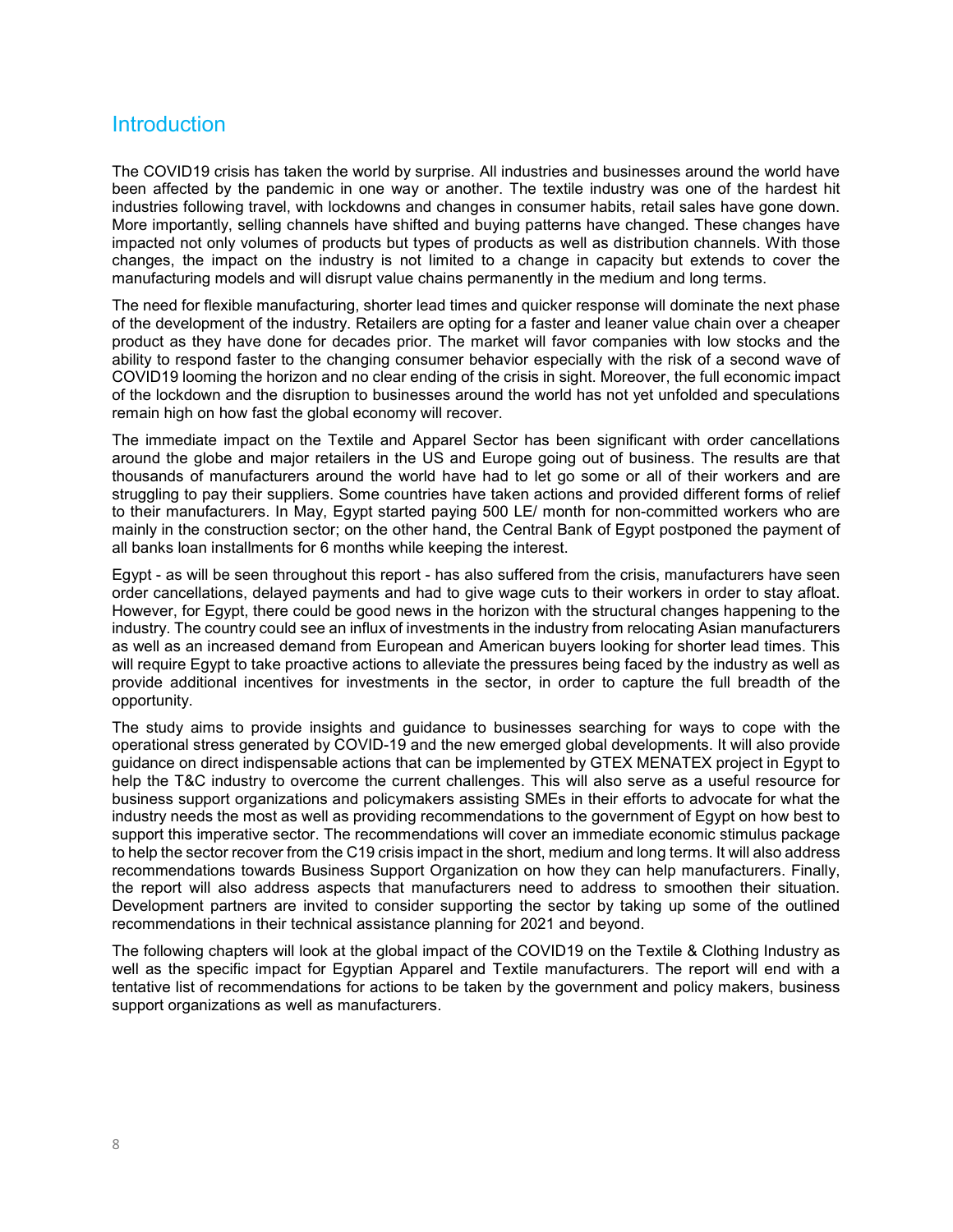# <span id="page-8-0"></span>CHAPTER 1 GLOBAL LITERATURE REVIEW

### <span id="page-8-1"></span>**Introduction**

The collected researches, reports, surveys and articles from multiple different sources and consulting firms represent more or less the global T&C trade dynamics. The literature has been reviewed and summarized in the following section with a longer summary attached in the annex to this report.

The information found in the literature looks at the immediate impact of the COVID-19 crisis on the global industry as well as the projected short, medium- and long-term implications of those changes. The projections covered not only the expected impact in terms of figures (trade, employment, retail, etc.) but also expanded to highlight changes to the consumption patterns, retail models, manufacturing trends and international trade, thus building a comprehensive image of the future of the sector. The medium-term structural changes to the industry will have implications that are far and beyond the immediate impact on sales / export figures. In some cases, such changes could offer opportunities for countries like Egypt which can capitalize on the relocation of the industry to attract both foreign and domestic investments in the sector. Based on the literature review, the potential impact of COVID-19 on Egypt could be globally assessed.

### <span id="page-8-2"></span>**Reports summary**

### **Global Apparel Market**

| #              | <b>Title</b>                                                          | <b>Type</b>    | <b>Author</b>                        | <b>Conclusion/ comments</b>                                                                                                                                                                                                                                                                                                                                                 |
|----------------|-----------------------------------------------------------------------|----------------|--------------------------------------|-----------------------------------------------------------------------------------------------------------------------------------------------------------------------------------------------------------------------------------------------------------------------------------------------------------------------------------------------------------------------------|
|                | Corona virus<br>executive<br>briefing                                 | Report         | <b>Global Data</b>                   | The growth in online sales will need very fast<br>fashion. Countries will try to relocate T&C<br>sector workers in other industries.                                                                                                                                                                                                                                        |
| $\overline{2}$ | Are we<br>witnessing the<br>awakening of<br>new world order           | <b>Article</b> | <b>Forbes</b>                        | Relocation of entire value chains. Brands and<br>retailers will move away from depending on<br>helping small retailers go online.<br>China.<br>development of digital technologies<br>for<br>prototyping, sampling and product development.                                                                                                                                 |
| 3              | Virus impact on<br>fashion and<br>luxury                              | <b>Article</b> | <b>Financial</b><br><b>Times</b>     | The drop in retail sales is creating a wave of<br>bankruptcies for major retailers in the EU and US<br>markets. Factories and retailers should work in<br>collaboration to create an online system for<br>selecting designs and placing orders                                                                                                                              |
| $\overline{4}$ | COVID-19<br>recovery<br>scenarios for<br>fashion and<br>luxury brands | <b>Article</b> | <b>Boston</b><br>Consulting<br>Group | A fear of a second wave will have a more deep<br>and dramatic effect on the industry. it is expected<br>that consumer demand for apparel and home<br>textiles will decline. The industry will witness a<br>wave of consolidation across both the supply and<br>the demand with many companies going out of<br>business both in the manufacturing and the retail<br>sectors. |
| 5              | The state of the<br>fashion-corona<br>virus update                    | Report         | <b>McKinsey &amp;</b><br>Company     | According to a McKinsey survey, 15% of<br>consumers in Europe and the US will buy more<br>ecologically and socially sustainable clothing.<br>The overstocked warehouses will lead to a slow<br>sourcing of 2021 spring seasonal items.                                                                                                                                      |
| 6              | The world<br>economy on a<br>tight rope                               | Report         | <b>OECD</b>                          | It is expected that debt levels will increase<br>worldwide for both the private and public sectors.<br>Governments should also maintain liquidity                                                                                                                                                                                                                           |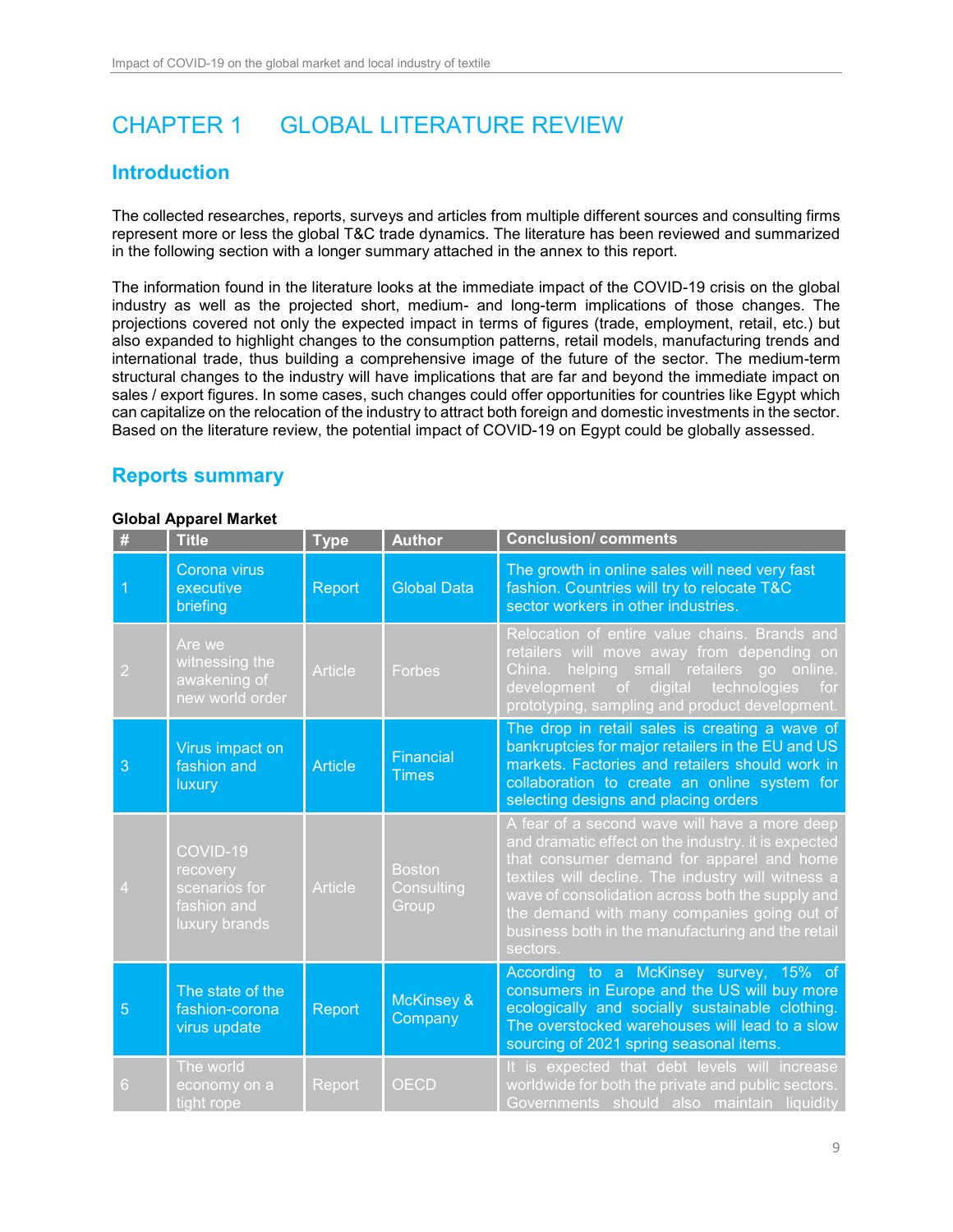|       |                                                                                                                           |                 |                                    | support and be prepared for renewed financial<br>turmoil                                                                                                                                                                                                                                                                                                                |
|-------|---------------------------------------------------------------------------------------------------------------------------|-----------------|------------------------------------|-------------------------------------------------------------------------------------------------------------------------------------------------------------------------------------------------------------------------------------------------------------------------------------------------------------------------------------------------------------------------|
| 7     | COVID-19<br>plunges Europe<br>textile industry<br>into deep crisis                                                        | <b>Article</b>  | <b>Textile</b><br><b>Network</b>   | Companies all along the supply chain of clothing<br>in Europe can overcome the COVID-19 crisis<br>provided that the governments can take some<br>crucial decisions of support in a timely manner.                                                                                                                                                                       |
| 8     | June e-<br>commerce<br>growth                                                                                             | <b>Article</b>  | <b>Business</b><br>Insider         | The pandemic to create long-term<br>online<br>shopping habit changes. This shift is not<br>expected to reverse, and retailers will have to<br>embrace the fact that e-commerce is here to<br>stay.                                                                                                                                                                      |
| 9     | After COVID,<br>will china<br>apparel industry<br>be able to fuel<br>the next wave of<br>business                         | <b>Article</b>  | <b>Fiber to</b><br>Fashion         | China's local market will play a significant role in<br>the rebound of the garment industry as exports<br>will struggle to go back to their pre-pandemic<br>levels. Although China was the first country to<br>return to work lifting the lockdown, still there are<br>no signs of a V shaped economic curve.                                                           |
| 10    | Kohl's  active<br>wear sales jump<br>70% online                                                                           | <b>Article</b>  | <b>Business</b><br>Insider         | The textile machinery manufacturing sector will<br>be the most branch to suffer in the sector as<br>investments for new machinery would be the<br>least considered in the short term., it is expected<br>that a sizeable stock of relatively young second-<br>hand machinery will be available in the market<br>leading a slower come back for machine<br>manufacturers |
| 11    | Indian textile<br>machinery<br>orders intake<br>drops                                                                     | <b>Article</b>  | Fiber to<br>Fashion                | The textile machinery manufacturing sector will<br>be the most branch to suffer in the sector as<br>investments for new machinery would be the<br>least considered in the short term., it is expected<br>that a sizeable stock of relatively young second-<br>hand machinery will be available in the market<br>leading a slower come back for machine<br>manufacturers |
| 12/13 | DW sports falls<br>into<br>administration/<br>tailored brands<br>files for<br>bankruptcy as<br>pandemic<br>hammers series | <b>Articles</b> | <b>Sky News/</b><br><b>Reuters</b> | Sports stores and fitness clubs are among the<br>businesses that suffered<br>the<br>from<br>main<br>prolonged closures and social<br>distancing<br>measures. The oldest US department store<br>chain Lord & Taylor also filed for bankruptcy in<br>mid-August adding the scary list                                                                                     |
| 14    | The state of the<br>fashion 2021                                                                                          | Report          | <b>McKinsey</b><br>and company     | If you don't have your supply chain, e-commerce,<br>etc. up and running in all markets, then you're a<br>weakened player. Without the infrastructure,<br>mid-sized brands are better off being consumed<br>by a group.                                                                                                                                                  |
| 15    | Assessing and<br>monitoring the                                                                                           | <b>Article</b>  | Euromonitor                        |                                                                                                                                                                                                                                                                                                                                                                         |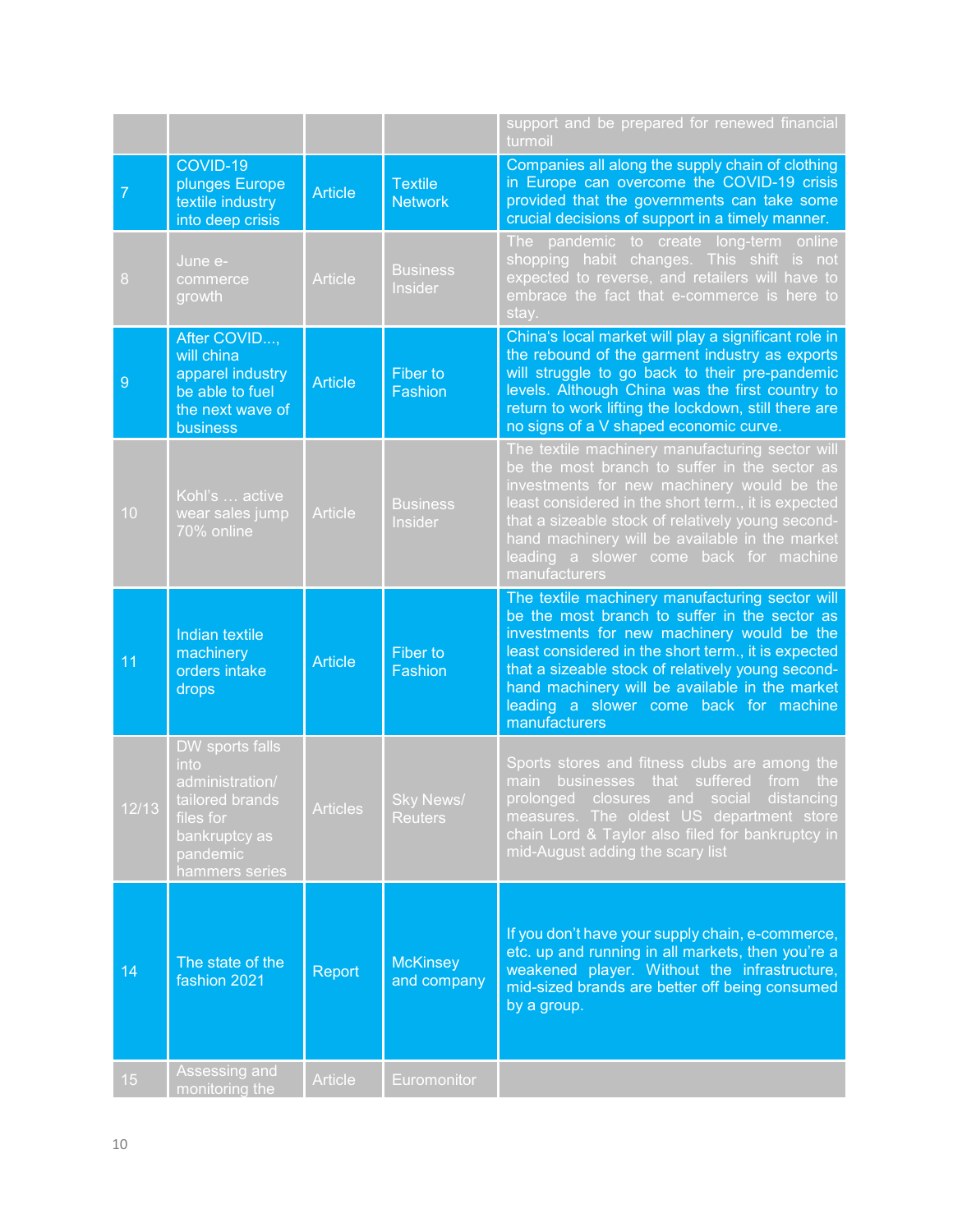|    | impact of<br>COVID-19<br>Apparel supply from developing countries                        |                |                                  |                                                                                                                                                                                                                                                                                                                                                |
|----|------------------------------------------------------------------------------------------|----------------|----------------------------------|------------------------------------------------------------------------------------------------------------------------------------------------------------------------------------------------------------------------------------------------------------------------------------------------------------------------------------------------|
|    | COVID-19                                                                                 |                |                                  | Import of Apparel and textless will become more                                                                                                                                                                                                                                                                                                |
| 16 | potential impact<br>on the Indian<br>economy                                             | Report         | <b>KPMG</b>                      | expensive. Government relief packages have to<br>take into consideration the long-term impacts of<br>the economic slow-down and not focus on only<br>short -term assistance                                                                                                                                                                    |
| 17 | Supporting<br>apparel<br>exporters in a<br>time of change                                | Report         | Euromonitor                      | Build a local supply chain gradually to minimize<br>importing. Activation of regional<br>trade<br>agreements to benefit from cumulative rules of<br>origin will accelerate the relocation of value<br>chains                                                                                                                                   |
| 18 | <b>How will</b><br>consumer<br>markets evolve<br>after corona<br>virus                   | Report         | Euromonitor                      | Factories should invest quickly in e-commerce<br>and diversify their sales channels. The definition<br>of sustainability has moved from strictly focusing<br>environment to include<br>the<br>on<br>social<br>responsibility towards workers across the value<br>chains.                                                                       |
| 19 | Impact of the<br>corona virus<br>pandemic                                                | <b>Article</b> | Gherzi                           | Online channels recorded double digit growth<br>even during the lockdowns. The trend for<br>automation and digitalization will be spurred by<br>the need for flexible manufacturing and smaller<br>orders.                                                                                                                                     |
| 20 | The big read<br>supply chains                                                            | <b>Article</b> | <b>Financial</b><br><b>Times</b> | Factories that have been relying on a limited<br>number of large retailers are faced with<br>defaulting clients both on payments (already<br>shipped goods) and on orders in production<br>leading to some manufacturers going out of<br>business                                                                                              |
| 21 | Impact of<br>COVID-19 on<br>small textile units                                          | <b>Article</b> | Fiber to<br>Fashion              | The crunch in the supply of fibers and especially<br>Man-Made Fibers (MMF) will impact the growing<br>trends for purchasing lounge and sportswear<br>which are predominantly made of synthetic<br>The small textile units are way more<br>fibers.<br>vulnerable and likely to close due to the hard<br>disruption in their fragile cash flows. |
| 22 | Leicester factory<br>put lives at risk<br>during lockdown                                | <b>Article</b> | <b>The Guardian</b>              | Responsible sourcing emerges again as one of<br>the key buying criterial for retail consumers.                                                                                                                                                                                                                                                 |
| 23 | What will it take<br>to achieve<br>$COVID-19$<br>containment and<br>economic<br>revival? | <b>Blog</b>    | <b>World Bank</b><br><b>Blog</b> | The crisis presents an opportunity to improve the<br>quality and reach of critical services. The<br>governmental intervention by enforcing<br>strict<br>measures to contain the virus resulted in a<br>quicker comeback to work; thus, less negative<br>effect on the economy; Vietnam is a good<br>omple                                      |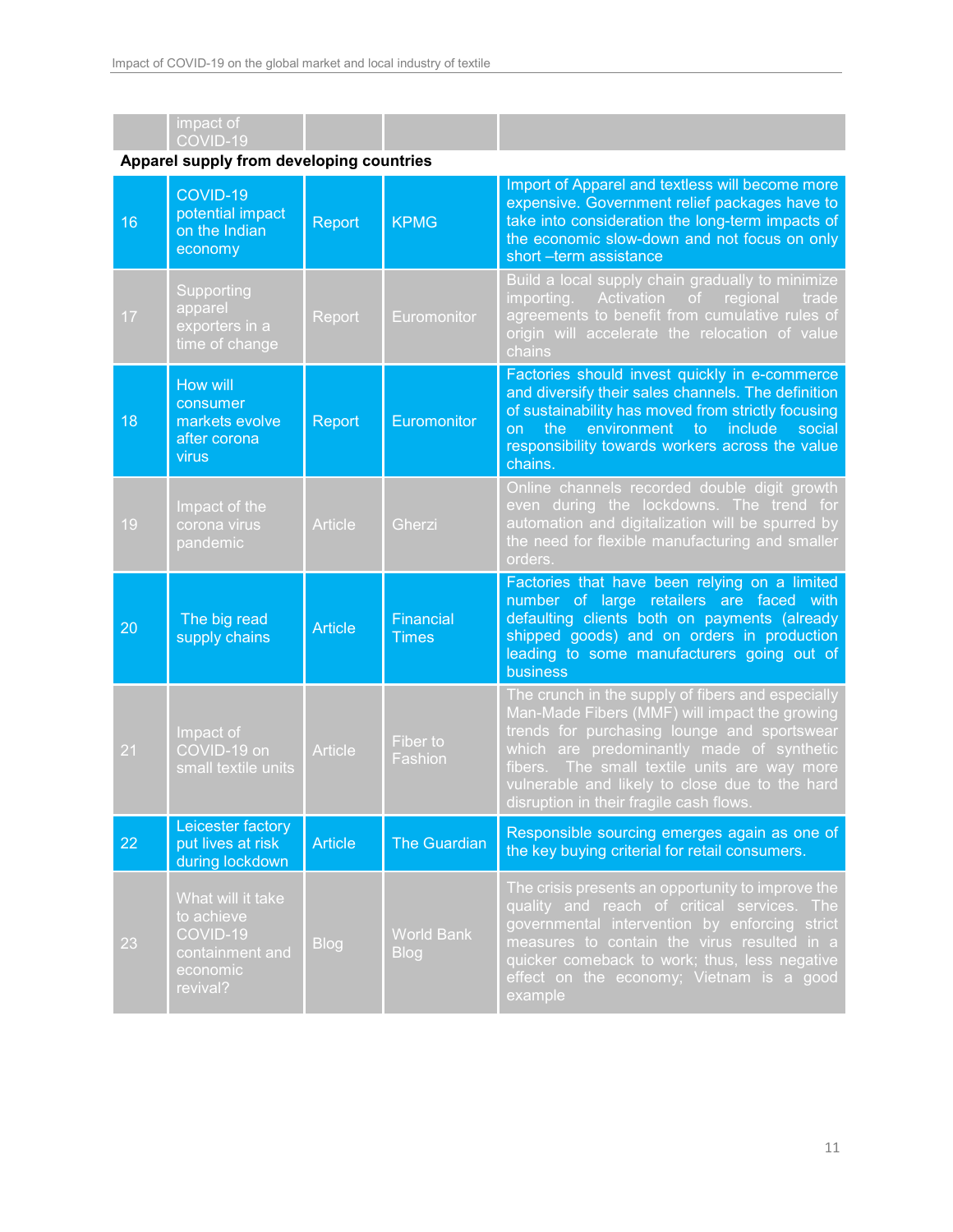| 24 | Thousands of<br><i>jobless</i><br>Bangladeshi<br>garment workers<br>fear for future | Article        | <b>Reuters</b>                    | Although the industry has staged a recovery<br>lately - with exports reaching \$2.9 billion in<br>August after falling to \$520 million in April -<br>factory owners said expected orders were down<br>by two-thirds and that brands were demanding<br>10-15% price cuts. |
|----|-------------------------------------------------------------------------------------|----------------|-----------------------------------|---------------------------------------------------------------------------------------------------------------------------------------------------------------------------------------------------------------------------------------------------------------------------|
| 25 | Fashion<br>companies have<br>cancelled or<br>refused to pay                         | <b>Article</b> | <b>Business</b><br><b>Insider</b> | "This led to about \$1.6 billion in lost wages<br>for factory workers, the report found."                                                                                                                                                                                 |

### **Egypt – Specific Papers and Articles**

| 26 | India launches<br>several initiatives<br>for contactless<br>customs                  | <b>Article</b> | Fiber to<br>Fashion               | Digitalizing of governmental authorities and<br>payments through online channels is trending to<br>ensure fast clearance and procedures while<br>exercising safe pandemic practices; contactless<br>customs. There is a lot for Egypt to learn from<br>this experience in order to reduce bureaucracy.                                                                                                                                                 |
|----|--------------------------------------------------------------------------------------|----------------|-----------------------------------|--------------------------------------------------------------------------------------------------------------------------------------------------------------------------------------------------------------------------------------------------------------------------------------------------------------------------------------------------------------------------------------------------------------------------------------------------------|
| 27 | <b>Textile and</b><br>garment supply<br>chain in times of<br>COVID-19                | <b>Article</b> | <b>UNCTAD</b>                     | Production of fashion goods could be moved<br>away to other sourcing countries that are<br>resuming activities faster than the Asian region<br>or that are closer to retailers to diversify their<br>supply chain risk. Sustainability and responsible<br>sourcing continue to be at the forefront of<br>consumers 'buying decision.                                                                                                                   |
| 28 | The global<br>economy in<br><b>crisis</b>                                            | Report         | <b>World Bank</b><br>Group        | The government in Egypt should attract foreign<br>investors with attractive incentive packages to fill<br>the gap in the local value chain, especially in the<br>areas of primary textiles and accessories.<br>Consumer behavior is expected to shift in<br>several ways                                                                                                                                                                               |
| 29 | <b>Minister reveals</b><br>status of<br>industrial sector<br>amid COVID-19<br>crisis | <b>Article</b> | <b>Egypt Today</b>                | The government should consider the longer-term<br>impacts of the COVID-19 on the global economy<br>and project not only the immediate but also the<br>future impact on the Egyptian manufacturing<br>sector. Many opportunities to attract relocating<br>investments and sourcing opportunities will arise<br>and it will be up to the government to make<br>available the right incentives and investment<br>environment to attract those businesses. |
| 30 | <b>Turkey</b> and<br>Egypt garment<br>manufacturers<br>squeezed by<br>global brands  | <b>Article</b> | The Middle<br>East Eye            | Sustainability and corporate social responsibility<br>(CSR) policies have been put aside for now.<br>some buyers will push more for new compliance<br>rules in light of the COVID-19 crisis                                                                                                                                                                                                                                                            |
| 31 | COVID-19 and<br>textiles, clothing,<br>leather and                                   | <b>Article</b> | <b>ILO Sector</b><br><b>Brief</b> | "In the longer-term, the pandemic could affect<br>the composition of global textile, clothing,<br>leather and footwear supply chains and trade,                                                                                                                                                                                                                                                                                                        |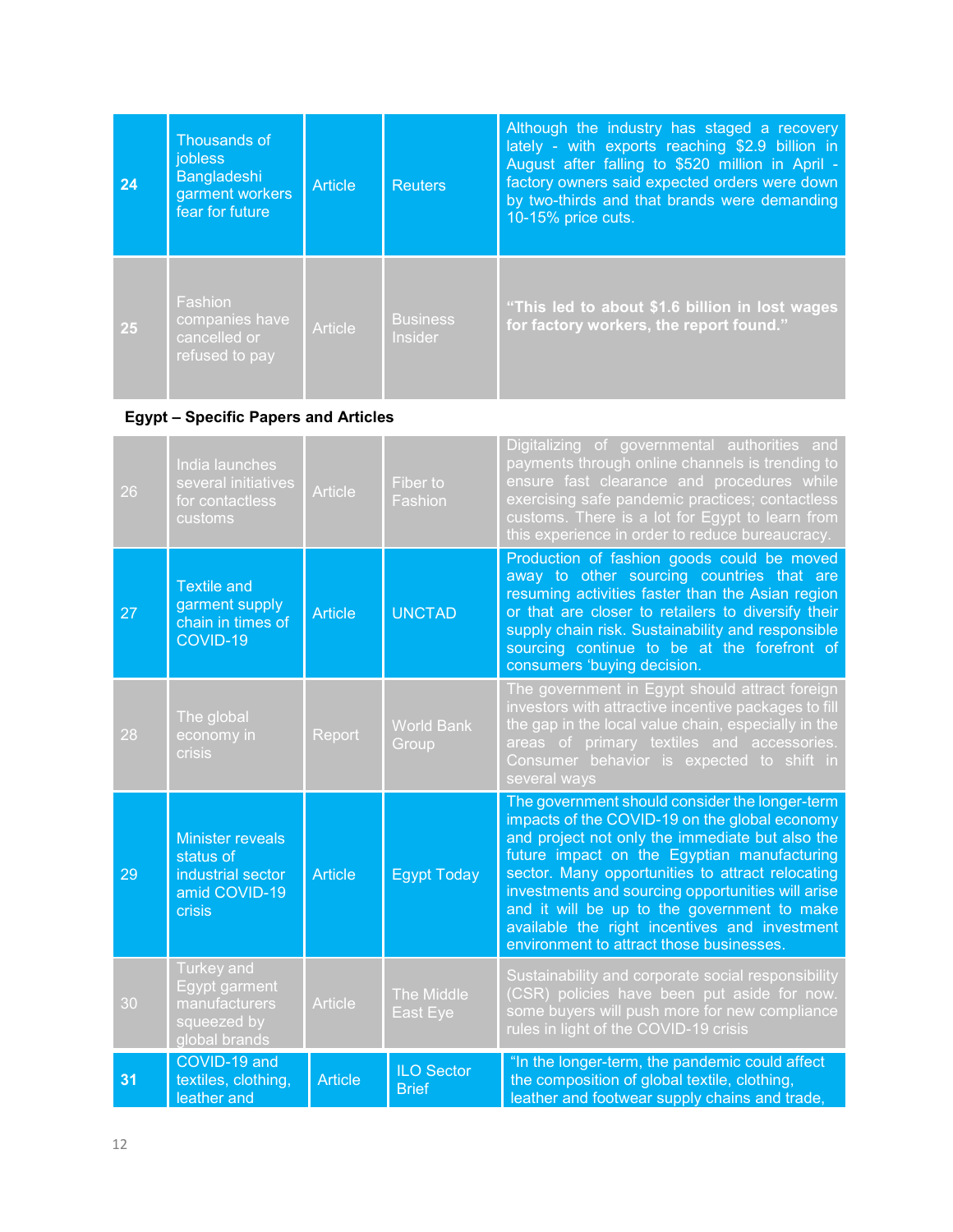|    | footwear<br>industries             |                |                            | and accelerate the re- or nearshoring of<br>production." $-$                                                                                                                                                                                                                               |
|----|------------------------------------|----------------|----------------------------|--------------------------------------------------------------------------------------------------------------------------------------------------------------------------------------------------------------------------------------------------------------------------------------------|
| 32 | Sector spotlight                   | <b>Article</b> | <b>Business</b><br>Forward | "In 2019, the combined value of these two<br>sector's exports was \$3.3 billion, amounting to<br>13 percent of all of Egypt's exports from the<br>manufacturing sector."                                                                                                                   |
| 33 | Turning hope into<br>reality       | <b>Article</b> | <b>OECD</b>                | "Delays to vaccination deployment, difficulties<br>controlling new virus outbreaks and failure to<br>learn lessons from the first wave would weaken<br>the outlook."                                                                                                                       |
| 34 | Egypt's Clothing<br>sector suffers | <b>Article</b> | <b>Just Style</b>          | Although factories in general stayed open,<br>Egypt clothing sector is hit hard by the<br>pandemic.                                                                                                                                                                                        |
| 35 |                                    | <b>Article</b> | <b>DW</b>                  | German economy can't count on bouncing back<br>fast which will threaten the business of many<br>Egyptian exporters of ready-made-garments to<br>Germany and more generally to EU and USA. If<br>a second wave hits, insolvencies will be fateful<br>for many clothing retailers in Germany |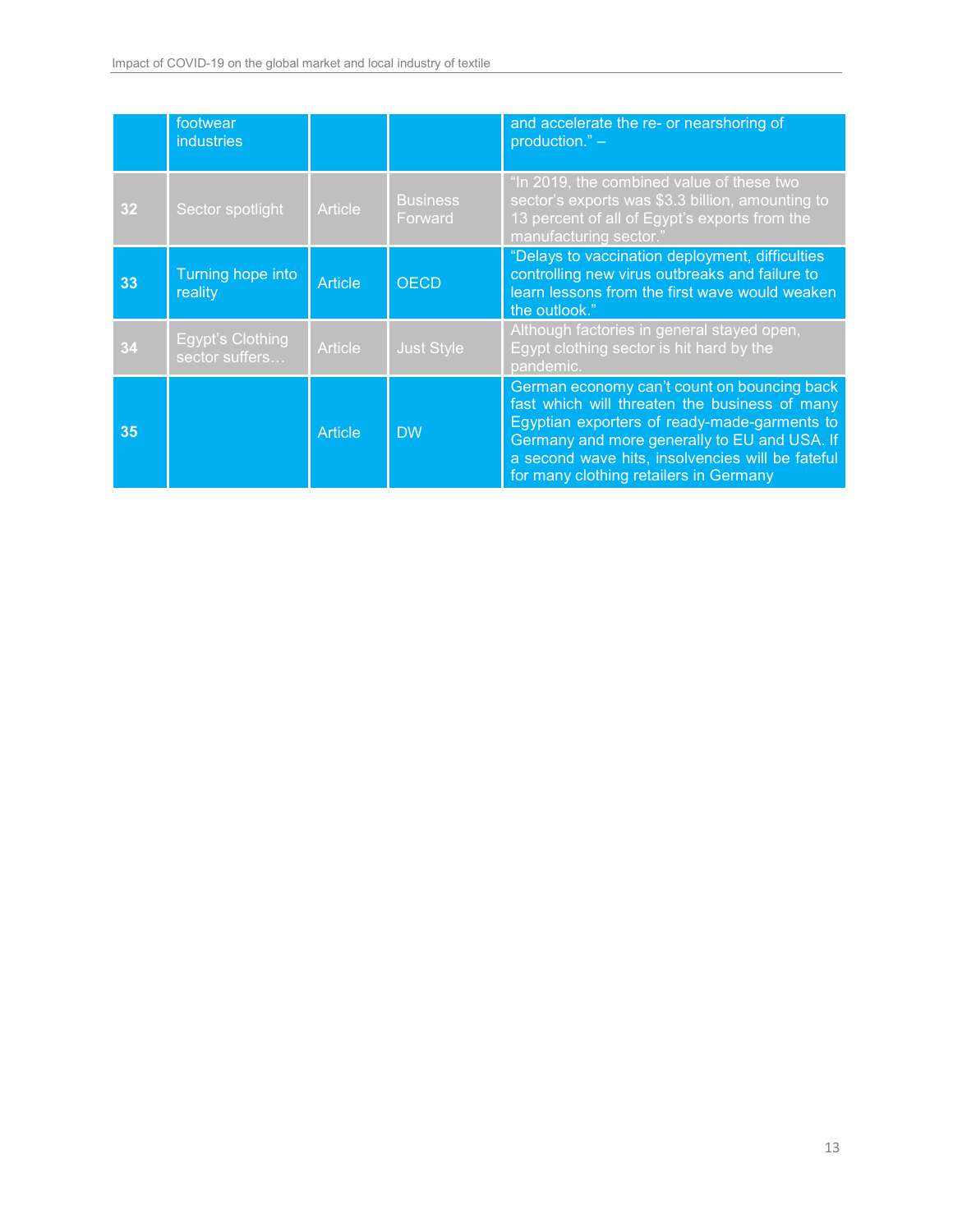# <span id="page-13-0"></span>CHAPTER 2 SUMMARY OF MAJOR FINDINGS FROM THE LITERATURE REVIEW

### <span id="page-13-1"></span>**Global Consumer Demand**

- Apparel is the second heaviest impacted industry (next to Travel).
- Euromonitor's best case scenario shows 11% drop in demand for general apparel in 2020 compared to 2019.[1](#page-13-2)
- Projections made by McKinsey[2](#page-13-3) for 2021 have included two models for a first "Earlier recovery" scenario and a second "Later Recovery" scenario, projecting tough trading conditions to persist through out next year.

*"Now, when consumers do spend money on fashion, their choices have become disproportionately influenced by product quality, practicality, comfort and value for money, with trendiness and style falling lower in priority, resulting in a marked shift towards basic and casual-wear items."*

McKinsey - *State of the fashion report 2020*

- In the earlier recovery scenario, McKinsey foresees the industry would return to 2019 levels of activity by the third quarter of 2022.
- **IF** In the later recovery scenario, McKinsey projects fashion sales would only revert to 2019 levels in the fourth quarter of 2023.

### Fashion sales in China are expected to recover in 2020, while recovery in the US and Europe lags



<span id="page-13-2"></span><sup>1</sup> Euromonitor – Supporting apparel exporters in a time of change – April 2020

<span id="page-13-3"></span><sup>2</sup> State of fashion 2021, McKinsey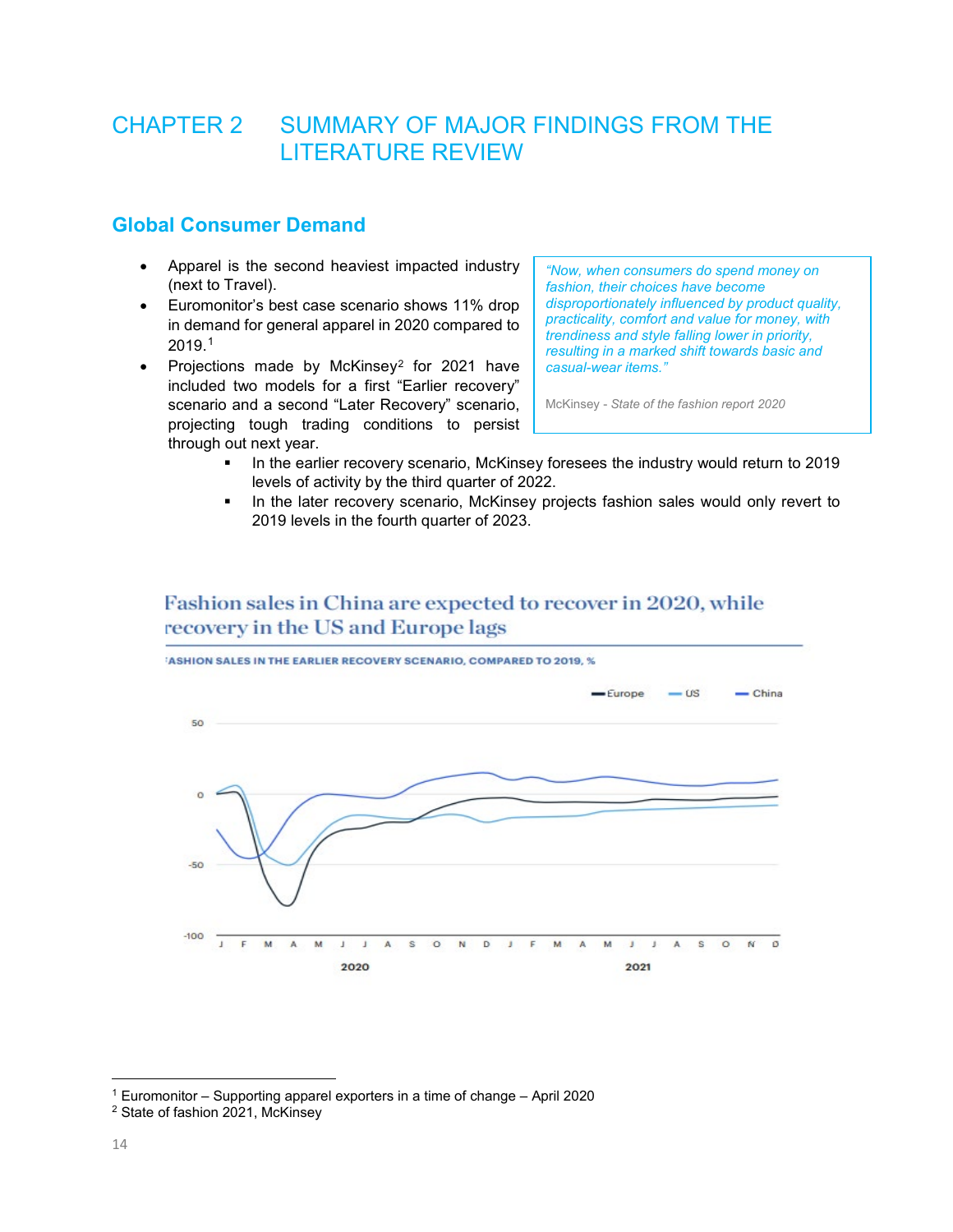- Demand for more durable and sustainable goods will increase. $3$
- A growing trend towards casual, home wear and sportswear emerges, especially with online sales where consumers usually focus on basic products as opposed to fashion and luxury items.
- Today, more consumers are working from home, adopting flexible work schedules, and are dressing more comfortably and casually. These trends are likely to carry on beyond COVID-19. $^{\rm 4}$  $^{\rm 4}$  $^{\rm 4}$ Some sources are projecting that up to 25-30% of the workforce in the US could be working multiple days a week from home by the end of 2021[5](#page-14-4) up from 3.6% before COVID-19. *"The casualization trend that was already in motion before the pandemic and that accelerated*
- Responsible sourcing emerges again as one of the key buying criteria for retail consumers. $6$
- Online stores are reporting that consumers are hesitant to buy fashion and clothing during the first quarter of  $2020.<sup>4</sup>$  $2020.<sup>4</sup>$  $2020.<sup>4</sup>$
- <span id="page-14-1"></span>*throughout 2020 is likely to emerge as a dominant force across many fashion categories in 2021."*

*"It's a long-term play for e-commerce. It's not a two-year stint and you march on to profitability."*

- *McKinsey - State of the fashion report 2021*
- The consumers embracement of digital shopping directed brands not only to enhance their digital channels but to become digital frontrunners $<sup>7</sup>$  $<sup>7</sup>$  $<sup>7</sup>$ </sup>
- The pandemic made consumers re-evaluate their life priorities, giving rise to new values and spending criteria.<sup>[4](#page-14-1)</sup>
- Increased confidence in technology, technical performance, and online payment sectors are causing a change in consumer behavior, away from traditional methods.<sup>[4](#page-14-1)</sup>
- In addition to the immediate drop in demand, consumer behavior has and continues to change almost dramatically. The switch to online models (buying, education, doing business) has shifted consumer demand from physical stores to online retail, a trend that existed before COVID-19 but was expedited in a precedent manner during the crisis. This shift to online retail had also an impact on the type of products being purchased, with consumers focusing more on basic wear at the expense of fashion apparel and luxury goods.
- The Work from Home model has also impacted consumer behavior with more people buying home wear and casual apparel instead of formal and work wear. Moreover, the crisis has also made consumers more aware and are demanding goods that have been produced responsibly and ethically, driving the need for traceability and transparency in value chains.

### <span id="page-14-0"></span>**Impact on and Responses from Brands and retailers**

The drop in retail sales is creating a wave of bankruptcies for major retailers in the EU and US markets.<sup>[8](#page-14-7)</sup> With some of the key importers defaulting on payments and on orders. Some of the major brands and retailers facing bankruptcies include: Lane Bryant, Anne Taylor, Brooks Brothers, Century 21 stores, J.C. Penny, J. Crew, Lord and Taylor, Neiman Marcus, Men's Warehouse and Jos. A. Bank.

<span id="page-14-2"></span> $3$  Euromonitor – How will consumer markets evolve after corona virus

<span id="page-14-3"></span><sup>4</sup> The state of the fashion 2020 – McKinsey and Co.

<span id="page-14-4"></span><sup>5</sup> https://globalworkplaceanalytics.com/work-at-home-after-covid-19-our-forecast

<span id="page-14-5"></span> $6$  The Guardian – Leicester factory put lives at risk during lockdown  $7$  Business insider- June e-commerce growth

<span id="page-14-7"></span><span id="page-14-6"></span><sup>8</sup> Virus impact on fashion and luxury – Financial Times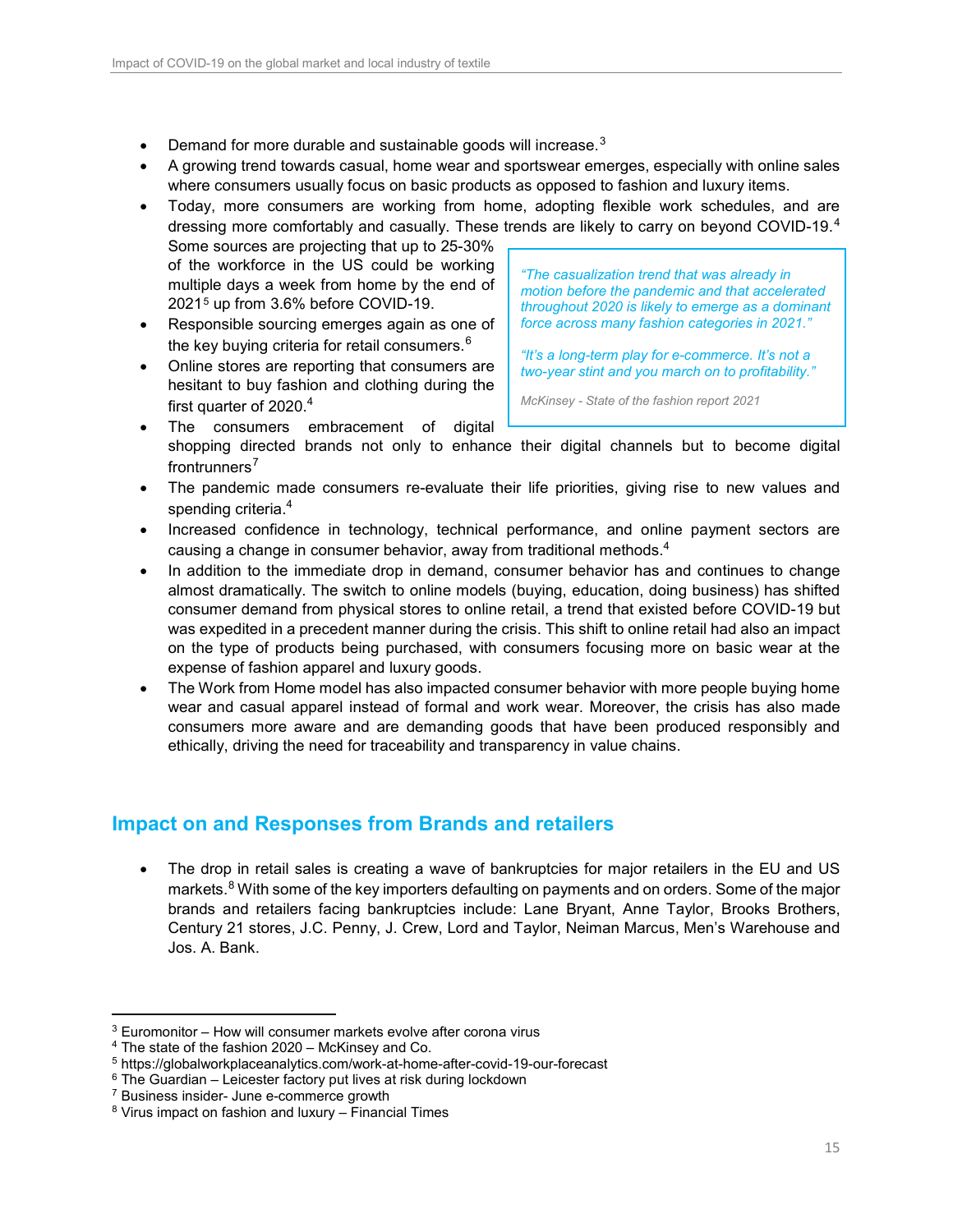- The fall in demand and financial distress faced by the buyers has directly resulted in cancellation of orders. BGMEA has reported cancellation of orders worth US\$ 3.17 billion as a result of the crisis.[9](#page-15-0)
- Although many retailers managed to survive the lockdown and pandemic months, the uncertainty of being able to sustain even for a term as short as the end of 2020 is still questionable
- HDE (Central association of German retail Trade) forecasts predict that the coronavirus and the response to it will cause a loss of €40 billion (\$47 billion) in sales for non-food retailers in Germany till the end of 2020. Up to 50,000 retail jobs could be lost as a result. This will be due to a reduced demand but such levels of unemployment will further reduce demand.<sup>[10](#page-15-1)</sup>

# Fashion executives plan to employ several strategies to avoid overstock in the future



SOURCE: BOF-MCKINSEY STATE OF FASHION 2021 SURVEY

<span id="page-15-1"></span><span id="page-15-0"></span><sup>9</sup> Gherzi article - Impact of the corona virus pandemic on the global textile and clothing industry – ITMF Publication  $10$  DW – German trade body says second wave could be deadly to struggling retailers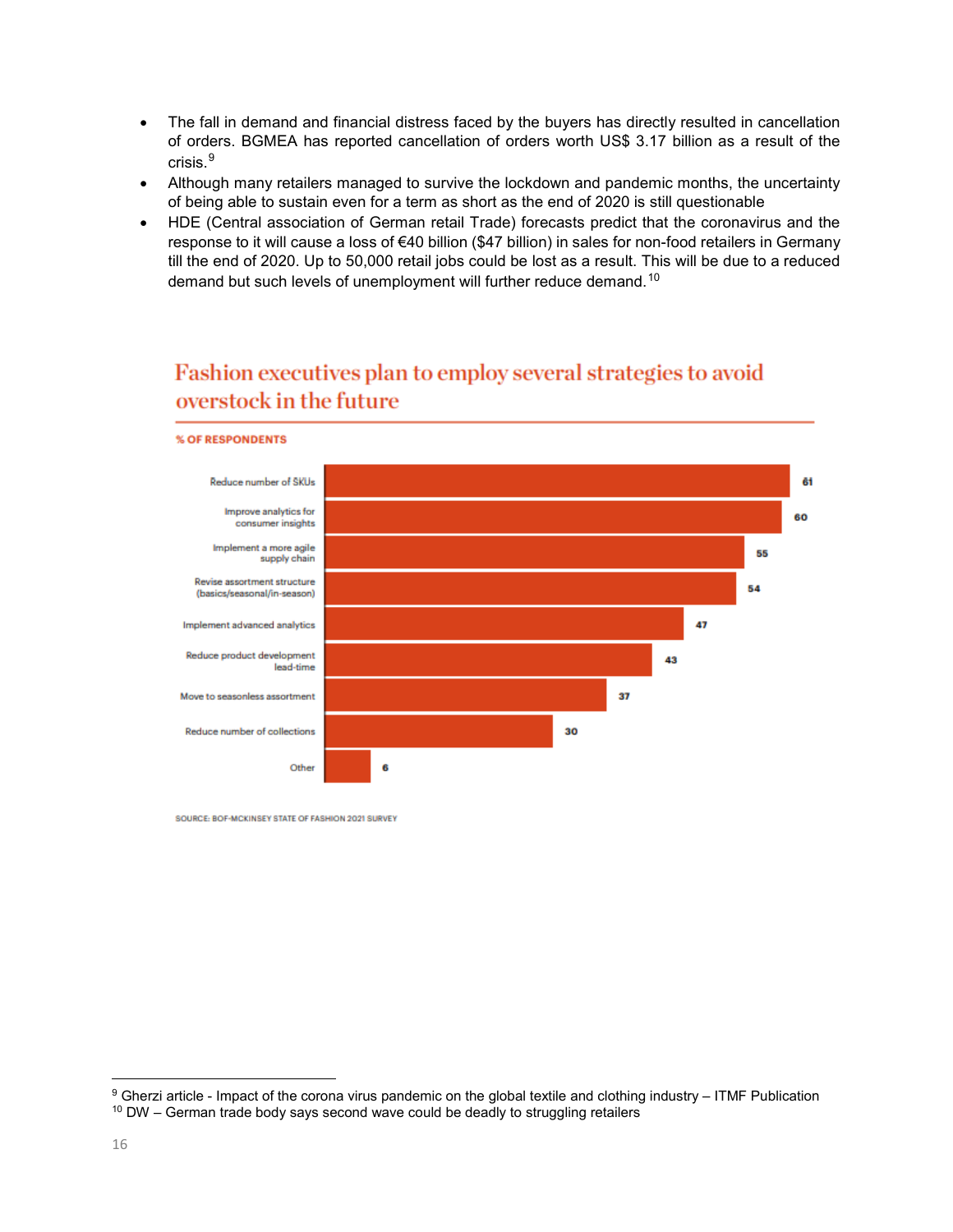## <span id="page-16-0"></span>**Impact on the manufacturing level**

### <span id="page-16-1"></span>Textiles and apparel

- The fall in demand and financial distress faced by the buyers has directly resulted in cancellation of orders during the period from April to July 2020. BGMEA has reported cancellation of orders worth US\$ 3.17 billion as a result of the crisis<sup>[11](#page-16-3)</sup>
- Factories that have been relying on a limited number of large retailers are faced with defaulting clients both on payments (already shipped goods) and on orders in production leading to some manufacturers going out of business.
- Projections on the production and prices of fibers at the start of the crisis have not been able to capture the full spectrum of factors that are affecting both the supply and demand for goods. The result is that projections have been inaccurate and further projections are proving difficult. However, it is projected that a second wave of lockdowns would trigger a similar cycle to the one witnessed between March and October of 2020, although a second wave could last longer,

*In the first few weeks of the crisis, more than 1 million workers were impacted, many workers sent home from work without severance or furlough pay.*

*Business Insider - Fashion companies have canceled or refused to pay for \$16.2 billion of orders during the pandemic, costing textile workers in Bangladesh \$1.6 billion in wages, a report found – October 2020***`**

it is expected that a drop could be mitigated with a faster recovery due to the fact that most companies have started to adapt to the new patterns in supply and demand.

- Manufacturers have had an immediate impact with orders being cancelled including already delivered goods, especially with the wave of bankruptcies that has swept through the US retail market and with a lesser extent across the European retail market.
- Manufacturers in the Far East are likely to witness a migration of orders to suppliers that are closer to importing markets. This could not only impact manufacturers of finished goods but the entire supply chains, including intermediary textiles such as yarns, fabrics and accessories as they might also migrate closer to the new manufacturing base.
- While buyers are demanding ever lower prices, manufacturers will be stuck between a rock and a hard place. It can already be witnessed that manufacturers are operating on lower capacities and lower prices in order to survive this period.

### <span id="page-16-2"></span>**Fibres**

- The cancellation of orders initially cut almost a third off benchmark cotton prices at the peak of the pandemic in the second quarter of 2020.<sup>[12](#page-17-0)</sup>
- Due to the pandemic, agriculture has also suffered. With more emphasis on food crops, cash crops are being sidelined due to decreasing demand.
- A shrinkage in the supply due to some companies going out of business will offset some of the decrease in demand, this has been witnessed by the rebound in cotton prices despite projections foreseeing a sharp decline (please see chart below).

*"With Chinese production lockdown, the imports of MMF fiber would be impacted, prices of imported MMF used for high value products is expected to rise by 25-30% over the next two quarters (Apr to Sep 2020)" –*

*"Potential impact of COVID 19 on the Indian economy" KPMG – April 2020 –* Page 16

<span id="page-16-3"></span> $\overline{a}$ <sup>11</sup> Gherzi article - Impact of the corona virus pandemic on the global textile and clothing industry  $-$  ITMF Publication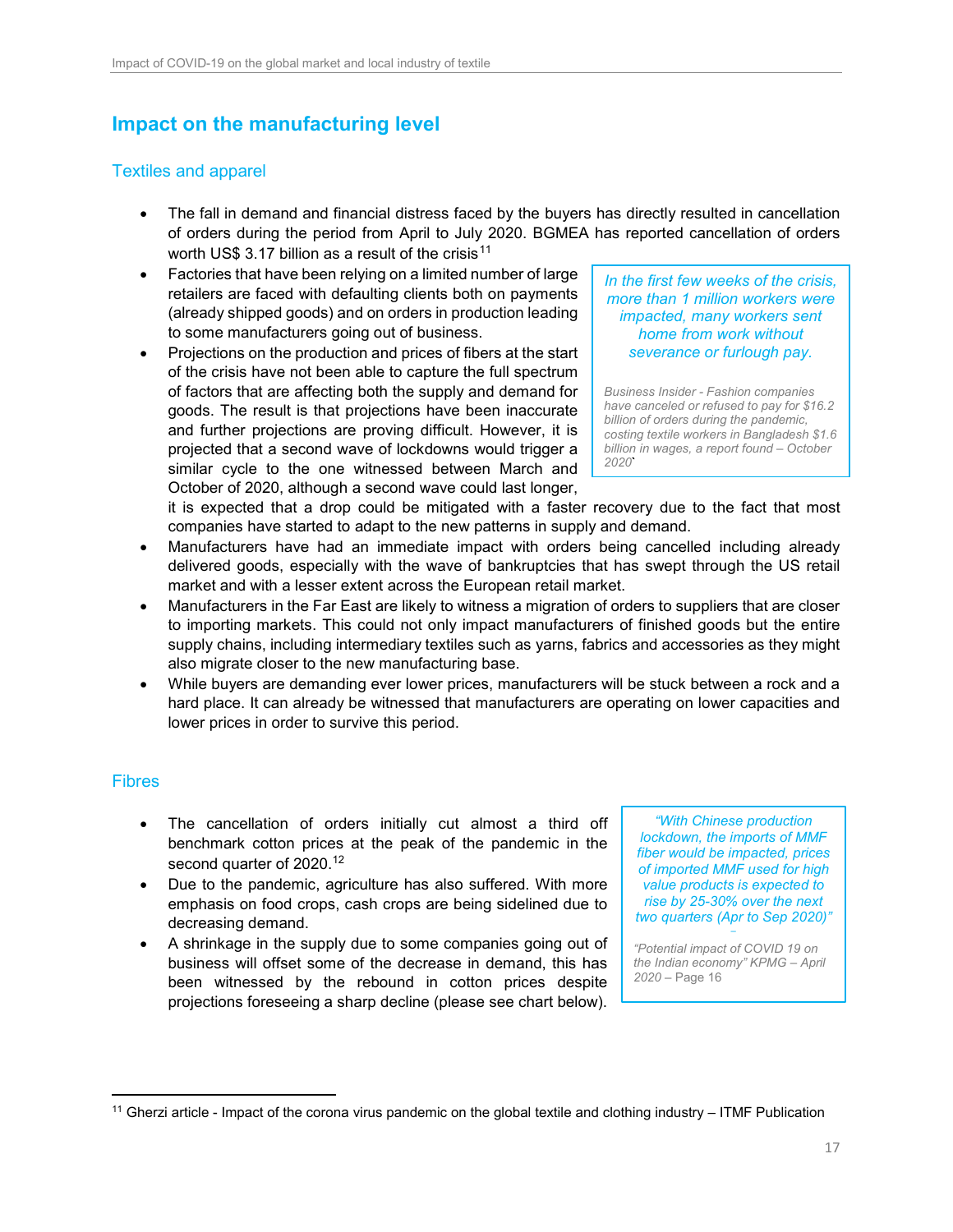• Projections in the second quarter of 2020 saw that cotton prices were expected to take a hit, yarn production was expected to contract by 12-15 percent over the next two quarters. The drop - as projected - happened in the second quarter of 2020, however, prices have since climbed back up to pre-COVID19 levels as can be seen in the opposite chart monitoring cotton prices from January to October 2020.[12](#page-17-1)



<span id="page-17-0"></span>• The projection in April 2020 by KPMG was that price of man-made fiber would to rise significantly<sup>13</sup>. An increase in MMF prices would have had an impact on nearly all product categories (loungewear, sportswear, home textiles, technical textiles, etc.). This projection was based on the increased demand for Medical textiles (masks, gowns, etc.) as well as the general shift towards loungewear and active-wear, which predominantly use MMF and blends, coupled with a decrease in production by China due to lockdowns. However, a quicker resumption of production by China has brought back MMF production to pre-COVID-19 levels resulting in lower prices of MMF. Similar to cotton, projections made back in April have not succeeded in capturing the full breadth of the evolving situation and therefore such projections have not proven accurate. The below chart illustrates the progression of PSF prices over the period:



<span id="page-17-2"></span><span id="page-17-1"></span><sup>&</sup>lt;sup>12</sup> Macrotrends.net<br><sup>13</sup> "Potential impact of COVID 19 on the Indian economy" KPMG – April 2020 – Page 16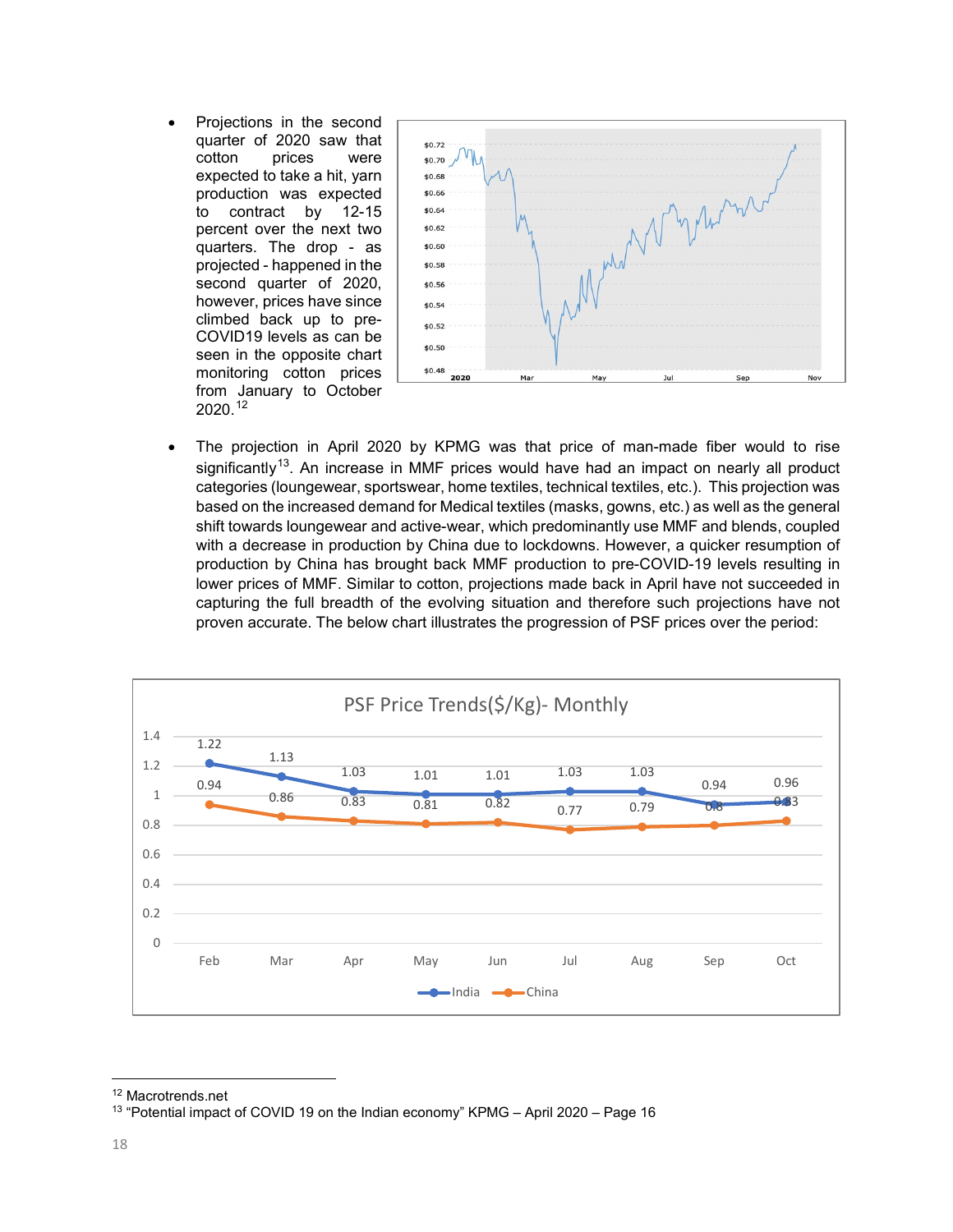The International Cotton Advisory Committee (ICAC) is projecting the following<sup>[14](#page-18-1)</sup>:

- Global consumption is estimated at 24.4 million tons in 2020/21
- Global production is anticipated to increase to 24.9 million tons in 2020/21
- Production in the United States, Pakistan and West Africa is expected to decrease in 2020/21, while production in India and China is expected to increase in 2020/21
- Production in 2020/21 (24.9 million tons) is projected to outpace consumption by 500,000 tons, and many major producers are expected to see their totals drop in the coming year, including the USA, Brazil, Pakistan and West Africa.
- But as with most dark clouds, there is a silver lining too. Brazil, for example, might be projected to have a 6% decrease in production, but its total production should reach 2.8 million tons—roughly double the size of the crop it was producing only five years ago. India and China, the world's top two producers, also are expected to increase their totals in the coming season

### <span id="page-18-0"></span>Textile Machinery

- The drop in retail sales and consequently buyers' orders, is driving a lot of manufacturers out of business resulting in an influx of secondhand machinery in the market impacting sales of new machinery, the below chart is extracted from the Italian Textile Machinery Manufacturers Association – ACIMIT – July 2020 which records a decrease of 44% in sales of new machinery overseas and 62% locally.
- In the first nine months of 2020, the Rieter Group achieved a cumulative order intake of CHF 425.1 million (2019: CHF 524.5 million). Compared to the previous year period, this represents a decline of 19%.[15](#page-18-2)

*"The government will soon restrict import of used plant and machinery, a move aimed at safeguarding the productivity and competitiveness of Indian manufacturers."*

*Foundry Informatics Centre – "India set to ban imports of used plant and machinery" – Article October 2020*

• In terms of sales and profitability Rieter expects a stronger second half of the year compared to the first half of 2020. Nevertheless, due to the deferral of deliveries by customers, Rieter will also conclude the second half of the year – and thus the full year  $2020 -$  with a net loss. <sup>15</sup>



 $\overline{a}$ <sup>14</sup> ICAC report and date

<span id="page-18-2"></span><span id="page-18-1"></span><sup>15</sup> Reiter website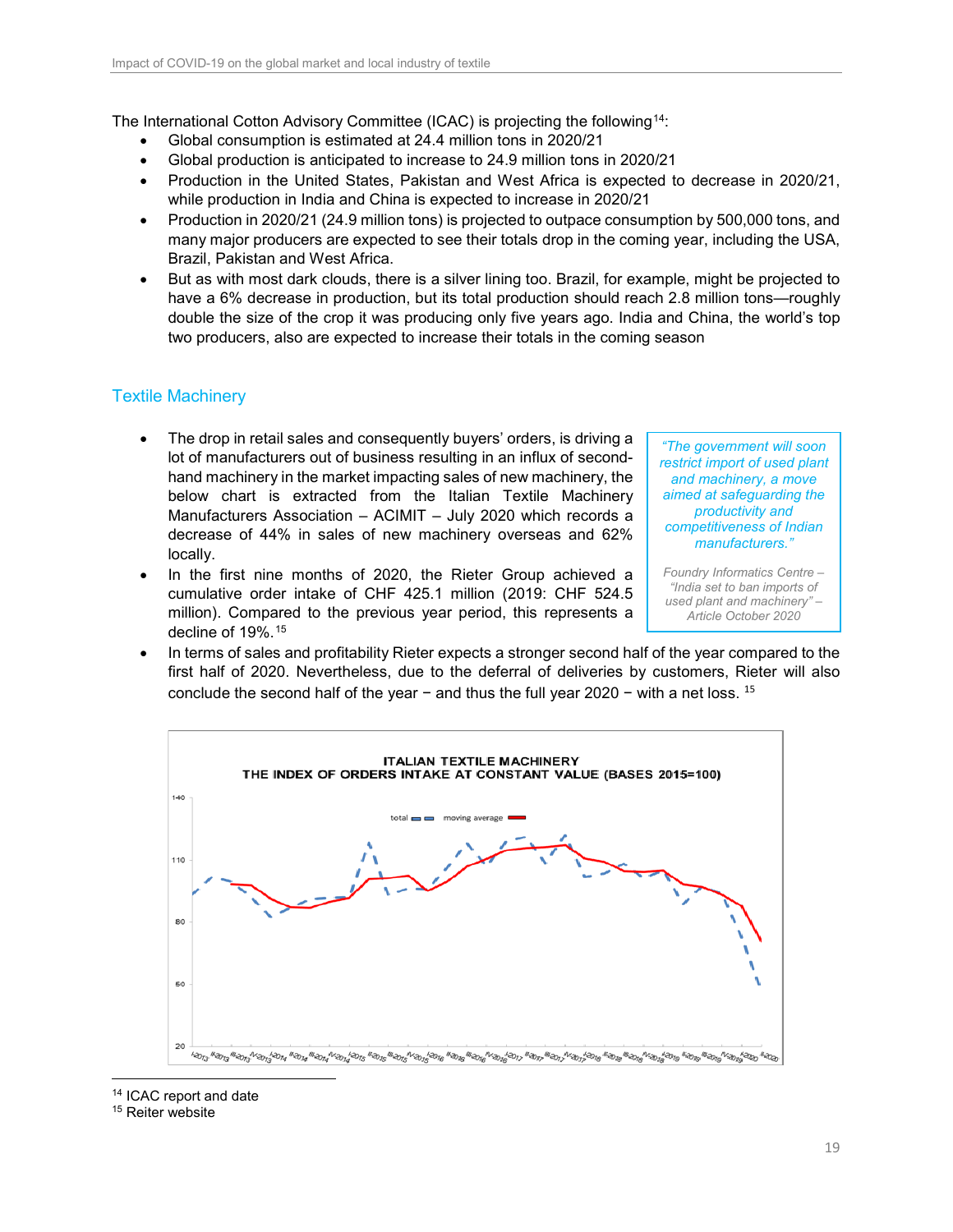### <span id="page-19-0"></span>**Specific Impact on Egypt**

Egypt has witnessed a sharp decline in its exports of Textiles and Apparel between January and August 2020 compared to the same period in 2019 as can be seen in the table below. The industry lost 23% of its export volume in value in the first 8 months of 2020. The decrease between March (when the major drops started happening) and August has been around 30%, a figure that is largely consistent with the results of the survey (average loss of sales amounted to around 40% according to survey results).

| <b>EGYPT EXPORTS OF APPAREL PRODUCTS in Mn. US\$</b><br>January – October 2020 <sup>16</sup> |                                                                                                  |       |        |        |        |       |        |        |       |        |        |
|----------------------------------------------------------------------------------------------|--------------------------------------------------------------------------------------------------|-------|--------|--------|--------|-------|--------|--------|-------|--------|--------|
|                                                                                              | <b>Mar</b><br><b>Total</b><br>Feb<br><b>Sep</b><br>Oct<br>Mav<br>Aug<br>Jul<br>Apr<br>Jun<br>Jan |       |        |        |        |       |        |        |       |        |        |
| 2019                                                                                         | 145                                                                                              | 131   | 130    | 139    | 135    | 126   | 172    | 136    | 150   | 145    | 1409   |
| 2020                                                                                         | 144                                                                                              | 128   | 105    | 51     | 59     | 128   | 135    | 122    | 146   | 127    | 1145   |
| Change %                                                                                     | $-1%$                                                                                            | $-2%$ | $-19%$ | $-64%$ | $-56%$ | $+2%$ | $-22%$ | $-17%$ | $-3%$ | $-12%$ | $-19%$ |

Recent released figures have shown increases of garments exports figures to both the US and EU markets in September and October; thus, minimizing the negative 23% change to approximately -19% for the same period of 2019.

Europe's imports of Egyptian Textiles and Apparel have been affected more than those of the United States. As a matter of fact – as will be seen later in the report – some US buyers have shifted some of their orders from the Far East to Egypt to diversify their sourcing risks:

| <b>EGYPT EXPORTS OF APPAREL PRODUCTS in Mn. US\$</b><br>January - August 2020 <sup>17</sup> |      |      |        |  |  |  |  |  |
|---------------------------------------------------------------------------------------------|------|------|--------|--|--|--|--|--|
| $\frac{9}{6}$<br>Jan to Aug 2020<br>Jan to Aug 2019                                         |      |      |        |  |  |  |  |  |
| <b>USA</b>                                                                                  | 795  | 649  | $-19%$ |  |  |  |  |  |
| EU                                                                                          | 423  | 322  | $-24%$ |  |  |  |  |  |
| Arab                                                                                        | 66   | 70   | 6%     |  |  |  |  |  |
| Africa                                                                                      | 1.6  | 1.0  | $-38%$ |  |  |  |  |  |
| Rest of the World                                                                           | 124  | 103  | $-17%$ |  |  |  |  |  |
| <b>Total</b>                                                                                | 1409 | 1145 | $-19%$ |  |  |  |  |  |

The impact on Egypt will be measured in more details in the following section of the report. However, the implications of the above changes on Egyptian manufacturers has been similar in terms of decrease in revenues and job losses. However, the changes that are happening to the industry provide Egypt with a significant opportunity to become a short lead time supplier to Europe and to some degree to the US, capitalizing on its geographic location and an existing manufacturing base. The next few years will present Egypt with the possibility of attracting fleeing FDI from Asian countries to nearer sourcing destinations.

*"Supply chains will be different in the future", Mr. Berg believes. His clients are already trying to shorten the time it takes for an ordered shirt to arrive in shops, boosting their flexibility in the face of demand shocks. "The last couple of weeks have shown the vulnerability of the supply chain . . . and accelerated the realization that you need to be closer to the source," he says"*

*The big read – "Can fast fashion \$2.5tn supply chain be stitched back together?" The big read supply chains – The Financial Times*

<span id="page-19-1"></span> $16$  Export figures as reported by the 2 Export Councils (Apparel and Textiles & Home-textiles)

<span id="page-19-2"></span><sup>&</sup>lt;sup>17</sup> Export figures as reported by the 2 Export Councils (Apparel and Textiles & Home-textiles)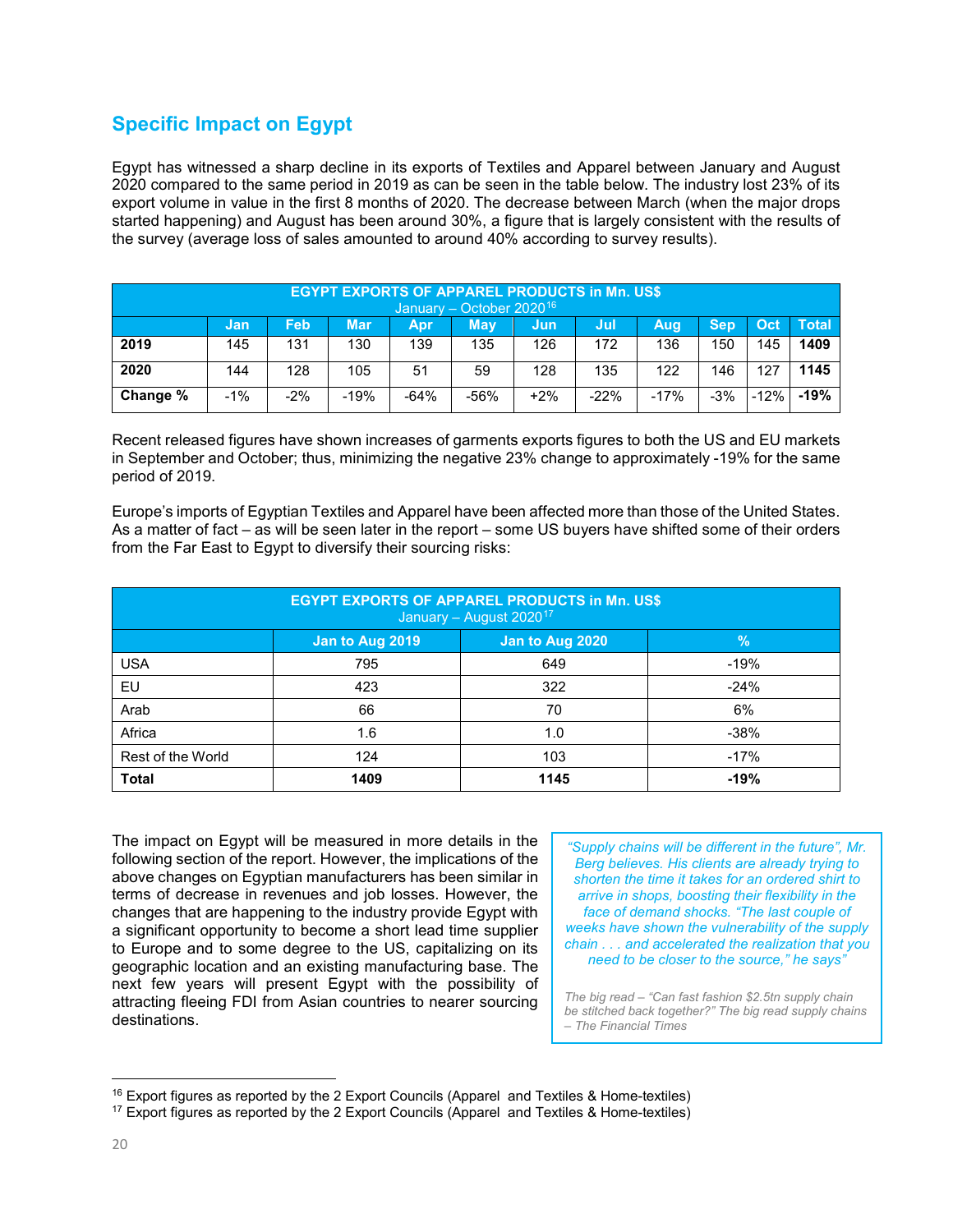| US garment Imports from Egypt and key competitors in thousand US\$ <sup>18</sup><br>January - October 2019 vs 2020 - HS 61 & 62 |            |                |            |               |           |               |           |  |  |
|---------------------------------------------------------------------------------------------------------------------------------|------------|----------------|------------|---------------|-----------|---------------|-----------|--|--|
| Egypt,                                                                                                                          |            | <b>Vietnam</b> |            | <b>Jordan</b> |           | <b>Turkey</b> |           |  |  |
| 2019                                                                                                                            | 2020       | 2019           | 2020       | 2019          | 2020      | 2019          | 2020      |  |  |
| 866,611                                                                                                                         | 685.872    | 11.946.416     | 11.240.493 | 1.595.347     | 1.382.369 | 556.465       | 656,873   |  |  |
|                                                                                                                                 | $-20.85\%$ |                | $-5.90\%$  |               | $-13.34$  |               | $+18.04%$ |  |  |

Egypt, Vietnam and Jordan saw a dip in their exports to the US in the first 10 months of 2020 compared to 2019 while Turkey saw its exports grow by 18%. Those figures are according to the ITC Trade Map Tool which are different from figures published on OTEXA website, which shows Turkeys exports to the USA declined by 17%.[19](#page-20-2)This suggests that manufacturers who are closer to the market and able to meet quick development and production cycles (as is the case with Turkey from US buyers) could see an increase in their exports, drawing business from Asian suppliers.

Of all 4 countries, Egypt was the hardest hit and this is – most likely – due to Egypt being traditionally positioned as a supplier of longer lead times offering lower prices over flexibility.

| Germany, Spain, Italy, France and UK garment Imports from Egypt and key competitors in thousand US\$<br>20 |              |          |           |               |                |           |  |  |  |  |  |
|------------------------------------------------------------------------------------------------------------|--------------|----------|-----------|---------------|----------------|-----------|--|--|--|--|--|
| February - July 2019 vs 2020 - HS 61 & 62                                                                  |              |          |           |               |                |           |  |  |  |  |  |
|                                                                                                            | <b>Egypt</b> |          |           | <b>Turkey</b> | <b>Vietnam</b> |           |  |  |  |  |  |
|                                                                                                            | 2019         | 2020     | 2019      | 2020          | 2019           | 2020      |  |  |  |  |  |
| Germany                                                                                                    | 68,142       | 55,330   | 1,771,520 | 1,602,578     | 657,203        | 657.864   |  |  |  |  |  |
| Italy                                                                                                      | 30.928       | 19.815   | 261.977   | 221,223       | 141.293        | 105.149   |  |  |  |  |  |
| France                                                                                                     | 33,652       | 34,392   | 697,721   | 523,470       | 483,222        | 399,819   |  |  |  |  |  |
| Spain                                                                                                      | 74,628       | 36,039   | 1,285,668 | 773,996       | 159,772        | 109,283   |  |  |  |  |  |
| UK.                                                                                                        | 36.368       | 23,607   | 753.131   | 574.734       | 282.207        | 197,621   |  |  |  |  |  |
| Total                                                                                                      | 243,718      | 169183   | 4,770,017 | 3,696,001     | 1,723,697      | 1,469,736 |  |  |  |  |  |
|                                                                                                            |              | $-30.5%$ |           | $-22.51%$     |                | $-14.73%$ |  |  |  |  |  |

During the height of wave 1 from February to July 2020 Turkey, a major supplier to the EU, has seen its figures drop by 22.51%, while Egypt has been consistent with about 30% drop in exports to the EU and 21% to the USA.

### <span id="page-20-0"></span>Export projections for Egypt 2020 – 2021 and beyond

In 2019 Egypt exports of HS codes 61 and 62 to the world were \$1.703 Bn<sup>[21](#page-20-4)</sup>. Based on estimates provided by the industry and various reports, Egypt is projected to end 2020 with exports down between 25-30% or around \$ 1.20 – 1.28 Bn.

For 2021, Egypt could be looking at maintaining the same level of exports of 2020 (i.e. \$1.20 – 1.28 Bn) or a slight increase to reach around 80-90% of its pre-COVID-19 numbers putting exports projections for 2021 at around: \$1.45 – 1.55 Bn.

<span id="page-20-1"></span><sup>18</sup> ITC Trade Map tool

<span id="page-20-2"></span><sup>19</sup> OTEXA [Major Shippers Country: TURKEY \(trade.gov\)](https://otexa.trade.gov/msrcty/v4890.htm) https://otexa.trade.gov/msrcty/v4890.htm

<span id="page-20-3"></span><sup>20</sup> ITC Trade Map tool

<span id="page-20-4"></span><sup>21</sup> Comtrade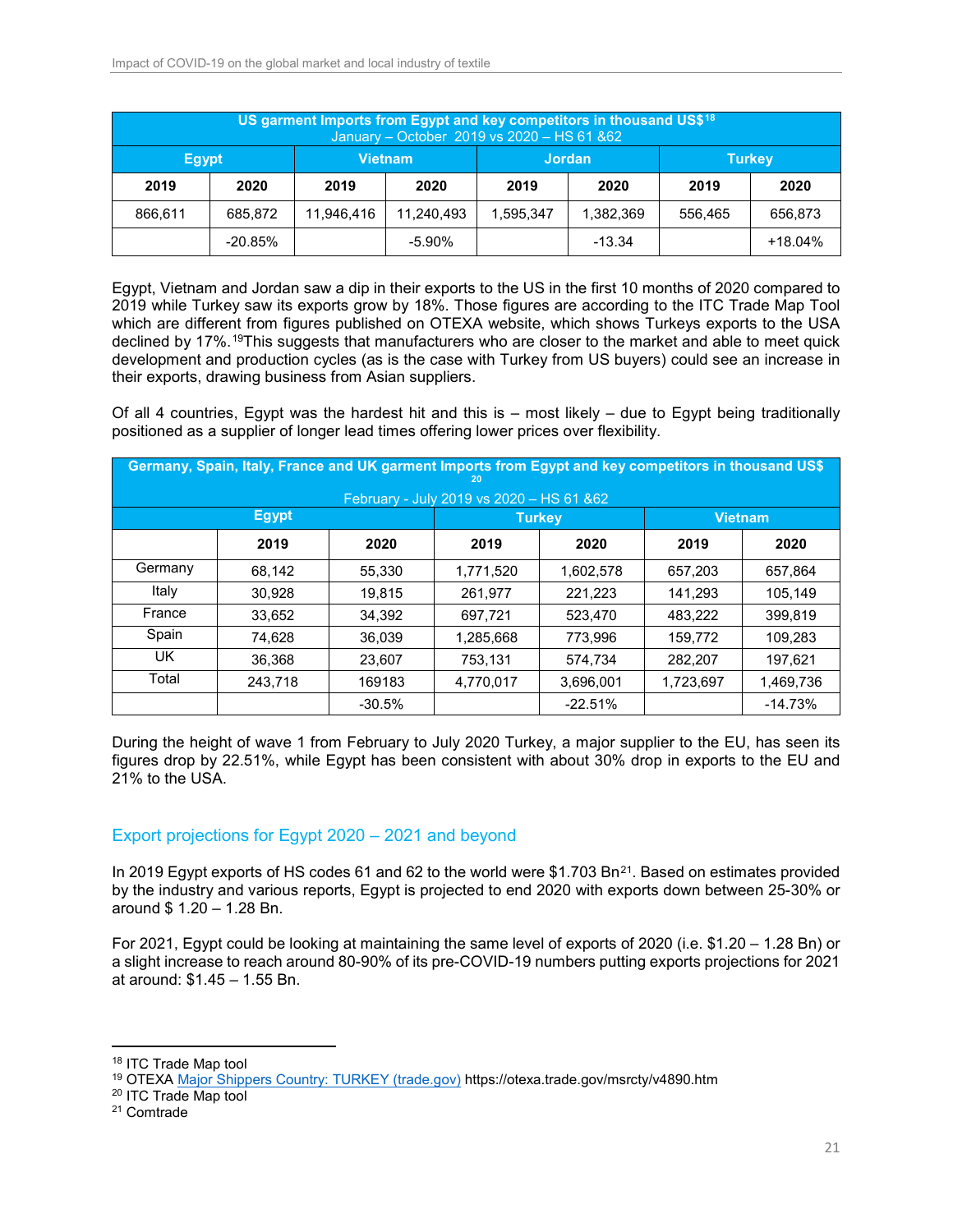Depending on Egypt's ability to resolve some of its export and investment challenges as well as improve its ability to offer shorter lead times, exports in 2022 and beyond could see an increase (following Turkey's experience with regard to the US market), while attracting some of the relocating business from Asia.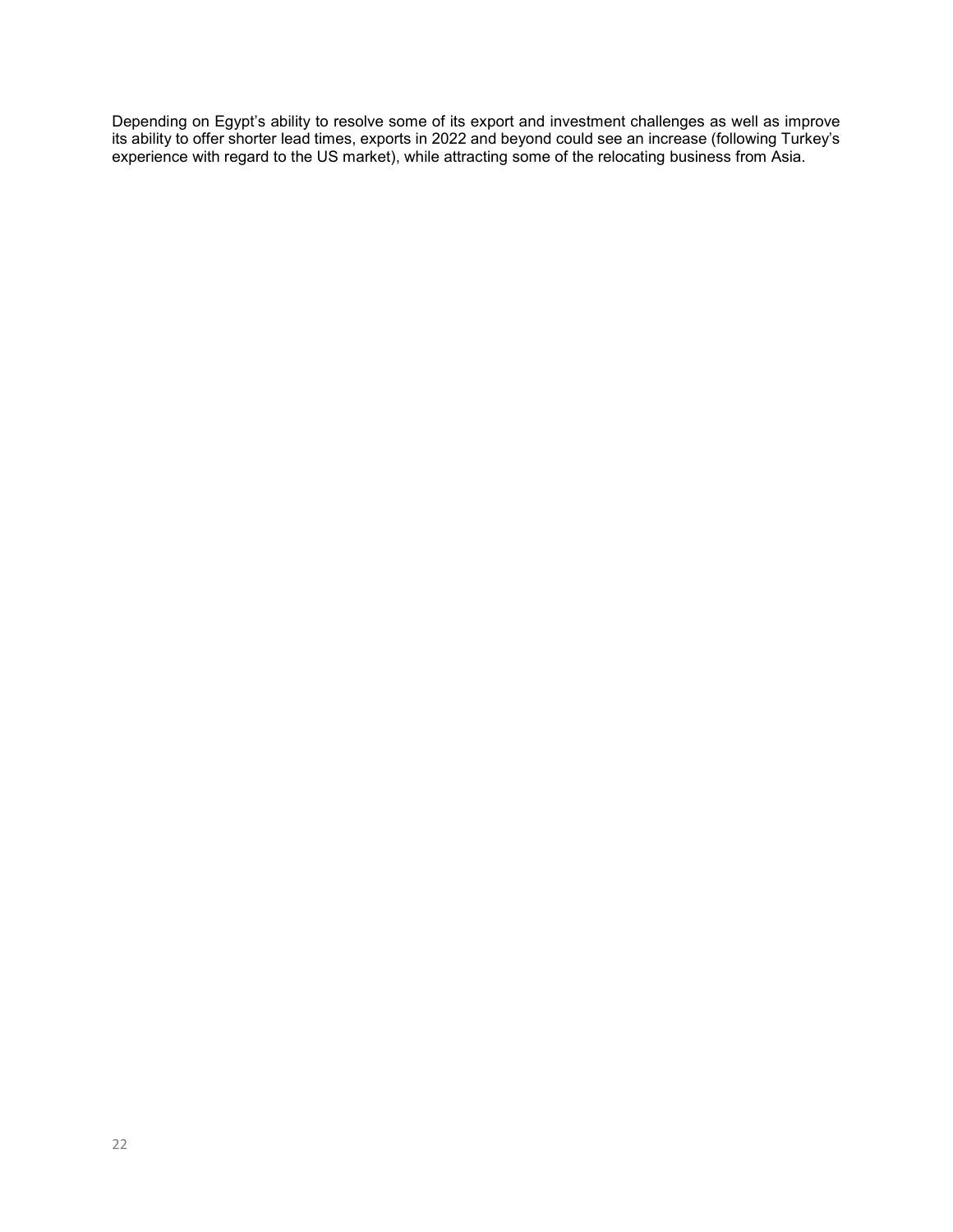# <span id="page-22-0"></span>CHAPTER 3 FINDINGS FROM FIELD RESEARCH IN EGYPT

### <span id="page-22-1"></span>**Introduction**

The main objectives of the survey were to collect various information about how the COVID-19 crisis affected the garments manufacturers. The questions covered many fields from the general information to orders and supply chain to customers and financials ending with number of COVID-19 cases and closure times. The survey also covered the future forecast, markets and products to what was expected from companies in terms of government's support to stimulate the slowing garments export industry.

### <span id="page-22-2"></span>**Research Key Findings**

### <span id="page-22-3"></span>Findings in Numbers

| 51%<br>Have made a salary cut | of the companies surveyed have applied a certain salary<br>cut for a period of time. 28% of those companies are still<br>applying the salary cut till now. |
|-------------------------------|------------------------------------------------------------------------------------------------------------------------------------------------------------|
| 25%                           | 80% of companies who made a salary cut have reduced                                                                                                        |
| <b>Reduction in salaries</b>  | wages by 25%                                                                                                                                               |
| 65%                           | Of the companies have had to reduce the number of                                                                                                          |
| <b>Reduction in shifts</b>    | working shifts                                                                                                                                             |
| 56%                           | Around half of all companies have had at least 50% of                                                                                                      |
| <b>Order cancellations</b>    | their orders cancelled                                                                                                                                     |
| 60<br>Days delays in payments | Most companies have had to postpone deliveries and<br>have suffered from up to 60 days delays in receiving<br>their payments from their clients            |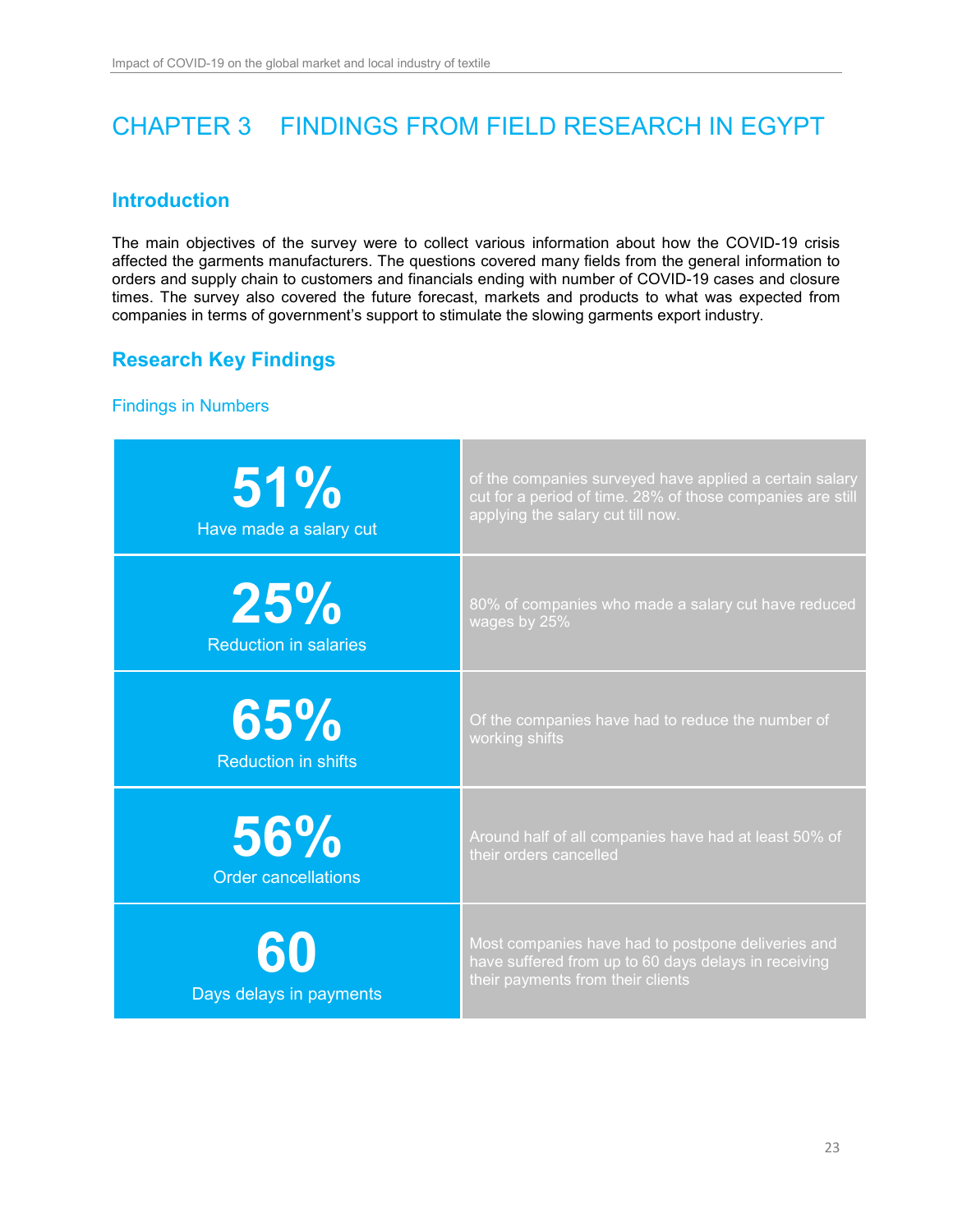| 60%<br><b>Back to business</b> | Almost 60% of companies confirmed that their<br>customers are back on placing new orders but of less<br>magnitude while 13% of the factories confirm there are<br>receiving more orders than they used to. |
|--------------------------------|------------------------------------------------------------------------------------------------------------------------------------------------------------------------------------------------------------|
| 34%                            | 34% of the factories confirmed that they have cancelled                                                                                                                                                    |
| Raw materials cancelled        | orders on their raw materials suppliers.                                                                                                                                                                   |
| 58%                            | 58% of factories say that raw materials supply lead time                                                                                                                                                   |
| Raw material delays            | is now longer.                                                                                                                                                                                             |
| 81%                            | 81% of companies surveyed are sourcing accessories                                                                                                                                                         |
| Sourcing accessories locally   | locally.                                                                                                                                                                                                   |
| 40%                            | 40% of factories will focus more on the local market as a                                                                                                                                                  |
| Will focus on domestic market  | result of COVID-19                                                                                                                                                                                         |
| 50%                            | At least half of the companies have switched to medical                                                                                                                                                    |
| Switch to medical textiles     | textile products                                                                                                                                                                                           |
| 50%                            | Half the companies have indicated that they are                                                                                                                                                            |
| Move towards online            | interested to sell their products online                                                                                                                                                                   |
| $0\%$                          | While 70% of the companies confirmed having liquidity                                                                                                                                                      |
| <b>Took loans</b>              | problems, ZERO % took loans due to COVID-19                                                                                                                                                                |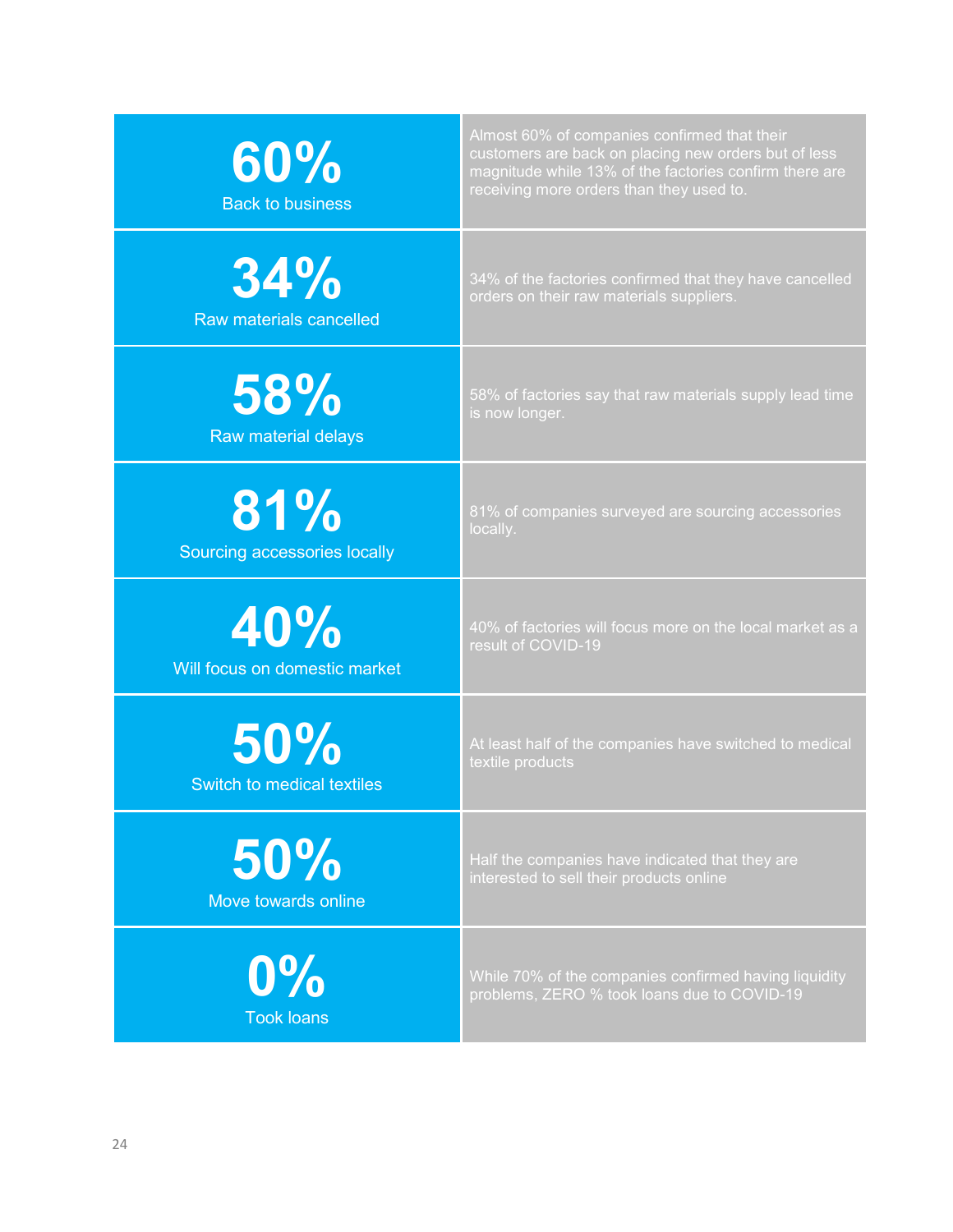| 42%                                    | 42% of companies think that downsizing can save their                                                                                    |
|----------------------------------------|------------------------------------------------------------------------------------------------------------------------------------------|
| <b>Downsizing possibility</b>          | business.                                                                                                                                |
| 50%                                    | Half the factories had to shut down for a period of time                                                                                 |
| Temporary shut-down                    | during the pandemic                                                                                                                      |
| Year to go back to normality           | Majority of the factories (76%) believe it will take more<br>than 1 year to return to normal orders wise; not before<br><b>July 2021</b> |
| 40%                                    | Survey findings that are consistent with recorded export                                                                                 |
| Average loss in revenues due to C 19   | figures (29% January to August 2020)                                                                                                     |
| 30%<br>Loss of orders till end of 2020 | 76% of the survey respondents foresee this loss.                                                                                         |

### <span id="page-24-0"></span>**Key Findings from the One on One Interviews**

Discussions with factory owners, buying offices and other stakeholders have provided additional clarifications to the figures collected above. Some messages have been recurring throughout the interviews and are summarized below:

Large companies that have responded to the survey and interviews have retained nearly all their workers with very limited numbers of workers released. Small and Medium companies were forced to let go of larger percentages of their workers in varying degrees. Although official figures are not available for the job losses in the industry, Gherzi estimates that a total of about 10% of all workers in the apparel export industry have lost their jobs as a result of COVID-19.

- **Small companies:** 25% of the companies surveyed closed down for 3 weeks as their orders were cancelled or at best forced to delay delivery. They had to apply salary cuts of 20 - 25 % for at least 2 months. We recently contacted a surveyed factory that had let off 50% of its workers in April and they confirmed that since the beginning of October they are re-hiring in full force.
- **Medium size companies:** 40% of the companies surveyed had to close down for 30 days cutting salaries during this period by at least 25%.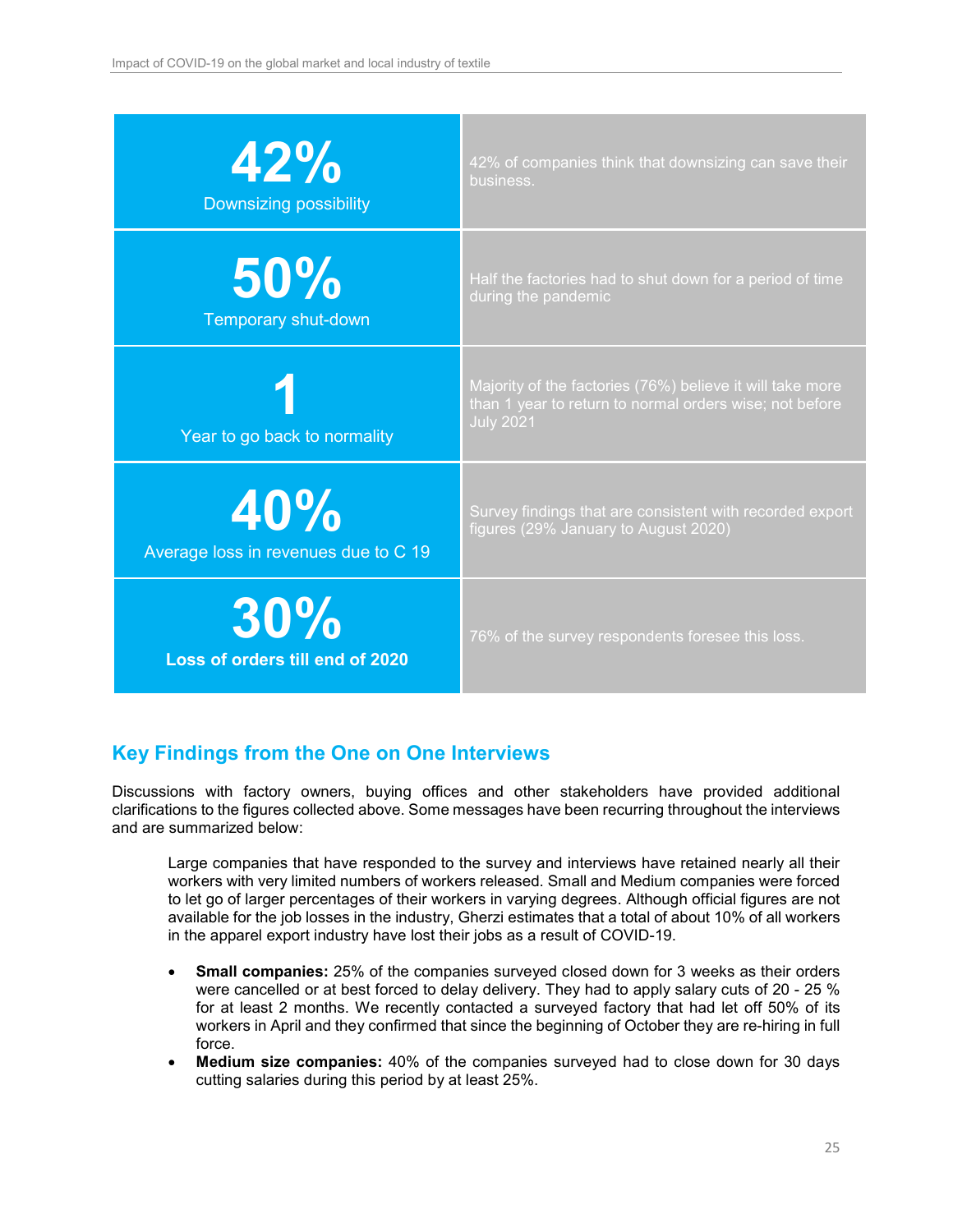- **Large companies:** 50% of the surveyed companies had to close down for a period ranging from 10 to 45 days and had to cut salaries during that time from 10 - 25%.
- The uncertainty of the future (2021) situation makes the common thought among big players is how to stay afloat for the year to come. Attempts to cut costs and maintain positive balance sheets, include cutting salaries, reducing shifts, reducing workforce and putting their expansion plans on hold.
- Several factories have indicated an interest in developing their online sales either directly to consumers or on wholesale portals such as Ali Baba.
- COVID-19 had impacted almost all of the factories, either through a reduction in their orders, a disruption to their supply chains or - in most cases – both.
- Some had to shut down parts of their vertically integrated facilities (circular knitting and dye houses).
- Many of the interviewed companies can see the opportunity of replacing Far Eastern suppliers and are trying to prepare for it.
- The domestic market skipped a season but now remains very strong with high demand. Although the local market cannot absorb the capacities of large export factories, it will certainly can help mitigate some of the COVID-19 impacts. However, this additional capacity directed to the local market will impact negatively manufacturers that are only for local market with discounted goods in abundance.
- Although the government supported the factories by starting to pay the delayed export incentives, there is still a large outstanding amount which is owed to the factories and would provide a significant relief.
- The move towards producing masks is seen to be a temporary solution while more sophisticated medical garments are considered a better and reliable alternative that is being considered by a number of factories.

### <span id="page-25-0"></span>Quotes from Interviews

Some of the important quotes collected during one-on-one interviews have strong messages and best capture the feedback from the industry:

| <b>Shirt and Denim</b>  | "The government needs to incentivize the upstream export supply chain to<br>facilitate more local purchases from exporters to increase the exporters<br>competitiveness." |
|-------------------------|---------------------------------------------------------------------------------------------------------------------------------------------------------------------------|
|                         | "Just to keep afloat during 2021. No plans for capital investments."                                                                                                      |
|                         | "According to the law we forced 40% of the personnel to stay home during<br>the crisis for 2 months at 50% of their salaries."                                            |
| <b>Medical Textiles</b> | "Customers disappeared for 2 months."                                                                                                                                     |
|                         | "We developed special fabrics for masks and have tremendous amounts of<br>orders since June."                                                                             |
|                         | "It's impossible to resort to local suppliers instead of foreign"                                                                                                         |
|                         | "Walmart changed the payment terms on special fabric from 1 week to 45<br>day''                                                                                           |
|                         | "The government should support special links in the local supply chain that<br>will enhance export competitiveness."                                                      |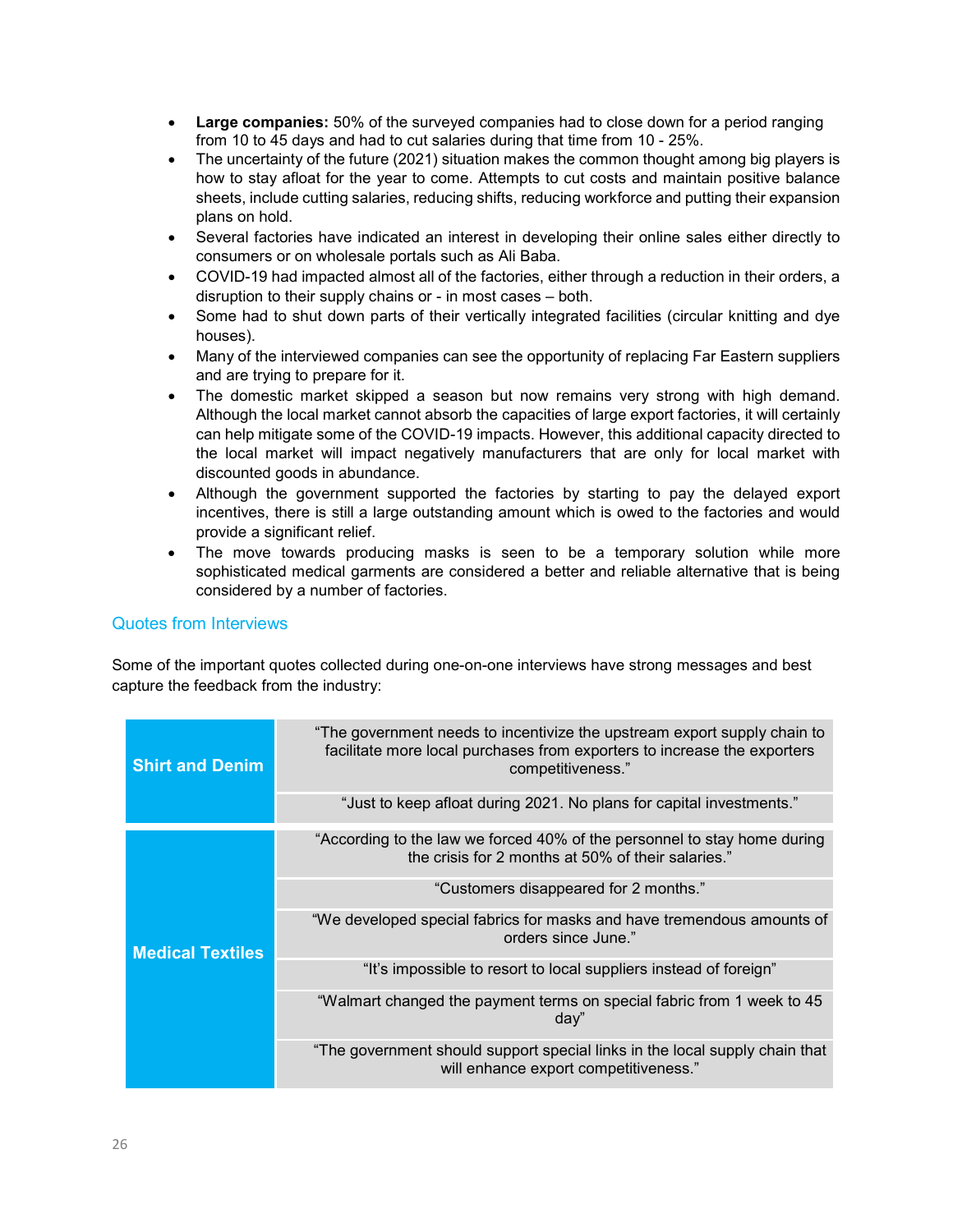|                                                       | "I believe 2021 for garments in Egypt will be a bad year with very weak<br>buying power. For the export of garments business there is a 50 50<br>chance for 2021"                                                                                    |
|-------------------------------------------------------|------------------------------------------------------------------------------------------------------------------------------------------------------------------------------------------------------------------------------------------------------|
|                                                       | "April and May sales barely covered wages; i.e.: real loss took place<br>already. We are hopeful to finish the year as with the current rate without<br>losing further sales"                                                                        |
| <b>Knitted and</b><br><b>Woven</b><br><b>Garments</b> | "We don't have a branded product produced all the time to focus on B2C<br>now"                                                                                                                                                                       |
|                                                       | "We have always considered new and different markets but now we don't<br>need to try someone new we rather try higher level customers in the same<br>market"                                                                                         |
| <b>Dyehouse</b>                                       | "We encouraged personnel to use their annual leaves to decrease the<br>number of employees coming to work to the minimum"                                                                                                                            |
|                                                       | "Banks are not co-operative; they are in another dimension"                                                                                                                                                                                          |
| <b>Home Wear</b>                                      | "Export councils should coordinate more between big exporters and small<br>factories to utilize their capacity and help them leverage their quality<br>standards and SOPs"                                                                           |
|                                                       | "Eliminating government bureaucracy specially in customs and ports (sea<br>and air) to speed up procedures to serve exports"                                                                                                                         |
|                                                       | "We only want utilities at international rate not less not more"                                                                                                                                                                                     |
| <b>Knitted and</b><br><b>Woven</b>                    | "Some parents of workers were worried about their sons and daughters<br>and forced them to quit their jobs"                                                                                                                                          |
| <b>Garments</b>                                       | "Educating people specially workers and increasing their awareness about<br>the importance of exports"                                                                                                                                               |
|                                                       | "We had to close the in factory technical school as per the government<br>orders"                                                                                                                                                                    |
| <b>Versatile Factory</b>                              | "One of our customers went chapter 11 (Nyguard)"                                                                                                                                                                                                     |
|                                                       | "50% loss of orders by the end of 2020"                                                                                                                                                                                                              |
|                                                       | "The EU and USA represent 75% of the global garments market; they are<br>our first option"                                                                                                                                                           |
|                                                       | "Globally, Japan is a good market but is not reachable for us"                                                                                                                                                                                       |
| <b>Sourcing Office</b>                                | "China's policy to reallocate its resources to more advanced (technology)<br>industries will leave a gap in its internal local market needs of garments.<br>This gap will be filled by neighboring garments producing countries; same<br>with India" |
|                                                       | "Africa is still not a viable market for Egyptian garments manufacturers as<br>they are still importing used garments from EU and USA but it's still good<br>for individual opportunities"                                                           |
|                                                       | "The Arab countries are also good for individual opportunities"                                                                                                                                                                                      |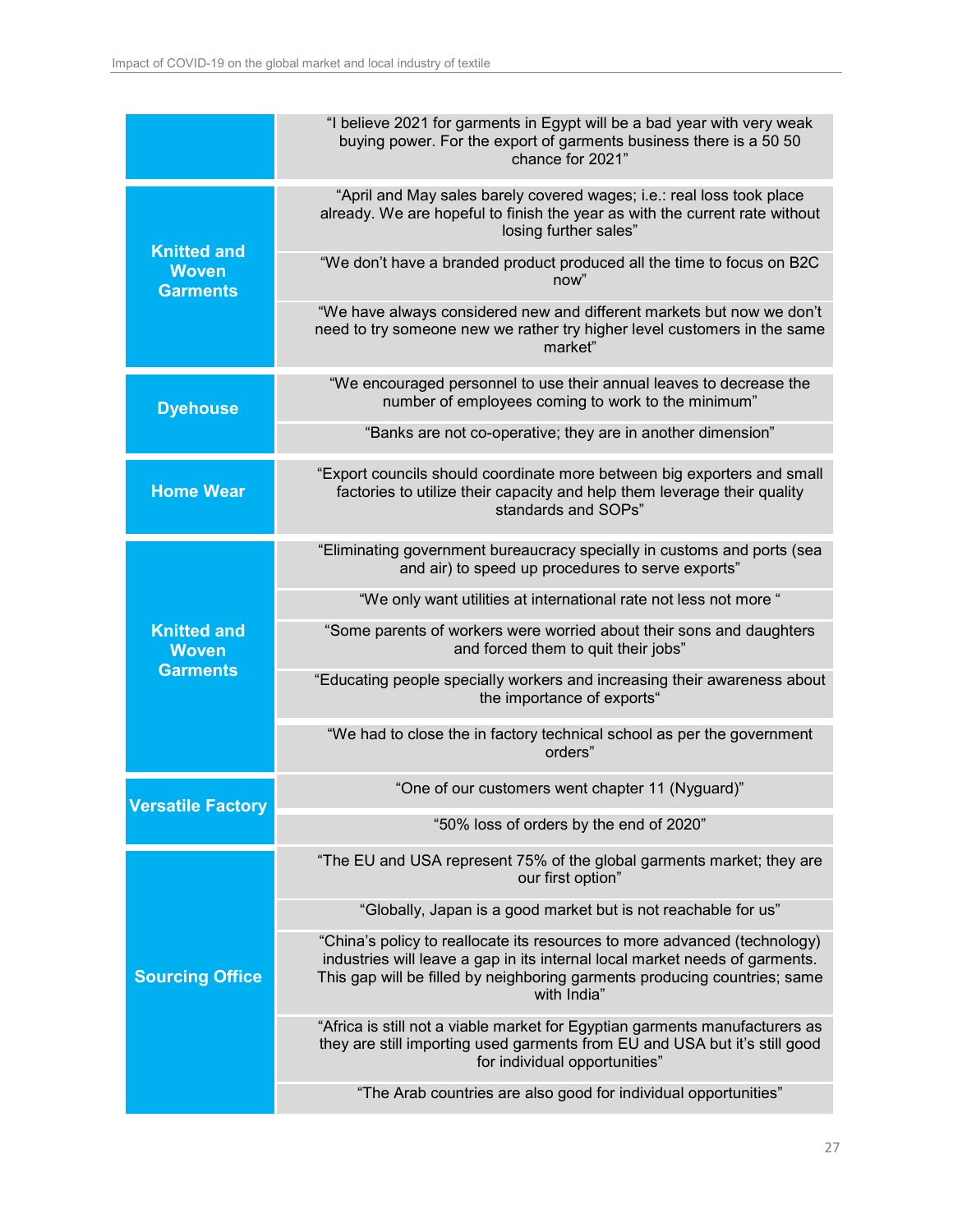|                                              | "In general, Producers should be upgrading their product range all the time<br>towards higher value products. Now there is a good opportunity for<br>Egyptian garment manufacturers to use PPE from masks to gowns etc."                                                        |
|----------------------------------------------|---------------------------------------------------------------------------------------------------------------------------------------------------------------------------------------------------------------------------------------------------------------------------------|
|                                              | "Simply the government should pay its dues immediately and postpone<br>what is owed by manufacturers"                                                                                                                                                                           |
|                                              | "The 2008 crisis took 3-4 years for the economies to recover and its was<br>nothing compared to what the world is passing through now. The<br>unemployment rate in the USA rose to 32% in Q2 of 2020 with an average<br>growth rate of 2%, the USA shall take years to recover" |
|                                              | "The interest policy needs to be changed completely. Interest rate for the<br>industry should not exceed 3-4% max."                                                                                                                                                             |
|                                              | "The fiscal policy needs restructuring. The CBE should use its tools to<br>force banks to finance industrial projects and start-ups. For example each<br>bank portfolio should have a minimum percentage of industrial corporate<br>finance"                                    |
|                                              | "No orders placed were cancelled to any factory"                                                                                                                                                                                                                                |
|                                              | "Woven items that were planned for placement in Egypt were<br>cancelled/postponed indefinitely"                                                                                                                                                                                 |
|                                              | "40% of orders were deferred delivery"                                                                                                                                                                                                                                          |
|                                              | "They are placing new orders but of a much less magnitude; i.e.: some<br>factories with 80% reduction and some with 30% reduction"                                                                                                                                              |
|                                              | "Year on Year 2020/2019 is going to finish with 40% less orders"                                                                                                                                                                                                                |
|                                              | "They still place new orders based on season plans"                                                                                                                                                                                                                             |
| <b>Brand Sourcing</b><br><b>Office</b>       | "The customer is Italian so they were hard hit in their home land which<br>justifies the drops in orders"                                                                                                                                                                       |
|                                              | "We plan to move more orders to Egypt out of other countries"                                                                                                                                                                                                                   |
|                                              | "They recruited an Italian full-time manager for the Egypt office settled with<br>family (good sign)"                                                                                                                                                                           |
|                                              | "Tunisia is the primary competition as the brand owns part of the supplying<br>factory in Tunisia"                                                                                                                                                                              |
|                                              | "The traders are surviving because they have a portfolio of customers. The<br>retailers and the brands are the ones really suffering"                                                                                                                                           |
|                                              | "Our company's divisions sourcing for Costco and Walmart are doing well<br>in Egypt, but other divisions for brands are not doing well (such as Hugo<br>Boss)"                                                                                                                  |
| <b>International</b><br><b>Buying Office</b> | "I believe that factories in Egypt have lost 30 to 40% of their business and<br>in some cases more."                                                                                                                                                                            |
|                                              | "I believe that Europe started picking up, but expected that the US will<br>suffer very badly in 2021 as they have spent a lot on COVID-19 and this<br>spending will show its effect on the economy in 2021"                                                                    |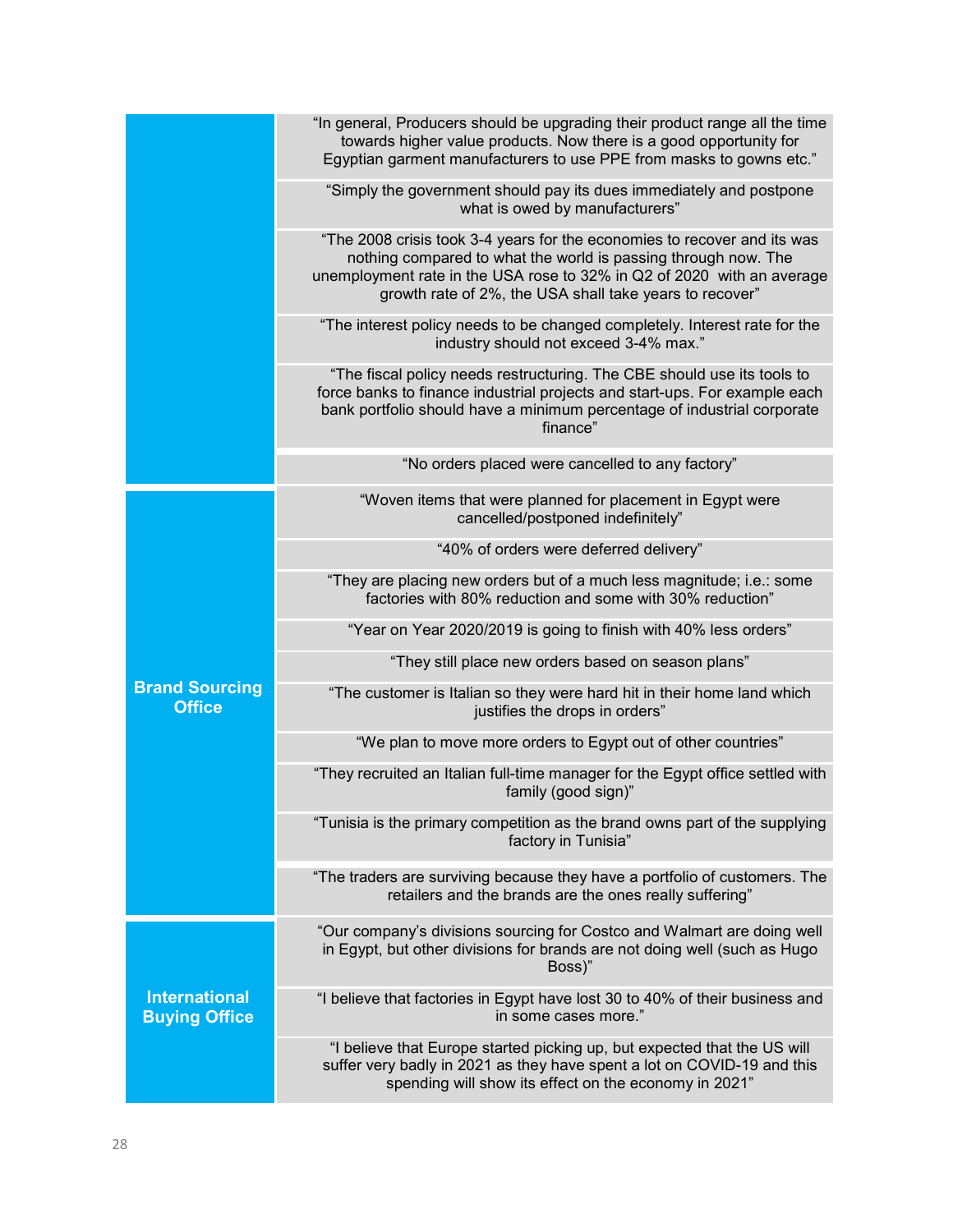"A lot of companies have turned to Chapter 11 (the ones that are in the stock market) as a way to maneuver the crisis. Fong's having stocks also decided to turn private in the beginning of the Corona."

### <span id="page-28-0"></span>**Government decrees and their effect on the T&C sector**

The Prime Minister issued Decree No. 719 of 2020, including inter alia:

- Pregnant women or those looking after one child or more of less than 12 years shall be granted an exceptional leave for as long as the decree remains in force; allowing all working mothers to be able to do their family duties without losing their jobs. Effect: This article did not affect the private sector as if female workers would resort to it, they will be paid on their fixed salaries only.
- Women employees looking after their children with disabilities shall be granted a leave pursuant to a circular; allowing mothers of children with disabilities to be able to take care of their children without losing their jobs. Effect*:* This article did not affect the private sector as if female workers would resort to it, they will be paid on their fixed salaries only.
- The President announced the disbursement of exceptional bonuses (500 LE) from "Tahya Misr" Fund for all the workers in quarantine. Effect: minimal effect on the T&C sector as most of the noncommitted workers are from the construction sector.
- The Financial Regulatory Authority (FRA) issued a set of resolutions on the activity of microfinance for the benefit of 3.1 million citizens, including:
	- $\circ$  Reduce or postpone the installments due from the clients by 50% of the value of each installment for microfinance clients. Effect: minimal on the T&C sector.
	- $\circ$  Exempt microfinance clients who make timely payments from the commission of the prepayment of indebtedness or reducing the administrative fees to renew the existing funding; economic opportunities benefiting women in microfinance. Effect: minimal on the T&C sector.
- Micro, Small and Medium Enterprise Development Agency (MSMEDA) announced the launch of an exceptional loan for a limited period to help small projects survive the crisis & support needed liquid money to finance running & production costs. Loan maximum amount is 1 million EGP & it shall be granted to small businesses with specific conditions & an exceptional interest rate, according to the nature of each project. Effect: minimal on the T&C sector as maximum amount is relatively small.
- CBE decision to allocate LE 100 billion through banks, at an interest rate of 8%, to finance the private sector. Effect: minimum effect on the T&C sector as although 8% is much less than the normal interest rate yet it is still high for what is needed in the industry.
- Reducing interest rates by 3%, setting maximum limit for daily withdrawals and deposits, and cancelling blacklists for institutional clients and negative lists for clients who already obtain loans. Effect: should be good as many companies couldn't apply for loans as they were previously enlisted in the negative lists.
- Allocate LE 1 billion for exporters dues before June 2020 in the framework of the Export Rebate Program. Effect: good effect but still there is a back log in the export rebate program.
- Lifting administrative penalties on all taxpayers who have payable tax. Effect: minimal as the dues are still to paid as only the administrative penalties were lifted
- Issuing a decree to extend work permits of expired industrial licenses. Effect: minimal as this will only postpone the fees of issuance of the license.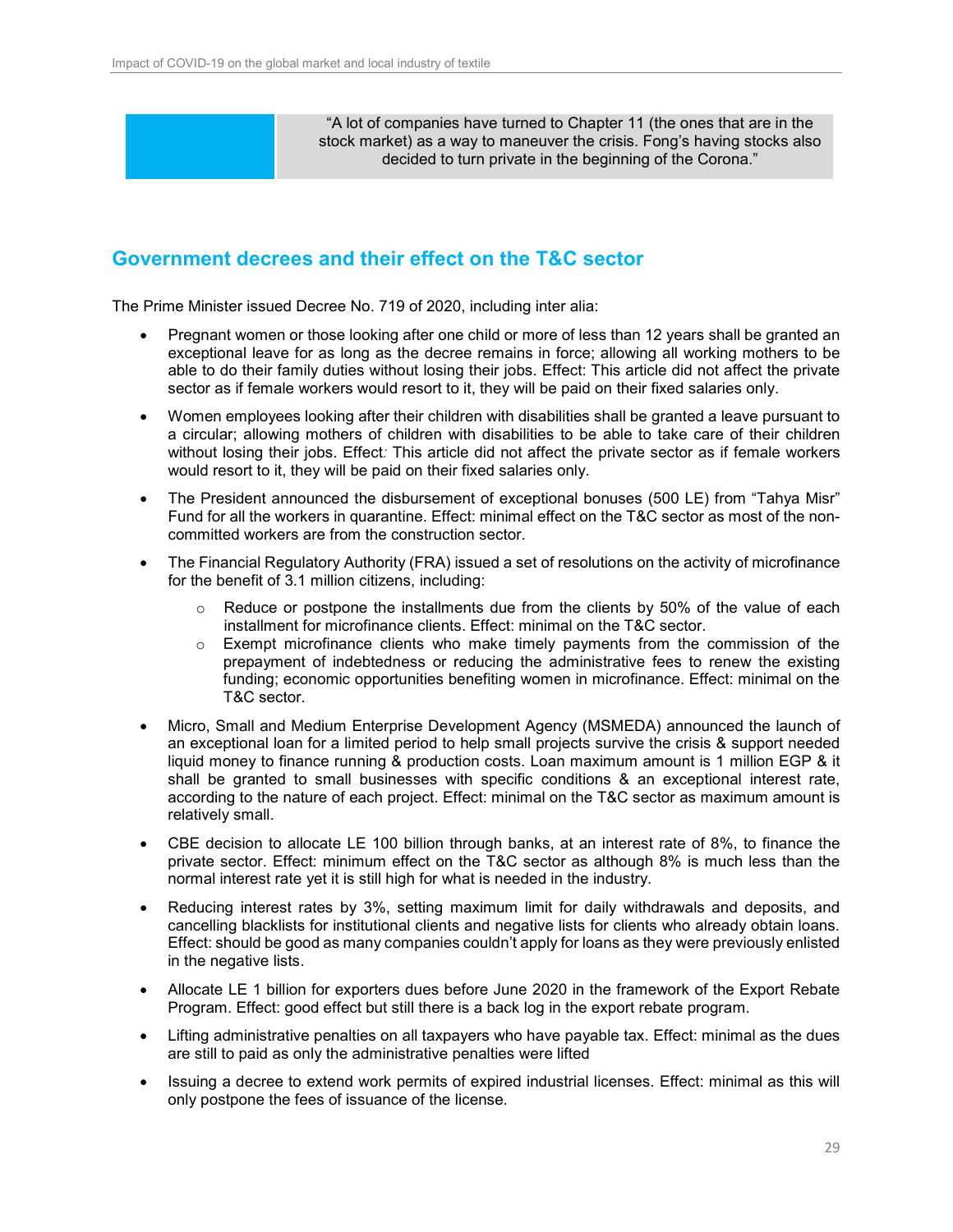- Reducing the price of natural gas to USD 4.5 per million thermal units. Effect: very good effect on the supply chain of the T&C sector as it represents around 10% reduction in the price but still far from the international price bearing in mind that the price of natural gas increased at least 5 folds since 2014.
- Reducing electricity prices by 10 piasters for electricity intensive industries and fixing electricity prices for the rest of industries for a period of 3-5 years. Effect: moderate effect as the prices of electricity for industry also had been increased several times in the past few years.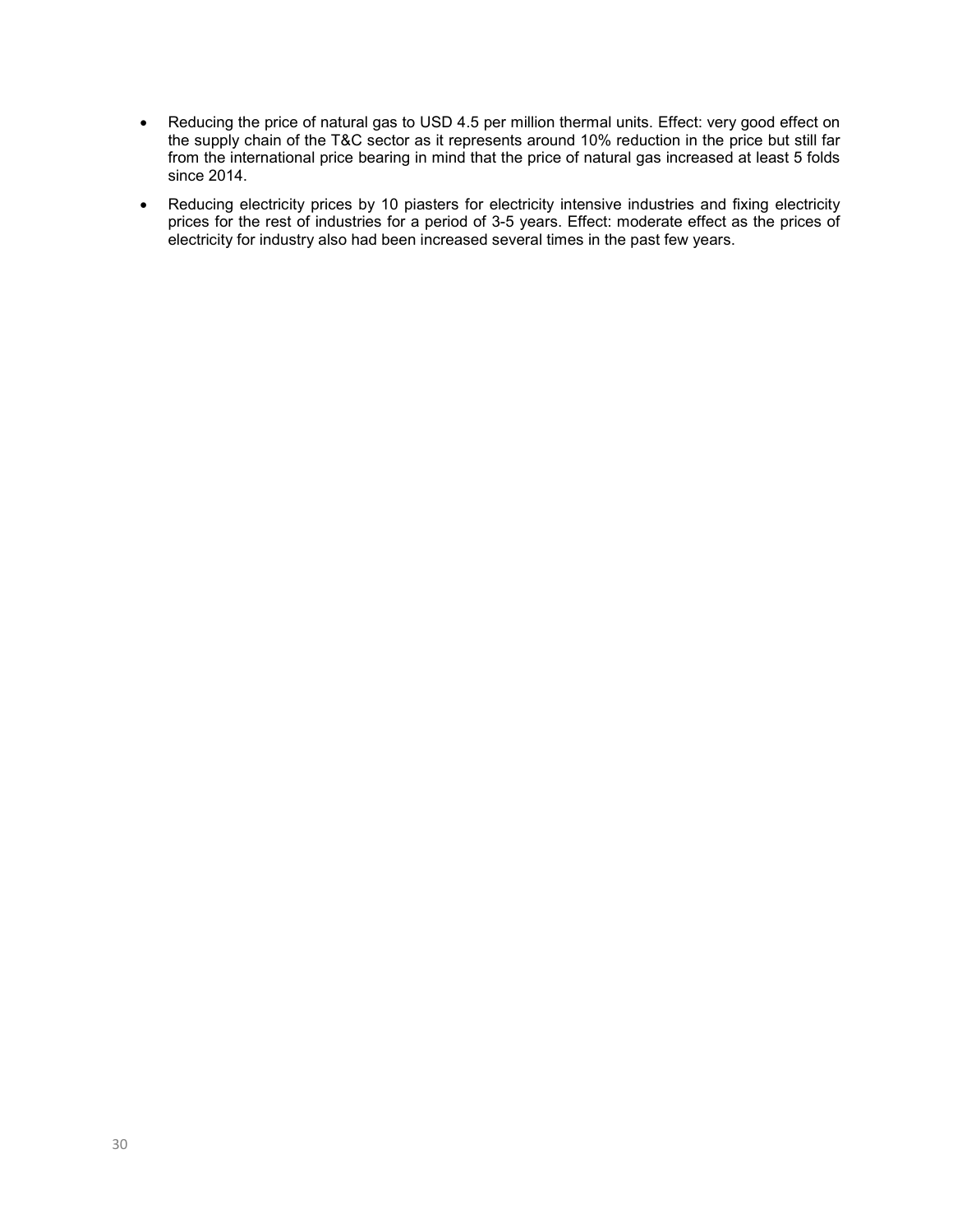# <span id="page-30-0"></span>CHAPTER 4 CONCLUSIONS AND RECOMMENDATIONS

### <span id="page-30-1"></span>**Conclusions**

### <span id="page-30-2"></span>On a global level

The impact of COVID-19 on the international Textiles and Apparel Sector has affected both supply and demand in various ways. The extent of the impact remains to be seen as the situation continues to evolve with the possibility of a second wave of lockdowns and a lack of visibility for when or how the world will return to normality. Going through the various reports, articles as well as interviews have shown distinct opinions and varying projections. Despite the chaos, there are four key global conclusions that have emerged over the period summarized below:

#### *1/ This will remain a time of uncertainty for the foreseeable future*

Most of the projections made in the early days of the pandemic have proven to be either wrong, inaccurate or lacking in detail. It is almost impossible to grasp the entire spectrum of factors and variables that are affecting the world in general and the Textile and Apparel Sector in particular. There are two major factors that are hindering this ability to project:

#### • **Difficulty to predict the development of COVID-19 pandemic**

The behavior of the pandemic has been  $-$  to say the least  $-$  erratic with individual states experiencing different trajectories for the development of the disease. A second and potentially more waves of spread and unknown extent of the seriousness of such a wave has made it impossible to predict how markets will react. The absence of visibility for a vaccine and therefore an end to the crisis continues to make it difficult to foresee when a return to normality can be expected.

#### • **Countries have reacted and continue to react differently**

In response to the disease countries have taken differing approaches on the medical, social and economic levels. To complicate things further, the measures taken by different states continue to change until today, making it difficult to predict how markets and consumers will react as well as how manufacturing countries will be able to meet their production commitments.

Those two factors combined have made it nearly impossible to predict neither the supply nor the demand for apparel and textiles. Moreover, with no similar global crisis in recent history, there is little to learn from the past; this is forcing decision makers to take shots in the dark with no reliable projections to count on. The result is a multitude of policies and approaches that are poorly orchestrated between nations further complicating the situation.

#### **Implications for the sector**

Those levels of uncertainty will continue to dominate the industry in the foreseeable future. Both retailers and suppliers will have to re-organize their businesses to work with limited visibility. This will require leaner and faster business models that can react in a short time to global, regional and national developments.

#### *2/ Demand is down and will stay down*

Different markets have reported varying degrees of decrease in consumption of textile and apparel goods. Nevertheless, the fact remains that all countries have witnessed a shrinkage in consumption during the peak of the pandemic. With a second and potentially more waves to come, consumption will continue to be lower than its 2019 levels especially as the full extent of the impact on employment and purchasing power reveal their full extent. In the best-case scenario, consumption will remain at the levels witnessed after the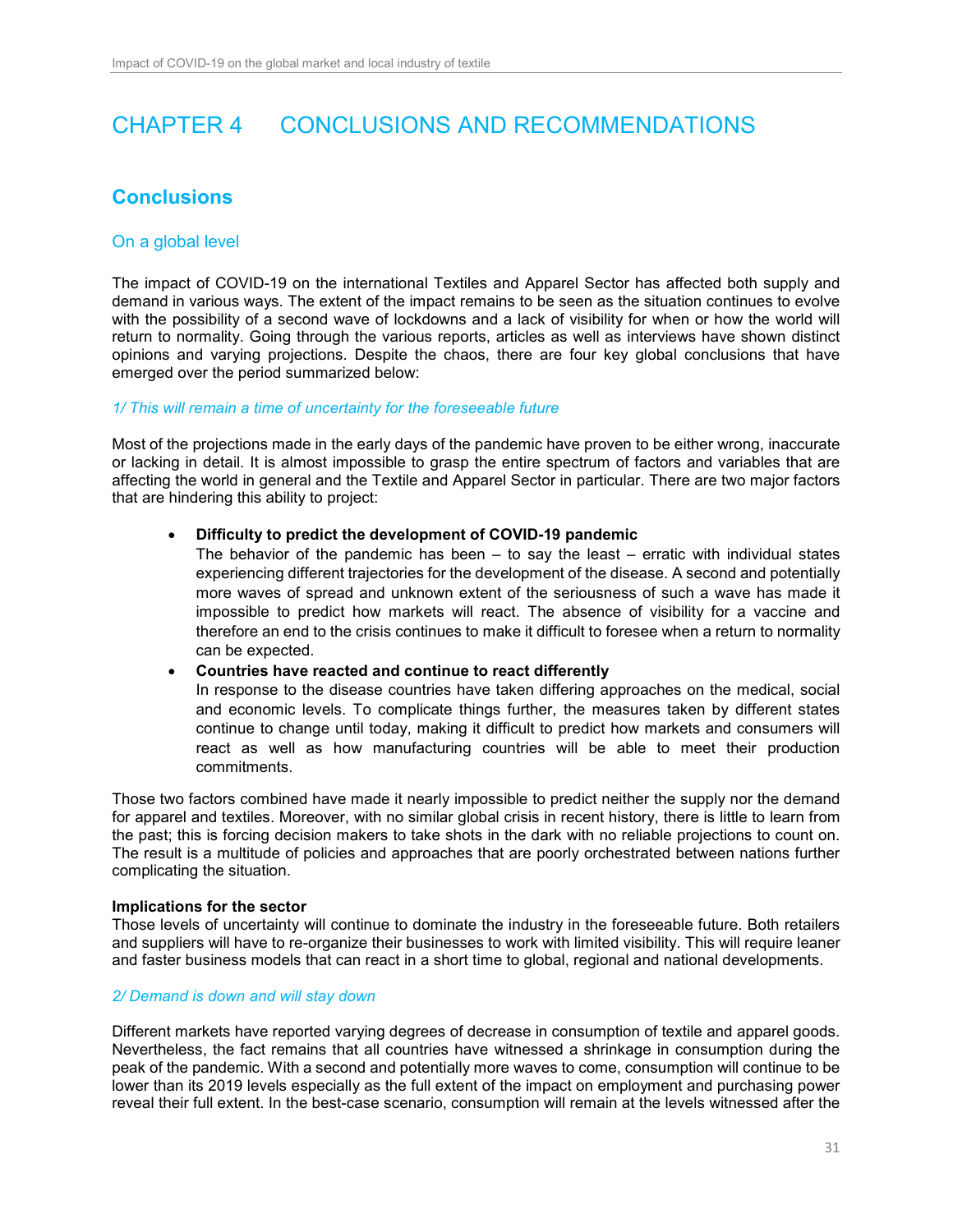peak of the pandemic and will start to climb back gradually to reach pre-COVID-19 levels by end of 2021 at best. However, additional waves of the disease could trigger other cycles of sudden reduced demand. McKinsey's best-case scenario projects lower volumes by 0-5% in 2021 compared to 2019 while a downside scenario could see up to 15% lower sales.

Moreover, the wave of bankruptcies sweeping through the retail market will lead to a consolidation in the sector at least in the near future. Traditional "large" clients for many textile and apparel manufacturers are disappearing leaving producers with a smaller pool of clients.

#### **Implications for the sector**

Retailers are forced to reduce their stocks and focus on enhancing their online sales capabilities to recover from the lockdown sales figures drop. This reduction of stocks shall put pressure on prices as retailers will resort to selling with discounts. This price pressure will ripple back to manufacturers.

Less volumes of orders offered, and with lower prices requested from buyers, manufacturers might be forced to continue applying salary cuts and stop hiring to help keep their cash flows healthy.

### *3/ Consumers are changing and companies need to do the same*

The crisis has also resulted in major changes to consumption models. In addition to the financial pressure and uncertainty which impacted consumers' willingness and ability to buy textile and apparel, the crisis has also changed how consumers buy goods as well as their choice of products. Retailers have reported a significant jump in their online sales and a shift towards basic products at the expense of fashion products. Work from home has led to an increase in sales of fashion items and a decrease in formal wear. Walmart has reported an increase in sales of tops at the expense of bottoms, attributing this shift to the need for upper wear in video calls as opposed to bottom wear. <sup>[22](#page-31-0)</sup>

*"The European fashion industry registered the equivalent of six years' growth in online shopping penetration, rising from 16 percent of total sales in January to 29 percent in August.*"

*McKinsey – Business of Fashion*

#### **Implications for the sector**

The outlined changing consumer behaviour will require more agile business models that are able to respond swiftly to market demands. Manufacturers might have to take on some additional roles typically handled by the retailer, such as maintaining stocks of products, shipping and logistics directly to consumers or to distribution centers, which in turn will mean higher connectivity and a stronger digital infrastructure. Manufacturers who were relying exclusively on price competition, will find it more and more difficult to compete in a service driven value chain. Moreover, the shift in product categories will have implications on the choices of materials, accessories, packaging and the labor content in a product (basic requires less labor than fashion items).

#### *4/ Shorter lead times are taking over*

The need for shorter lead times and more flexible value chains will see retailers favor suppliers that are closer to the market even at the expense of a premium in price. The move to supply destinations closer to markets has been a growing trend in the past 5 – 10 years that has been further expedited by the COVID-19 crisis. For instance, some Egyptian factories have reported an increased volume by some of their clients (such as: Walmart and Cotsco) - at the height of the pandemic - who were relocating some of their sourcing outside of China.

<span id="page-31-0"></span> $\overline{a}$  $^{22}$  NPR – "Walmart reports increased sales in tops, not bottoms, as more people telework" – article - March 2020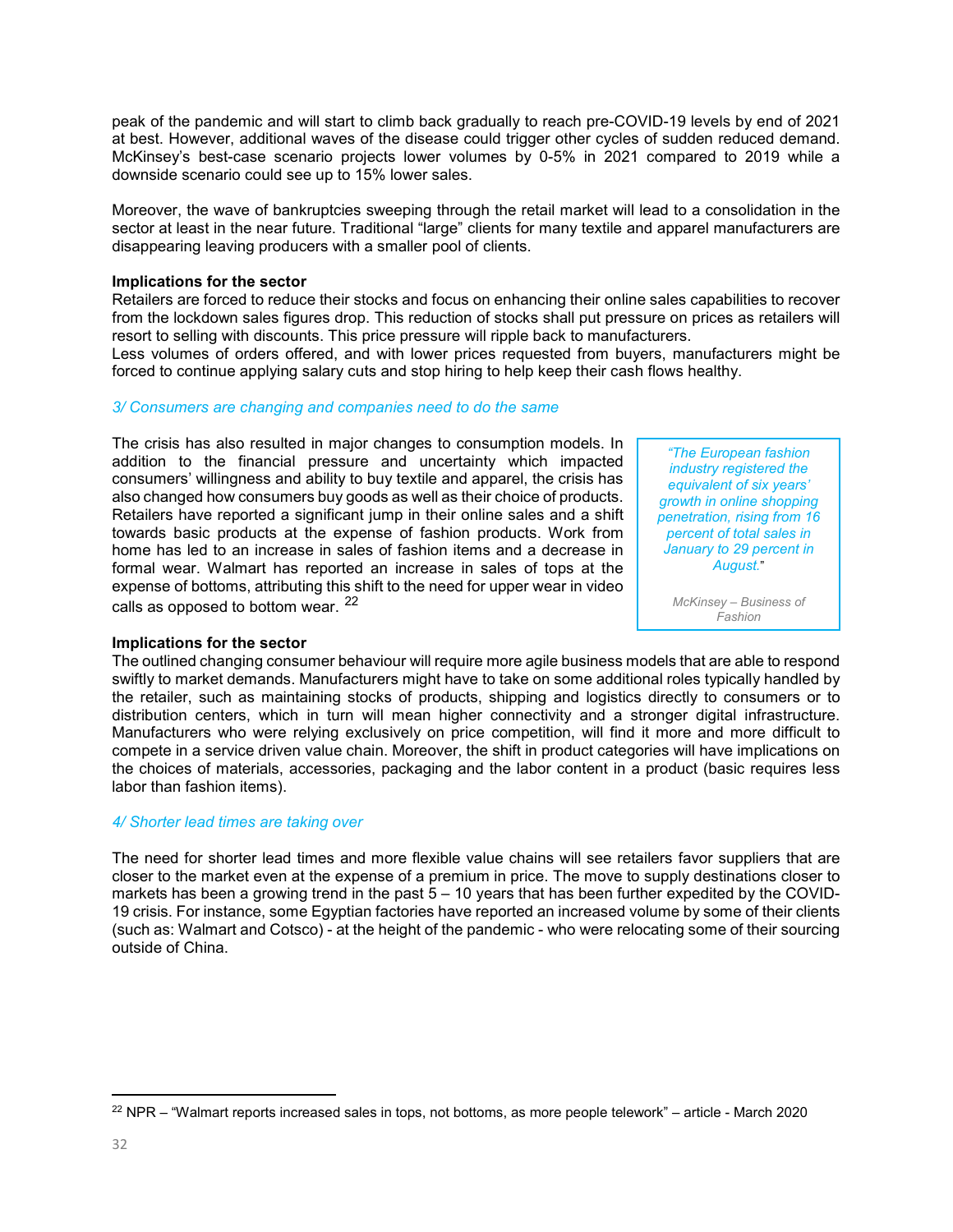### <span id="page-32-0"></span>Impact for Egypt

The apparel and textile industries in Egypt have gone through a similar experience to that of the rest of the world. Although some clients have increased their sourcing out of Egypt, the industry has still suffered a decrease in overall demand. Orders were cancelled including already shipped products leading factories to adopt austerity measures including dismissing labor, cutting wages and shutting down production lines. On average companies reported around 40% decrease in volumes (official export figures put the number at 30%) with projections to close the year with about 30% lower volumes than in 2019. This decrease in demand has also led to pressure on prices and lead times, a disruption of production and a halt on expansion plans. Although the short-term future will carry some challenges for Egyptian exporters, the medium-term will offer some growth opportunities as European and American retailers look closer to home for their sourcing.

### *1/ Short term (1 – 2 years)*

In the short-term Egypt can expect the following:

- A continuation of the lower levels of demand for export products during 2021 with a potential return to 2019 levels by the end of the year,
- Increased pressure on prices (up to 15% as reported by Bangladeshi producers) and lead times by importers,
- The loss of some US and European buyers who are going out of business,
- Some increased volumes from clients already importing out of Egypt,
- Disruptions to deliveries of raw materials and accessories.

### *2/ Medium term (2 – 5 years)*

The medium term carries brighter prospects for Egypt. As markets stabilize past the peak of the pandemic, demand will start climbing back gradually to pre-COVID-19 levels. Moreover, European and American buyers will start shifting more of their sourcing from Asia to closer manufacturing destinations, with Egypt being in a unique position to capture some of that relocating business. Additionally, Asian manufacturers will start looking to relocate their factories closer to consuming markets, again putting Egypt as one of the leading potentials for attracting FDI in the sector. If Egypt is able to make available the proper infrastructure, investment incentives and to create a conducive environment for FDI (such as: cutting red tape, making available industrial land, training labor, short- and long-term financing, etc.), the country can see its exports of textile and apparel products increase substantially.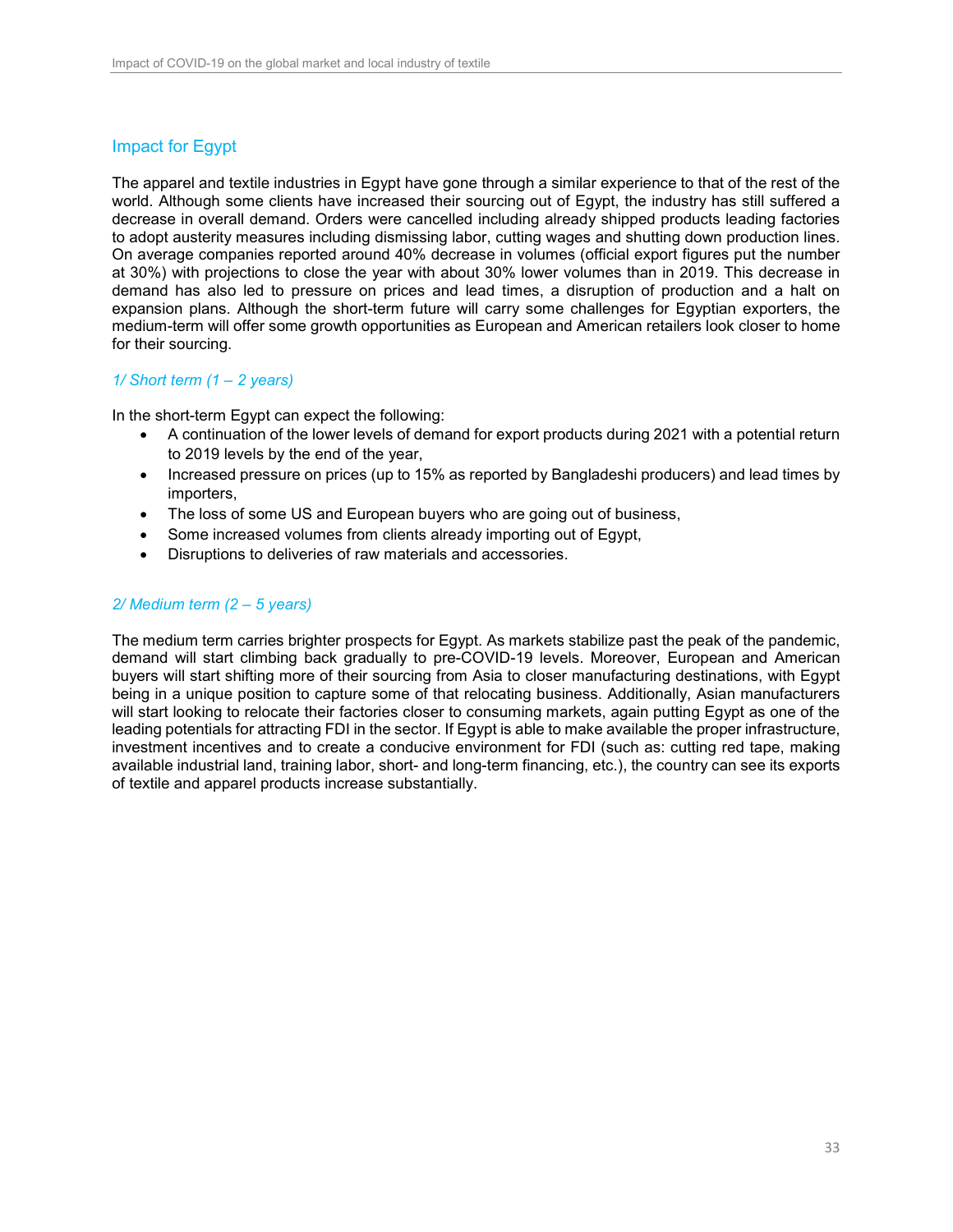### <span id="page-33-0"></span>**Recommendations**

Based on the outputs from the field research, interviews, group discussions as well as the review of existing literature, 15 key recommendations have been developed. The recommendations are designed to achieve the following:

### Provide short-term relief to factories in order to maintain their operations

Through repayment of outstanding export incentives (currently taking place covering exports till June 2020) and VAT rebates, the government can relief some of the financial burdens challenging companies and without any extra cost to the government as these amounts were already due.

### Improve the short and medium-term competitiveness of the sector in Egypt

By improving some of the existing dues and reducing some of the key costs facing Egyptian manufacturers, the government can, at little additional cost, improve the competitiveness of the industry and providing local manufacturers with cost advantages to compete in global markets.

### Improve the competitiveness of Egyptian exporters

Supporting Egyptian enterprise in the sector in adopting new technologies to meet the evolving demands of the sector in the area of digital transformation. The interventions through financing technology transfer, training and acquisition of software and hardware.

### Provide growth opportunities to attract domestic and foreign investments in the industry

By fixing some of the structural issues in import and export operations, the sector will be attractive for investments targeting short lead times and flexible manufacturing.

| Recommendation 1: Export Incentive Payment (short term) |                                                                                                                         |                        |                                                                        |
|---------------------------------------------------------|-------------------------------------------------------------------------------------------------------------------------|------------------------|------------------------------------------------------------------------|
| <b>Description</b>                                      | The government owes many exporting factories their export incentive Back<br>logged for 6 months now                     |                        |                                                                        |
| <b>Rational (background)</b>                            | Manufacturers incorporate the incentive value in their pricing to be<br>competitive; without it they lose their margin. |                        |                                                                        |
| <b>Objective</b>                                        | Buffer the cash flow problem factories facing                                                                           |                        |                                                                        |
| <b>Responsible</b>                                      | Ministry of finance in<br>coordination with the<br>Export Council.                                                      | <b>KPI/ Short term</b> | No back log by end of 2020<br>and maintain the "no back<br>log" state. |

### <span id="page-33-1"></span>**Recommendations for government and policy makers**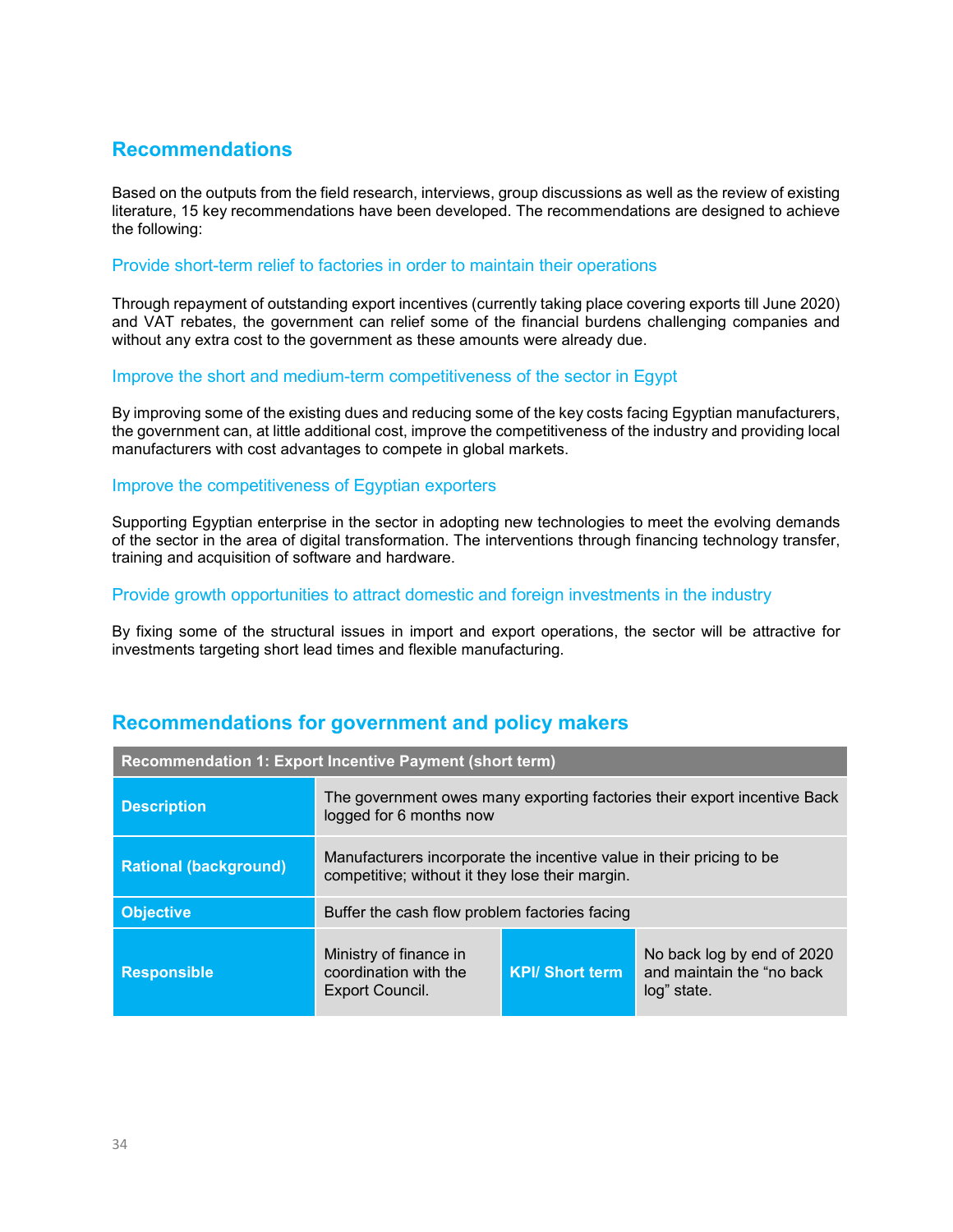| Recommendation 2: Export Incentive Increase (medium term)                                  |                                                                                                                                                                                                 |            |                                                                                            |
|--------------------------------------------------------------------------------------------|-------------------------------------------------------------------------------------------------------------------------------------------------------------------------------------------------|------------|--------------------------------------------------------------------------------------------|
| <b>Description</b>                                                                         | Increase export incentive percentage to reach 15% at least until the end of<br>2021                                                                                                             |            |                                                                                            |
| <b>Rational (background)</b>                                                               | This raise will increase the competitiveness of exporters at a considerably<br>low cost to the government, thus securing employment in export<br>companies                                      |            |                                                                                            |
| <b>Objective</b>                                                                           | Support manufacturers and increase exports as well as attract FDI                                                                                                                               |            |                                                                                            |
| <b>Responsible</b>                                                                         | Ministry of finance in<br>coordination with the<br>Export Council.                                                                                                                              | <b>KPI</b> | Return sector exports to pre<br>COVID-19 levels by end of<br>2022                          |
| Recommendation 3: Soft Loans for Investments in the Industry (short, medium and long term) |                                                                                                                                                                                                 |            |                                                                                            |
| <b>Description</b>                                                                         | Provide soft loans to the industry for both short term and long-term<br>financing needs with a maximum interest rate of 4%                                                                      |            |                                                                                            |
| <b>Rational (background)</b>                                                               | Current interest rates are prohibitive for investments in the industry.<br>Providing soft loans would support growth in the sector, increase<br>employment and attract FDI and increase exports |            |                                                                                            |
| <b>Objective</b>                                                                           | Grow the industry and attract investments                                                                                                                                                       |            |                                                                                            |
| <b>Responsible</b>                                                                         | <b>CBE (Central Bank of</b><br>Egypt)                                                                                                                                                           | <b>KPI</b> | Provide at least USD 2<br>Billion over 5 years in soft<br>loans dedicated to the<br>sector |

| Recommendation 4: Bring Utility Costs to International Rates (long term) |                                                                                                                       |            |                                                       |
|--------------------------------------------------------------------------|-----------------------------------------------------------------------------------------------------------------------|------------|-------------------------------------------------------|
| <b>Description</b>                                                       | Decrease utility costs to international rates (at cost)                                                               |            |                                                       |
| <b>Rational (background)</b>                                             | Natural gas and water costs are main burdens to the industry and currently<br>are priced at above international rates |            |                                                       |
| <b>Objective</b>                                                         | Increase the competitiveness of the industry and the attractiveness to<br>domestic and international investors        |            |                                                       |
| <b>Responsible</b>                                                       | Cabinet                                                                                                               | <b>KPI</b> | Price natural gas and water<br>at international rates |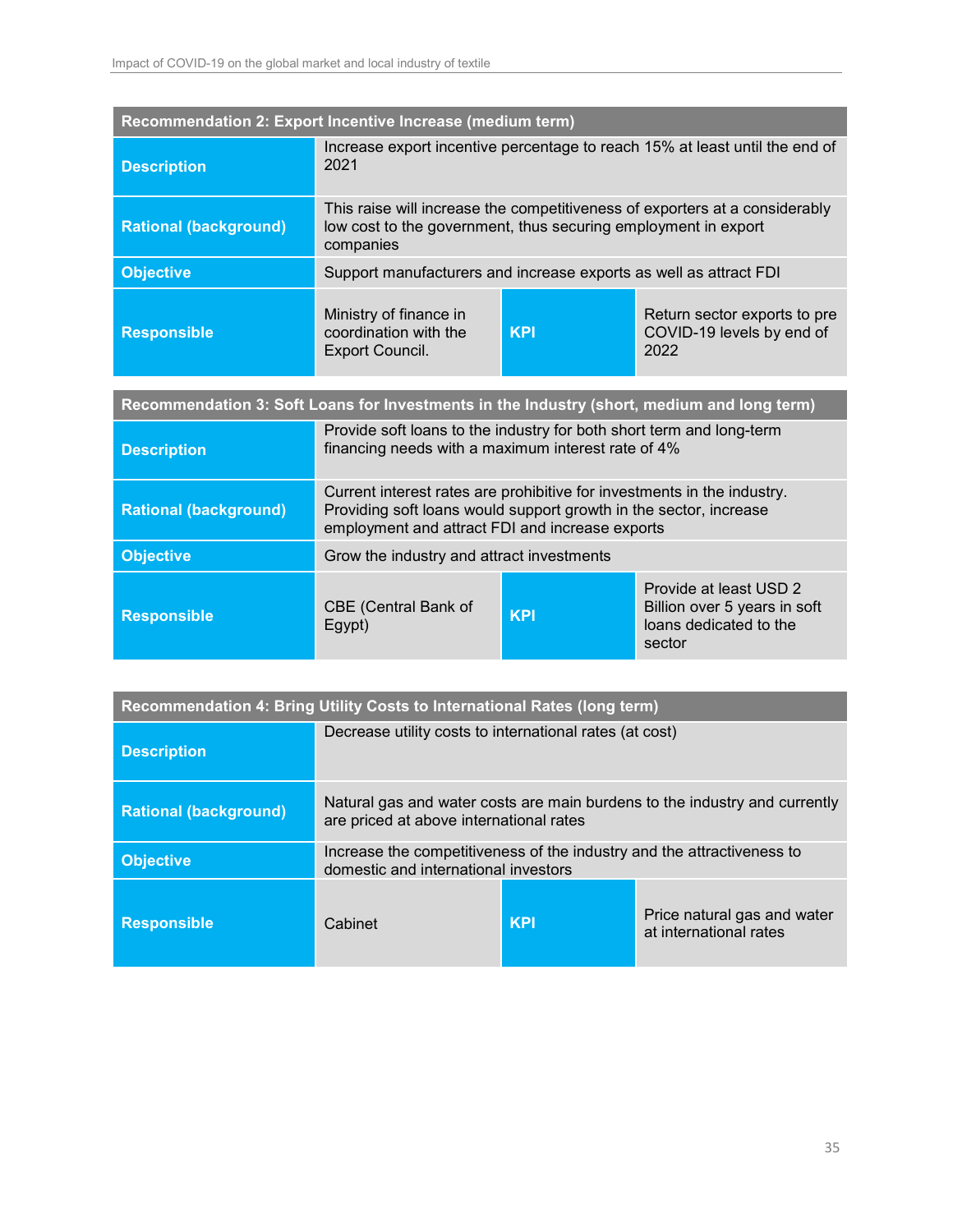| Recommendation 5: Defer Payment of Dues (short term)                 |                                                                                                                                    |            |                                                                                                                             |
|----------------------------------------------------------------------|------------------------------------------------------------------------------------------------------------------------------------|------------|-----------------------------------------------------------------------------------------------------------------------------|
| <b>Description</b>                                                   | Forgive or defer taxes and other government dues (such as license<br>renewals and other administrative fees) until the end of 2022 |            |                                                                                                                             |
| <b>Rational (background)</b>                                         | Some government dues are the obligation of factories even if they are<br>incurring losses                                          |            |                                                                                                                             |
| <b>Objective</b>                                                     | Alleviate some of the financial burdens                                                                                            |            |                                                                                                                             |
| <b>Responsible</b>                                                   | Cabinet                                                                                                                            | <b>KPI</b> | Defer taxes and<br>government dues for the<br>whole of 2020 and not just 3<br>months.                                       |
|                                                                      |                                                                                                                                    |            |                                                                                                                             |
| Recommendation 6: Reimbursement of Delayed VAT Rebates (medium term) |                                                                                                                                    |            |                                                                                                                             |
| <b>Description</b>                                                   | Government to expedite the repayment of delayed VAT rebates to<br>companies on exported goods                                      |            |                                                                                                                             |
| <b>Rational (background)</b>                                         | These payments have been long due (along with export incentives) and<br>have been a burden on companies' cashflows                 |            |                                                                                                                             |
| <b>Objective</b>                                                     | Provide needed liquidity                                                                                                           |            |                                                                                                                             |
| <b>Responsible</b>                                                   | Cabinet                                                                                                                            | <b>KPI</b> | Finalize all payments of<br>delayed VAT rebates by<br>end of fiscal year 2020-<br>2021 and maintain "no back<br>log" state. |

| Recommendation 7: Reconsider Temporary Admission / Drawback System (long term) |                                                                                                                                |            |     |
|--------------------------------------------------------------------------------|--------------------------------------------------------------------------------------------------------------------------------|------------|-----|
| <b>Description</b>                                                             | Government to reconsider / simplify the existing laws for temporary<br>admission of imported raw materials for export purposes |            |     |
| <b>Rational (background)</b>                                                   | Allow easier access to imported raw materials necessary for shorter lead<br>times and more competitive goods for exports       |            |     |
| <b>Objective</b>                                                               | Improve competitiveness of Egyptian exporters                                                                                  |            |     |
| <b>Responsible</b>                                                             | Cabinet                                                                                                                        | <b>KPI</b> | TBD |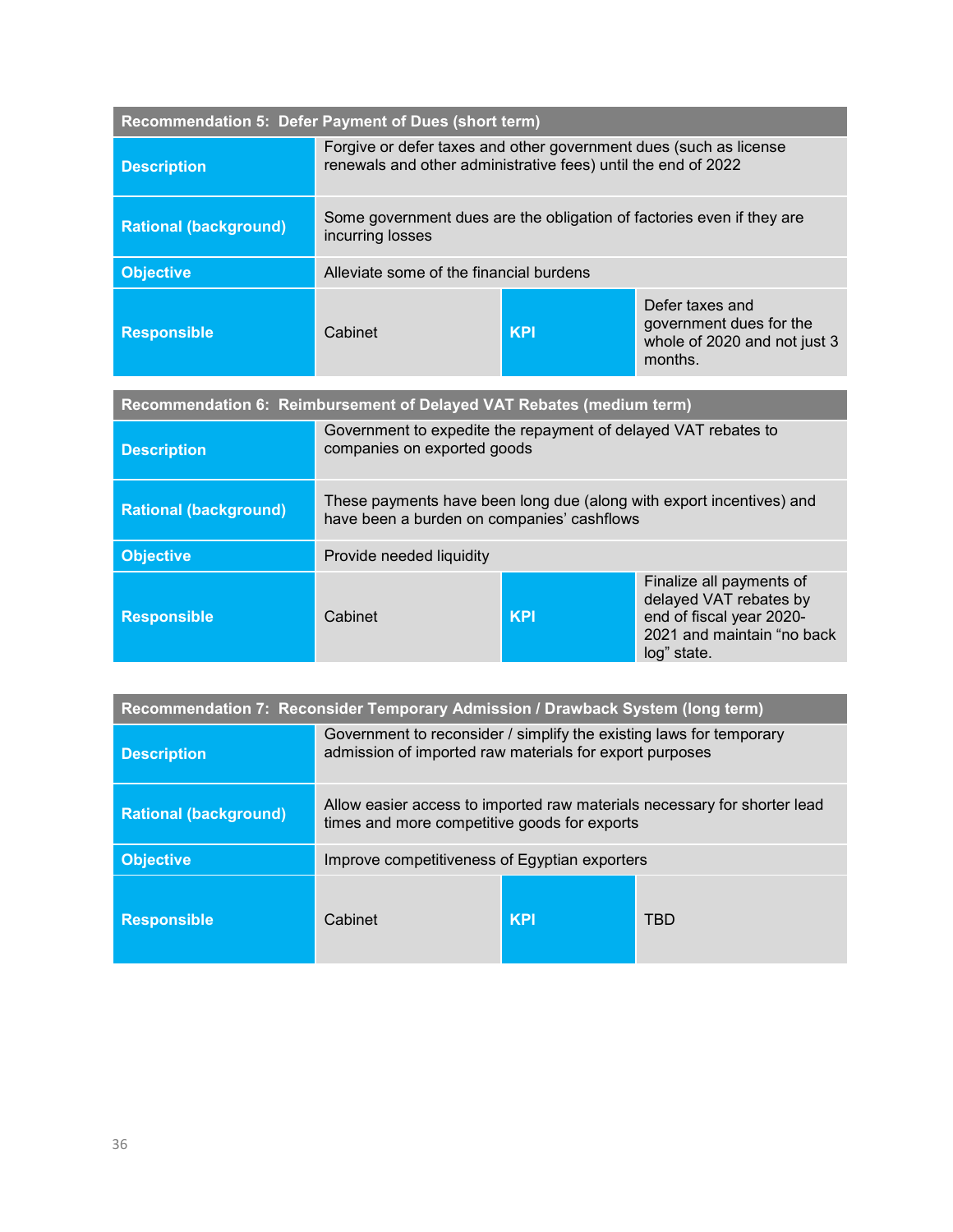# <span id="page-36-0"></span>**Recommendations for business support organizations**

| Recommendation 8: Technical support and training (medium term) |                                                                                                                                                                                                                                                                                                                                                                                                                |            |            |
|----------------------------------------------------------------|----------------------------------------------------------------------------------------------------------------------------------------------------------------------------------------------------------------------------------------------------------------------------------------------------------------------------------------------------------------------------------------------------------------|------------|------------|
| <b>Description</b>                                             | Make available training on key skills necessary to move from a<br>subcontracting model to a full package model such as merchandising,<br>digital sampling, logistics, design, etc.                                                                                                                                                                                                                             |            |            |
| <b>Rational (background)</b>                                   | Most Egyptian exporters work on a CMT or subcontracting basis, where<br>buyers are responsible for sourcing fabrics and accessories and<br>manufacturers are only selling sewing capacity. With increased demand<br>for flexibility and shorter lead times, manufacturers will need to take on<br>board new functions such as design, sourcing of fabrics and accessories<br>as well sampling and prototyping. |            |            |
| <b>Objective</b>                                               | Companies' to provide a higher value-added service                                                                                                                                                                                                                                                                                                                                                             |            |            |
| <b>Responsible</b>                                             | T&C manufacturers<br><b>Business Support</b><br>Organizations                                                                                                                                                                                                                                                                                                                                                  | <b>KPI</b> | <b>TBD</b> |

| Recommendation 9: Online readiness / integration (long term) |                                                                                                                                                                                                                                                                                                                                                 |            |            |  |
|--------------------------------------------------------------|-------------------------------------------------------------------------------------------------------------------------------------------------------------------------------------------------------------------------------------------------------------------------------------------------------------------------------------------------|------------|------------|--|
| <b>Description</b>                                           | Support companies in developing their online selling and marketing tools<br>to replace face to face meetings and exhibitions through the acquisition of<br>digital technologies and training middle management on the use of such<br>tools.                                                                                                     |            |            |  |
| <b>Rational (background)</b>                                 | With travel becoming increasingly difficult and retailers requiring shorter<br>lead times, companies need to be able to shift more towards online selling<br>models (virtual showrooms, virtual sampling, integration with retailers'<br>ERP's, etc.). Such tools allow factories to offer their products to buyers<br>using digital solutions. |            |            |  |
| <b>Objective</b>                                             | Companies' to provide a higher value-added service                                                                                                                                                                                                                                                                                              |            |            |  |
| <b>Responsible</b>                                           | T&C manufacturers<br><b>Business Support</b><br>Organizations                                                                                                                                                                                                                                                                                   | <b>KPI</b> | <b>TBD</b> |  |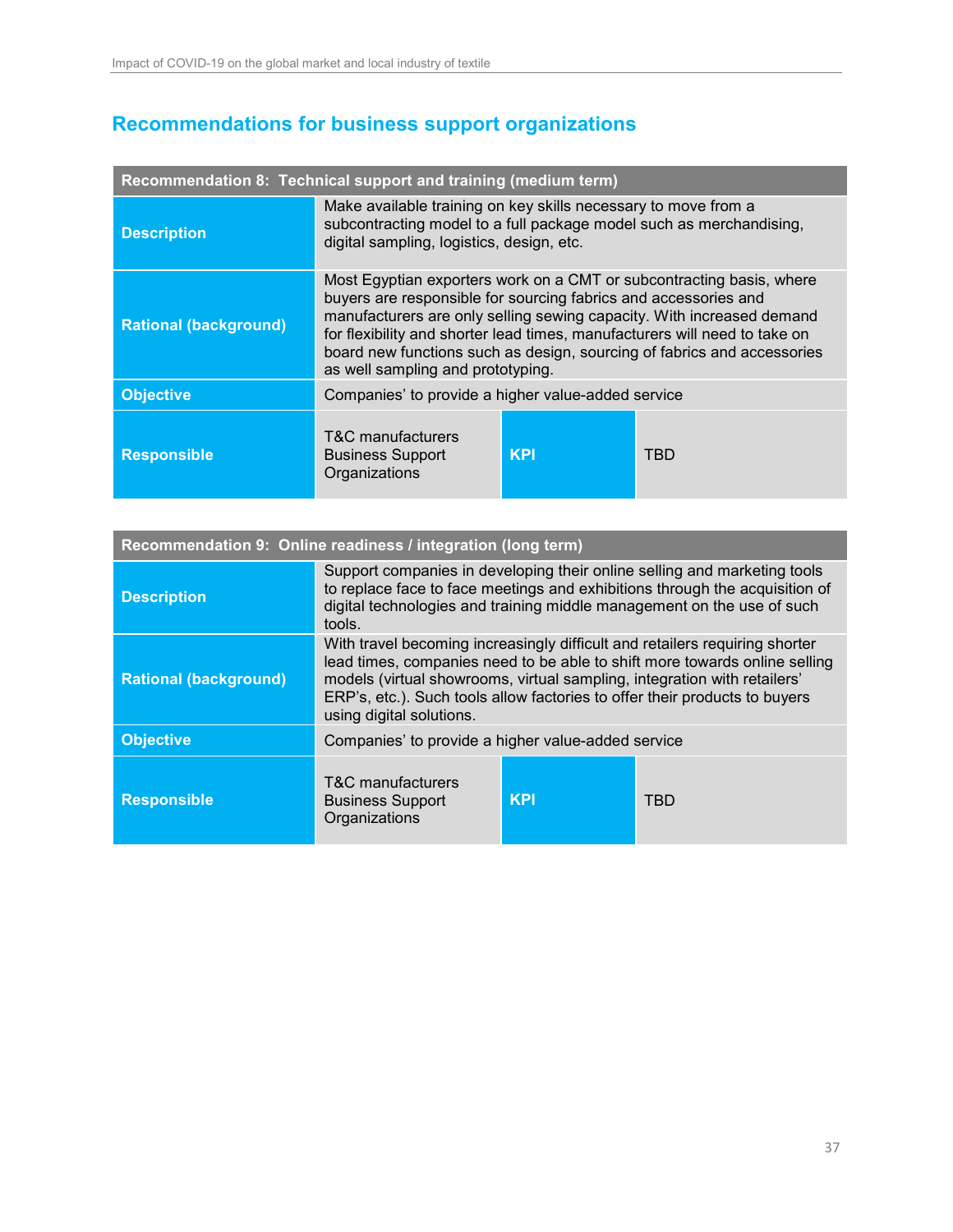| Recommendation 10: Online selling portal (medium term)                           |                                                                                                                                                                                                                                                                                                                                                                                                                                                                                                                                                                                          |            |                                                                          |
|----------------------------------------------------------------------------------|------------------------------------------------------------------------------------------------------------------------------------------------------------------------------------------------------------------------------------------------------------------------------------------------------------------------------------------------------------------------------------------------------------------------------------------------------------------------------------------------------------------------------------------------------------------------------------------|------------|--------------------------------------------------------------------------|
| <b>Description</b>                                                               | Through cooperating with an existing B2B portal for textile manufacturers<br>develop a tailor-made solution for Egyptian exporters to be present online.                                                                                                                                                                                                                                                                                                                                                                                                                                 |            |                                                                          |
| <b>Rational (background)</b>                                                     | Egyptian manufacturers are still relying on traditional selling models,<br>depending on sourcing offices and exhibitions to meet new clients. An<br>online presence could provide selling opportunities for small and medium<br>companies.                                                                                                                                                                                                                                                                                                                                               |            |                                                                          |
| <b>Objective</b>                                                                 |                                                                                                                                                                                                                                                                                                                                                                                                                                                                                                                                                                                          |            | Create an online selling solution for small and medium textile companies |
| <b>Responsible</b>                                                               | <b>Business Support</b><br>Organizations                                                                                                                                                                                                                                                                                                                                                                                                                                                                                                                                                 | <b>KPI</b> | <b>TBD</b>                                                               |
|                                                                                  |                                                                                                                                                                                                                                                                                                                                                                                                                                                                                                                                                                                          |            |                                                                          |
| Recommendation 11: Capacity building for existing testing facilities (long term) |                                                                                                                                                                                                                                                                                                                                                                                                                                                                                                                                                                                          |            |                                                                          |
| <b>Description</b>                                                               | Capacity building and partial funding of laboratory equipment for existing<br>testing facilities (including inhouse testing facilities in factories).                                                                                                                                                                                                                                                                                                                                                                                                                                    |            |                                                                          |
| <b>Rational (background)</b>                                                     | Testing is one of the steps that could reduce the development and<br>approval cycle for products during prototyping, sampling and production.<br>Currently most factories rely on outside laboratories and in many cases<br>these facilities are out of the country (Shrinkage, dimensional stability,<br>color fastness to various factors etc). This increases the approval cycle<br>by several days. Having approved / accredited inhouse testing for some<br>basic tests and additional tests available in domestic laboratories would<br>reduce development cycles by several days. |            |                                                                          |
| <b>Objective</b>                                                                 | Make available accredited testing facilities                                                                                                                                                                                                                                                                                                                                                                                                                                                                                                                                             |            |                                                                          |
| <b>Responsible</b>                                                               | <b>Business support</b><br>organizations<br><b>Textile manufacturers</b>                                                                                                                                                                                                                                                                                                                                                                                                                                                                                                                 | <b>KPI</b> | <b>TBD</b>                                                               |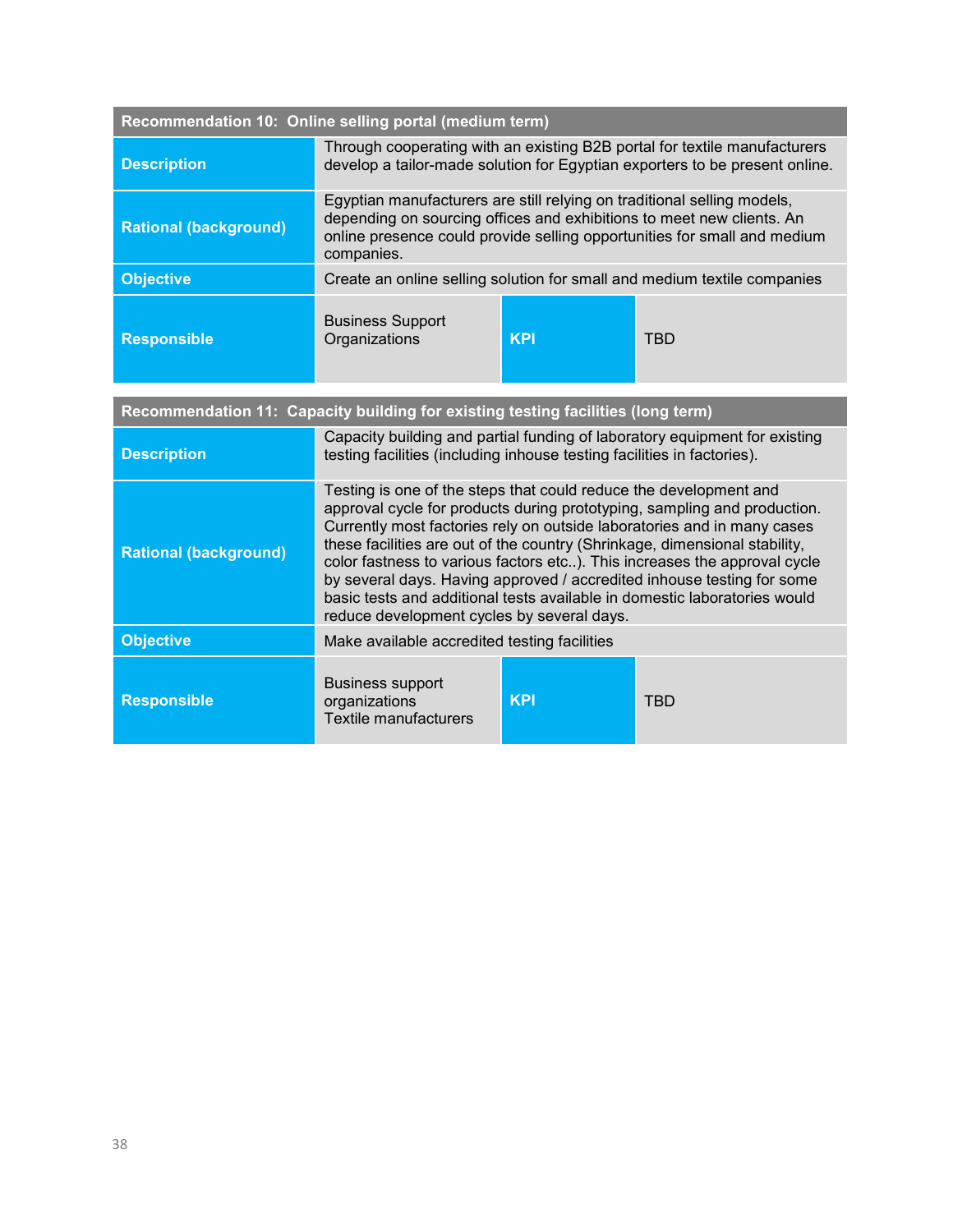| Recommendation 12: Research on new markets emerging for Egypt (short term) |                                                                                                                                                                                                                                                                                  |            |            |  |
|----------------------------------------------------------------------------|----------------------------------------------------------------------------------------------------------------------------------------------------------------------------------------------------------------------------------------------------------------------------------|------------|------------|--|
| <b>Description</b>                                                         | Detailed in depth research with trade analysis on the potential emerging<br>markets for Egypt's garments exports.                                                                                                                                                                |            |            |  |
| <b>Rational (background)</b>                                               | The COVID-19 pandemic had led to changes in the garments supply<br>chain; near shoring and relocating orders to avoid major disruptions that<br>took place due to the China/ Asia lockdowns have created opportunities for<br>Egypt to step in as an eligible supplying country. |            |            |  |
| <b>Objective</b>                                                           | Highlight the opportunities that became available in the EU and US<br>markets and opened to the Egyptian garments manufacturers.                                                                                                                                                 |            |            |  |
| <b>Responsible</b>                                                         | <b>Business support</b><br>organizations                                                                                                                                                                                                                                         | <b>KPI</b> | <b>TBD</b> |  |

| Recommendation 13: Study on the factors hindering Egypt's quick response (short term) |                                                                                                                                                                                                                                                                                                                               |            |     |  |
|---------------------------------------------------------------------------------------|-------------------------------------------------------------------------------------------------------------------------------------------------------------------------------------------------------------------------------------------------------------------------------------------------------------------------------|------------|-----|--|
| <b>Description</b>                                                                    | Detailed in depth study with trade analysis focusing on the factors<br>hindering Egypt's quick response to complex products from international<br>buyers.                                                                                                                                                                     |            |     |  |
| <b>Rational (background)</b>                                                          | Flexibility, speed and agility in responding to inquiries are now key in the<br>buyers' decision of where to place the orders. Egypt needs to identify,<br>study and highlight resolutions to the obstacles that holds the Egyptian<br>manufacturers from moving into the category of fast responding supplying<br>countries. |            |     |  |
| <b>Objective</b>                                                                      | Identifying the main factors that are hindering Egypt from providing shorter<br>lead times and higher value product packages                                                                                                                                                                                                  |            |     |  |
| <b>Responsible</b>                                                                    | <b>Business support</b><br>organizations                                                                                                                                                                                                                                                                                      | <b>KPI</b> | TBD |  |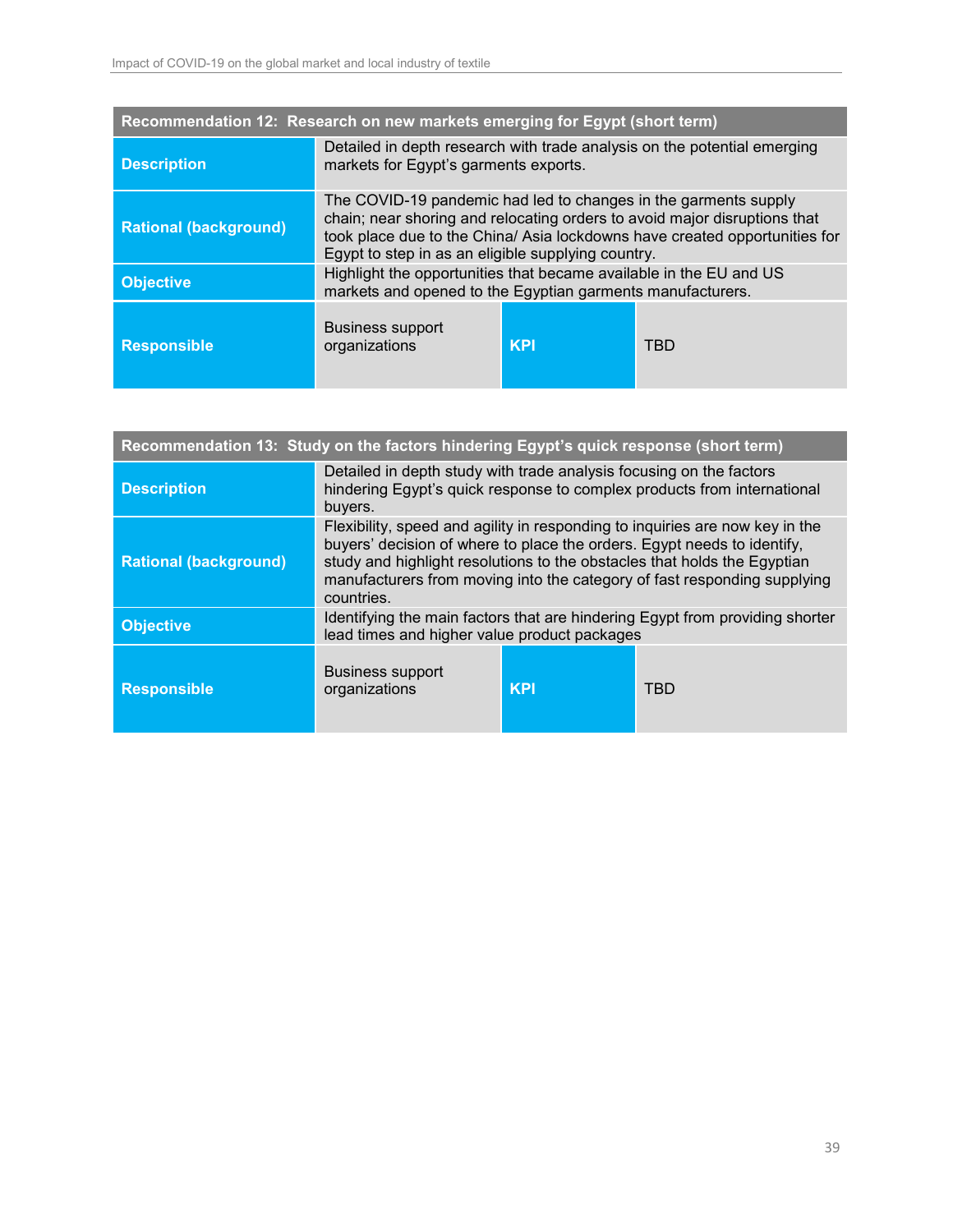## <span id="page-39-0"></span>**Recommendations for manufacturers**

| Recommendation 14: Implementation of digital prototyping (medium term) |                                                                                                                                                                                                                           |            |                                                                                 |
|------------------------------------------------------------------------|---------------------------------------------------------------------------------------------------------------------------------------------------------------------------------------------------------------------------|------------|---------------------------------------------------------------------------------|
| <b>Description</b>                                                     | Facilitate the acquisition of digital prototyping software and hardware as<br>well as training middle management on the use of those technologies                                                                         |            |                                                                                 |
| <b>Rational (background)</b>                                           | One of the key tools to reduce development times is to rely on digital<br>prototyping for garments and fabrics. Such technologies are being used<br>increasingly by buyers and factories alike to cut down on lead times. |            |                                                                                 |
| <b>Objective</b>                                                       | Reduce lead times                                                                                                                                                                                                         |            |                                                                                 |
| <b>Responsible</b>                                                     | T&C manufacturers                                                                                                                                                                                                         | <b>KPI</b> | Implementation of such<br>systems in at least 5<br>companies as a pilot project |

| Recommendation 15: Focus on domestic market (short term) |                                                                                                                                                                                                                                                                                                                                                                                                                                                                                              |            |             |  |
|----------------------------------------------------------|----------------------------------------------------------------------------------------------------------------------------------------------------------------------------------------------------------------------------------------------------------------------------------------------------------------------------------------------------------------------------------------------------------------------------------------------------------------------------------------------|------------|-------------|--|
| <b>Description</b>                                       | Export companies to refocus some of its capacity to the local market                                                                                                                                                                                                                                                                                                                                                                                                                         |            |             |  |
| <b>Rational (background)</b>                             | Demand from international markets will remain relatively low throughout<br>the next year and possibly up until 2022. Although Egypt should see an<br>increased interest from European and US buyers relocating their sourcing<br>away from Asia, the shift will happen over an extended period. In the short-<br>term a focus on the domestic market could fill some of the idle production<br>capacity, provide shorter capital cycles and diversify exporters' risk in the<br>medium term. |            |             |  |
| <b>Objective</b>                                         | Provide immediate orders to fill some of the idle capacity<br>$\bullet$<br>Provide long term diversification of risk for exporters<br>$\bullet$                                                                                                                                                                                                                                                                                                                                              |            |             |  |
| <b>Responsible</b>                                       | Textile manufacturers                                                                                                                                                                                                                                                                                                                                                                                                                                                                        | <b>KPI</b> | <b>None</b> |  |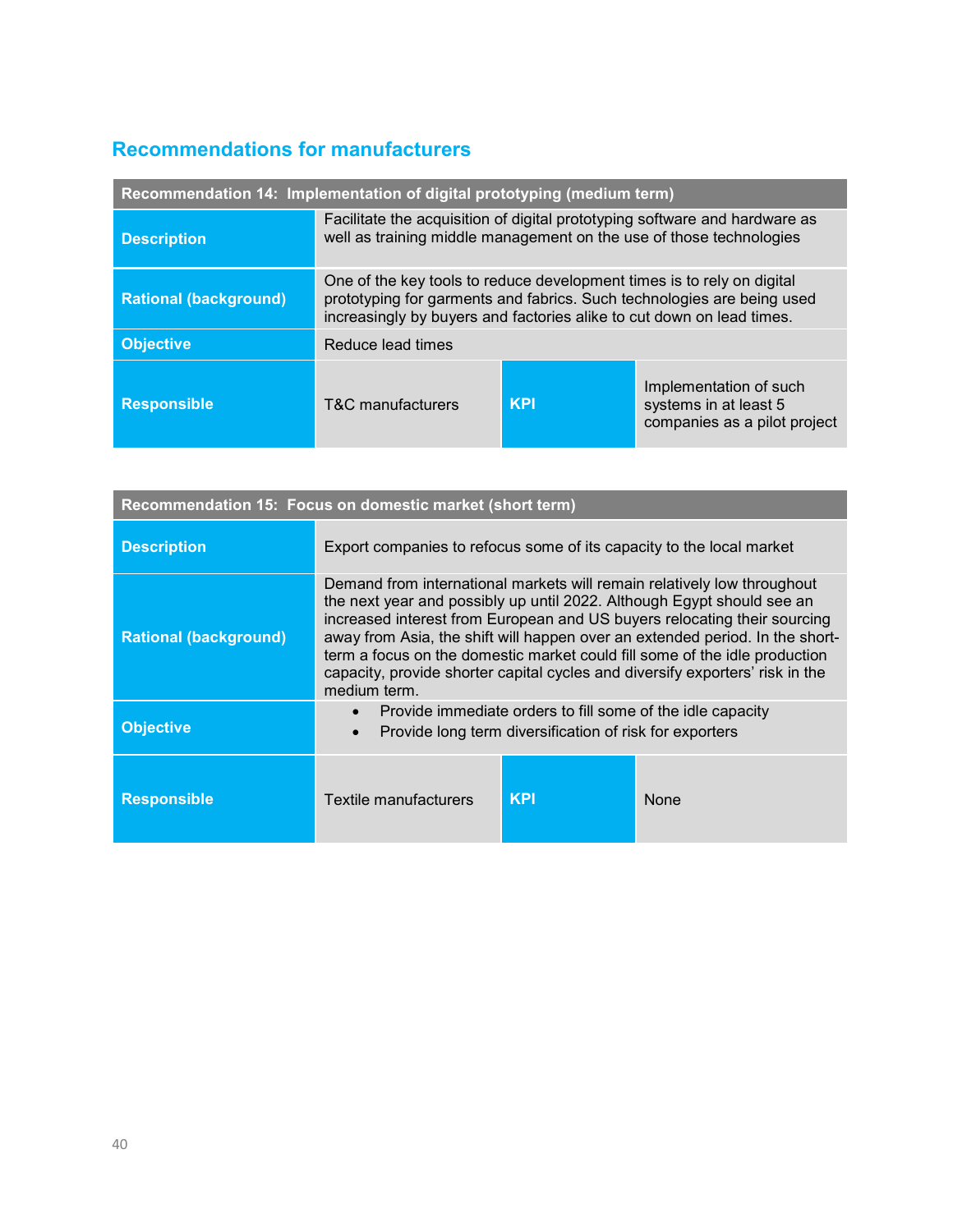| Recommendation 16: Medical textiles (short term) |                                                                                                                                                                                                                                                                                                                                                                                                                                                                                                                          |            |             |  |
|--------------------------------------------------|--------------------------------------------------------------------------------------------------------------------------------------------------------------------------------------------------------------------------------------------------------------------------------------------------------------------------------------------------------------------------------------------------------------------------------------------------------------------------------------------------------------------------|------------|-------------|--|
| <b>Description</b>                               | Refocus some of the idle capacity towards medical textiles                                                                                                                                                                                                                                                                                                                                                                                                                                                               |            |             |  |
| <b>Rational (background)</b>                     | Local and international demand for medical textiles (masks for consumers<br>and nonwoven PPE for workers in the healthcare sector) have surged due<br>to the pandemic, creating an opportunity for textile manufacturers to switch<br>some of their capacity to the production of medical textiles. This demand is<br>expected to continue in the short term and medium term. Even after the<br>discovery and roll-out of a vaccine, the habit of wearing face coverings is<br>expected to continue, at least partially. |            |             |  |
| <b>Objective</b>                                 | Provide immediate orders to fill some of the idle capacity<br>$\bullet$<br>Provide long term diversification of risk for exporters                                                                                                                                                                                                                                                                                                                                                                                       |            |             |  |
| <b>Responsible</b>                               | Textile manufacturers                                                                                                                                                                                                                                                                                                                                                                                                                                                                                                    | <b>KPI</b> | <b>None</b> |  |

| Recommendation 17: invest in lean manufacturing (medium term) |                                                                                                                                                                                                                                                                                                                                                                                                                                                                                           |            |      |  |
|---------------------------------------------------------------|-------------------------------------------------------------------------------------------------------------------------------------------------------------------------------------------------------------------------------------------------------------------------------------------------------------------------------------------------------------------------------------------------------------------------------------------------------------------------------------------|------------|------|--|
| <b>Description</b>                                            | Engage experts for the development of lean manufacturing                                                                                                                                                                                                                                                                                                                                                                                                                                  |            |      |  |
| <b>Rational (background)</b>                                  | Due to the pandemic, EU and US buyers are looking for manufacturers<br>able to provide smaller quantities in shorter lead times. This will give<br>countries closer to the consuming markets (such as Egypt) an opportunity<br>to attract a significant share of the textile business. Manufacturers should<br>be ready to meet faster development and production deadlines.<br>Companies need to invest in developing their quick response mechanisms<br>and to build leaner operations. |            |      |  |
| <b>Objective</b>                                              | Be able to meet faster development and production cycles<br>$\bullet$                                                                                                                                                                                                                                                                                                                                                                                                                     |            |      |  |
| <b>Responsible</b>                                            | T&C manufacturers/<br><b>Business support</b><br>organizations                                                                                                                                                                                                                                                                                                                                                                                                                            | <b>KPI</b> | None |  |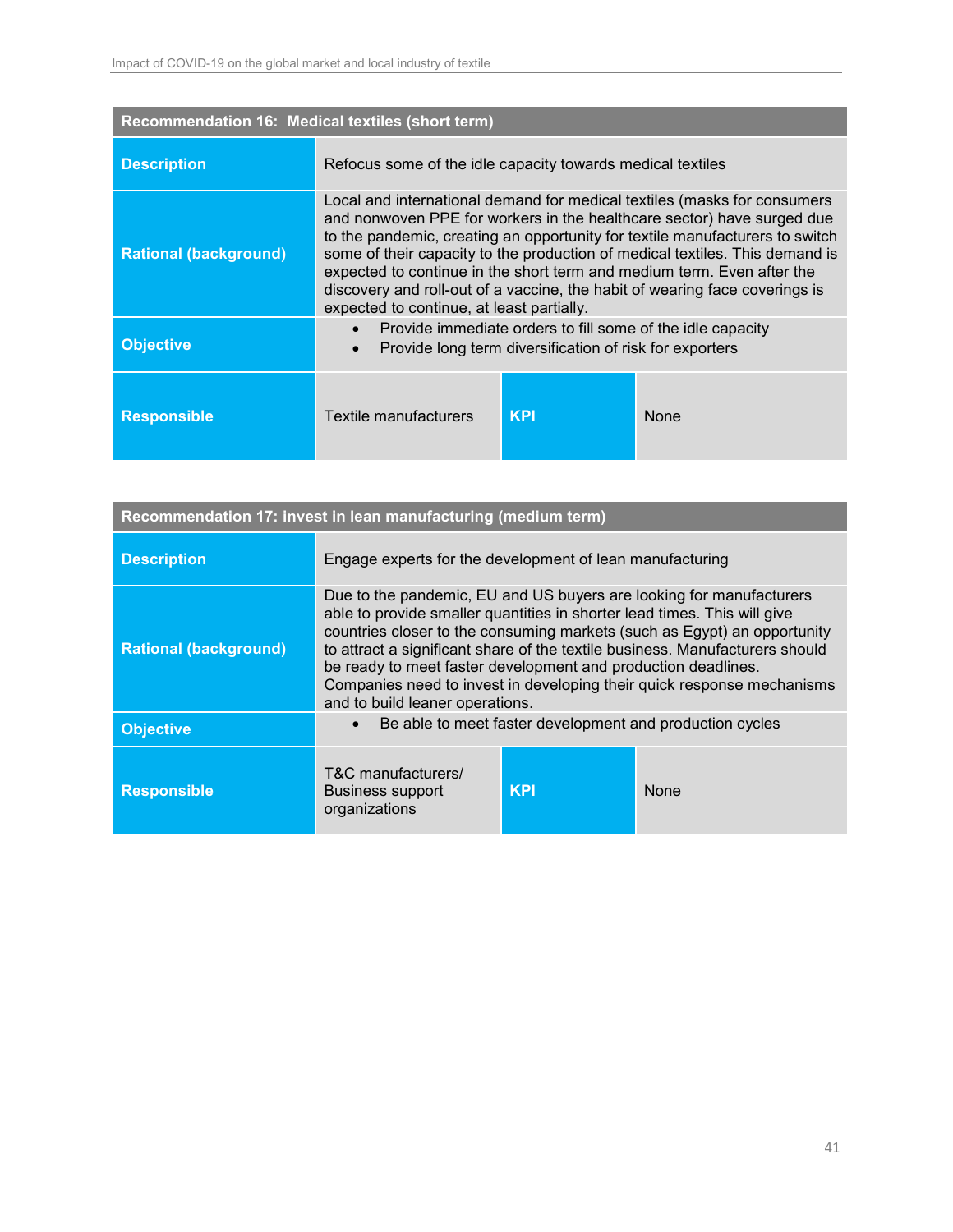### <span id="page-41-0"></span>APPENDICES

### <span id="page-41-1"></span>**Appendix I. Project Background**

The Global Textiles and Clothing Programme (GTEX) and its related work in the Middle East and North Africa (MENATEX) promote textile and clothing exports from countries in Central Asia, the Middle East and North Africa. The aim is to stimulate employment and income generation along the value chain. The programme will run until December 2021. The GTEX programme is funded by the Government of Switzerland in the Textile &Clothing sector in five selected countries; these are Egypt, Morocco and Tunisia in North Africa and Kyrgyzstan and Tajikistan in Central Asia; as well as by the Government of Sweden within the framework of the Middle East and North Africa region Textiles program (MENATEX) in Jordan, Morocco and Tunisia. The International Trade Centre (ITC), in close collaboration with the Swiss State Secretariat of Economics Affairs (SECO) and the Swedish International Development Cooperation Agency (Sida), is implementing the programme.

At present, with the global crisis of the COVID19 pandemic, it is essential to be flexible in project planning and implementation. For that reason, communication with the different stakeholders was initiated with the objective to offer support on critical interventions needed to overcome the recently generated challenges. It was concluded to work on an impact study to allow the stakeholders to have updated information on the crisis impact on the textile and clothing sector.

As the only international organization fully dedicated to supporting the competitiveness of small and medium-sized enterprises (SMEs), the International Trade Centre (ITC) is closely following how the pandemic is affecting SMEs with a particular focus on businesses in developing countries. Furthermore, within the framework of the Global Textiles and Clothing Programme (GTEX) and its related work in the Middle East and North Africa (MENATEX), ITC is conducting an impact assessment study on the global market and local industry of Textile & Clothing in Egypt.

### <span id="page-41-2"></span>**Appendix II. Methodology**

### Background – STUDY TORs

The study has 6 key deliverables:

- 1. Survey and field research where a detailed assessment of the socio-economic impact of the COVID-19 will be done. A quantitative survey was sent online to numerous companies in order to formulate an understanding of the COVID-19 effect on the various fields of business within those companies. Qualitative interviews with key stakeholders in the T&C sector from champion companies to buyers' representatives to ready for export small facilities took place in order to further enhance the understanding of the COVID-19 impact.
- 2. Review of existing literature where a report on recent surveys & articles written on the impact of COVID-19 crisis on sourcing decisions of major brands & retailers will be presented
- 3. Report on preliminary recommendations for a sector response on the short, medium and long terms
- 4. Workshop with T&C stakeholders to present the findings and recommendations for a response.
- 5. Report on recommendations: short, medium & long-term recommendations at enterprise, institutional & government levels to address the impact of COVID-19
- 6. Final report including the findings of the research and the recommendations on different levels and how the GTEX/MENATEX could support the sector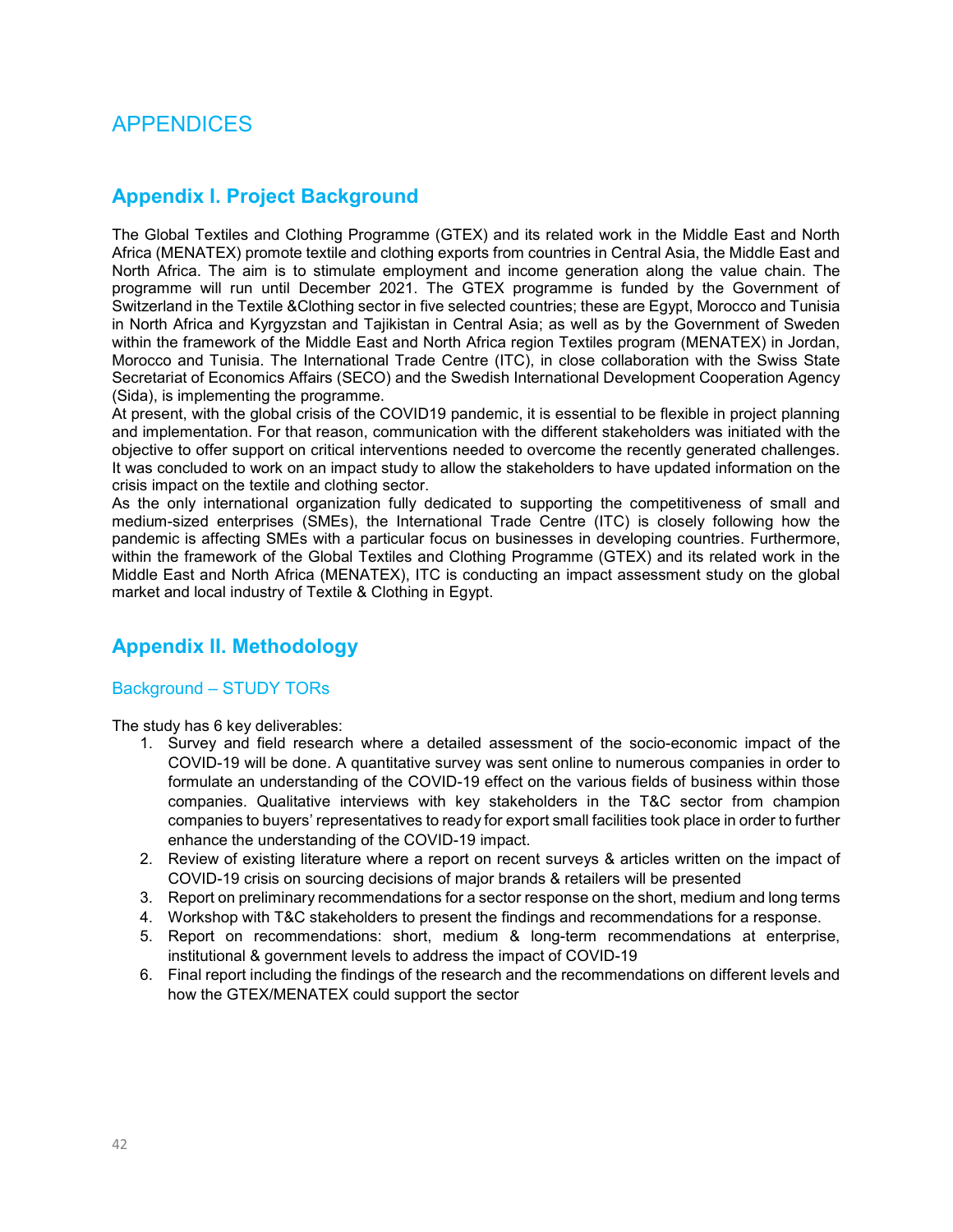### Implementation steps

### **1. Survey and Field Research**

Gherzi has conducted over 40 interactions with factory owners in Egypt. Considering that there are around 100 exporting factories in Egypt representing 90% of all exports, the sample represents 36% of the total population of Egyptian exporters. The interactions took the forms of:

a) One-on-one interviews:

A total of 11 one-on-one interviews were conducted with exporters in addition to 3 interviews with buyers/buying offices in Egypt. The discussions although open ended in nature covered the following areas:

- Orders and demand
- 2021 forecast
- Financial needs
- b) Online questionnaires:

A questionnaire was circulated with the help of the 2 export councils to a number of exporting factories. In total, Gherzi received 32 completed questionnaires. The topics covered included:

- Workers and salaries
- Government stimuli
- Opportunities at hand
- c) A group call organized by the export councils was attended by 19 participants where an open group discussion was held covering the following topics:
	- Management consultancy and training
	- Orders cancellations
	- Most pressing needs

### **2. Desk Research**

Gherzi has collected 35 different documents (listed in the detailed bibliography) The collected literature provided a comprehensive overview of the following important topics:

- Impact of COVID-19 on the global textile, apparel and retail industries
- Impact of COVID-19 on the Egyptian industrial sector
- Actions taken by various governments to support their industries
- Projections of the changes in consumer and manufacturing models to impact the industry in short, medium and long terms

#### **3. Recommendations**

Based on the findings from both the field and desk researches, Gherzi experts have worked to elaborate a number of recommendations for the Egyptian government to support the Textile and Apparel industry during those challenging times. The recommendations have been modeled based on the input received from local manufacturers and stakeholders as well as after actions taken by other governments around the world, including recommendations from global bodies such as the World Bank and other international organizations.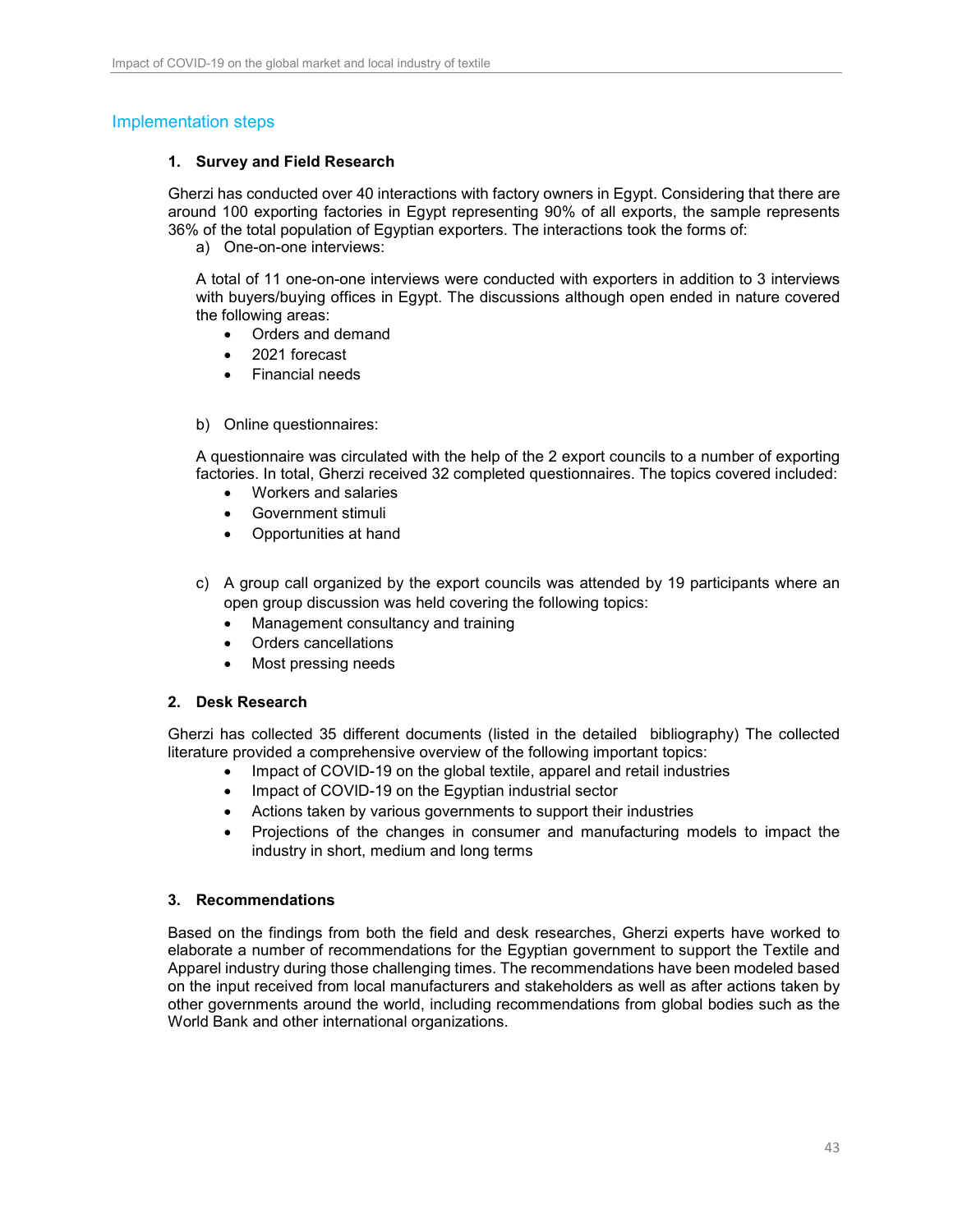# **Summary of Research Tools**

| $\bullet$                 |            |                              |                      |
|---------------------------|------------|------------------------------|----------------------|
| <b>Documents reviewed</b> | One on one | <b>Online questionnaires</b> | Feedback received    |
|                           | interviews | filled                       | over a group meeting |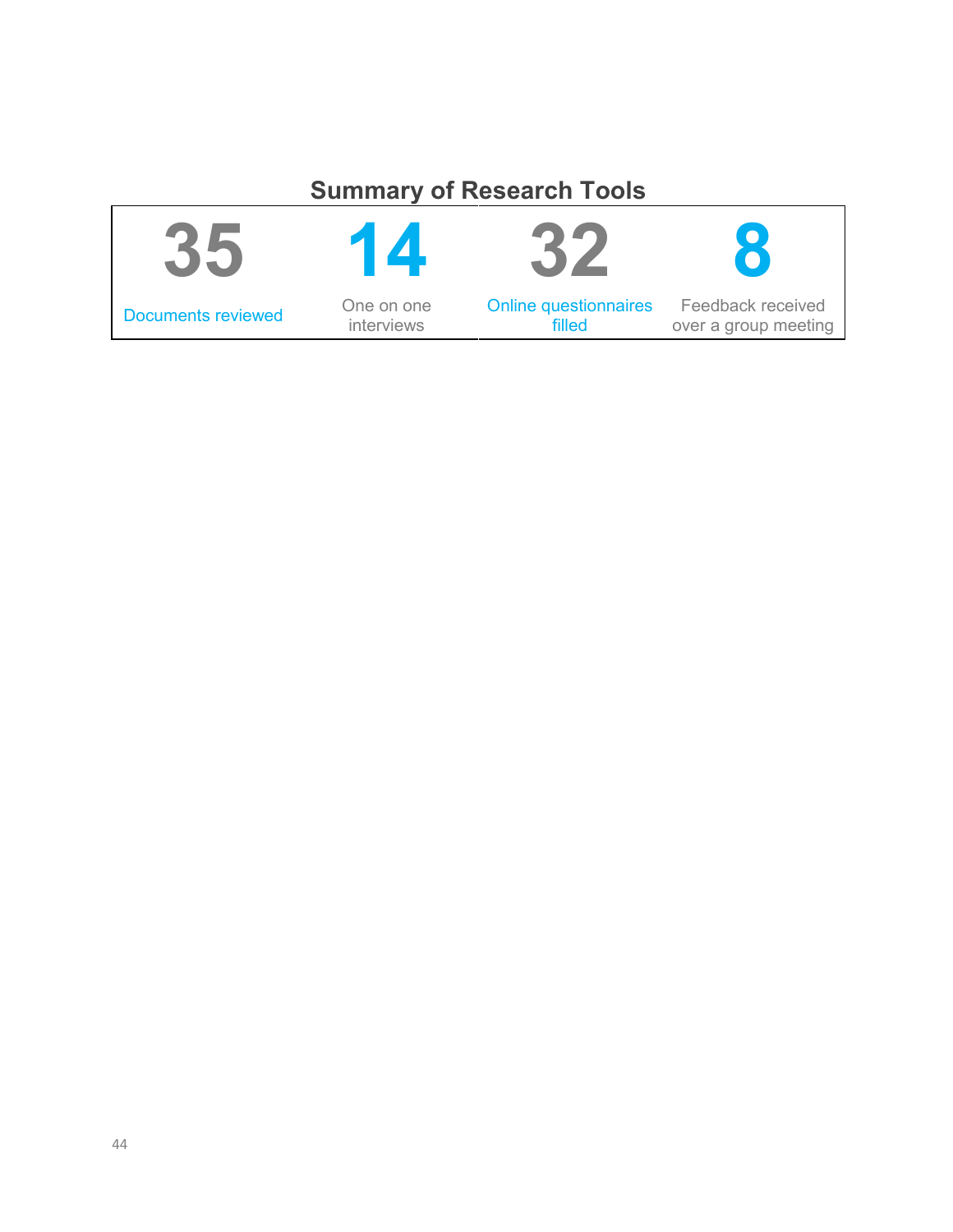# <span id="page-44-0"></span>REFERENCES

- ABOBAKR SELIM, TAREQ. "Sector Spotlight Series [Pt 1]: The Garments and Home Textile Industries". Business Forward, 2 June 2020, [https://businessforwardauc.com/2020/06/02/sector](https://businessforwardauc.com/2020/06/02/sector-spotlight-series-pt-1-the-garments-and-home-textile-industries/)[spotlight-series-pt-1-the-garments-and-home-textile-industries/](https://businessforwardauc.com/2020/06/02/sector-spotlight-series-pt-1-the-garments-and-home-textile-industries/)
- Al Omian, Kholoud. "Are we Witnessing the Awakening of a New World?" Forbes, April 2020.
- Amed, Imran. "The State of Fashion Corona Virus Update". McKinsey & Co, 10 April 2020.
- Bland, Archie. "Leicester factory put lives at risk during lockdown, claims garment worker". The Guardian, 11 July 2020, [https://www.theguardian.com/uk-news/2020/jul/11/leicester-factory-put](https://www.theguardian.com/uk-news/2020/jul/11/leicester-factory-put-lives-at-risk-during-coronavirus-lockdown-claims-garment-worker)[lives-at-risk-during-coronavirus-lockdown-claims-garment-worker](https://www.theguardian.com/uk-news/2020/jul/11/leicester-factory-put-lives-at-risk-during-coronavirus-lockdown-claims-garment-worker)
- [BOF TEAM AND MCKINSEY & COMPANY.](https://www.businessoffashion.com/articles/author/bof-mckinsey)" The State of Fashion 2021 Preview: Can the Industry Rebound Next Year?". B&F, 22 October 2020, [https://www.businessoffashion.com/articles/news-analysis/state-of-fashion-2021-preview-fashion](https://www.businessoffashion.com/articles/news-analysis/state-of-fashion-2021-preview-fashion-luxury-apparel-scenario-forecast)[luxury-apparel-scenario-forecast](https://www.businessoffashion.com/articles/news-analysis/state-of-fashion-2021-preview-fashion-luxury-apparel-scenario-forecast)
- Boone, Laurence. "Building Confidence Amid an Uncertain Recovery". OECD, 16 September 2020, [www.oecd.org/economic-outlook/.](http://www.oecd.org/economic-outlook/)
- Boumphrey, Sarah. "How Will the Consumer Markets Evolve after Corona Virus?" Euromonitor, 11 May 2020.
- Cochrane, Paul. "Egypt's Clothing Sector Suffers but Expects Post-Pandemic Uplift". Just- Style, 5 June 2020, [www.just-style.com/analysis/egypts-clothing-sector-suffers-but-expects-post](http://www.just-style.com/analysis/egypts-clothing-sector-suffers-but-expects-post-pandemic-uplift_id138891.aspx)[pandemic-uplift\\_id138891.aspx](http://www.just-style.com/analysis/egypts-clothing-sector-suffers-but-expects-post-pandemic-uplift_id138891.aspx)
- Dean, Grace. "Fashion Companies have Canceled or Refused to Pay for \$16.2 Billion of Orders During the Pandemic, Costing Textile Workers \$1.6 Billion in Wages, a Report Found". Business Insider, 9 October 2020, [https://www.businessinsider.com/fashion-brands-canceled-162-billion-in](https://www.businessinsider.com/fashion-brands-canceled-162-billion-in-orders-harming-workers-2020-10)[orders-harming-workers-2020-10](https://www.businessinsider.com/fashion-brands-canceled-162-billion-in-orders-harming-workers-2020-10)
- Egypt Today Staff. "Minister reveals status of industrial sector amid COVID-19 crisis". Egypt Today, 28 April 2020, [www.egypttoday.com/Article/3/85196/Minister-reveals-status-of-industrial](http://www.egypttoday.com/Article/3/85196/Minister-reveals-status-of-industrial-sector-amid-COVID-19-crisis)[sector-amid-COVID-19-crisis](http://www.egypttoday.com/Article/3/85196/Minister-reveals-status-of-industrial-sector-amid-COVID-19-crisis)
- Euromonitor. "Assessing and Monitoring the Impact of COVID 19".
- Euromonitor. "Supporting Apparel Exporters in a Time of Change". April 2020.
- Fibre2Fashion. "After COVID-19 Outbreak, Will China Apparel Industry Be Able to Fuel the Next Wave of Business?". Fibre2Fashion April 2020, [https://www.fibre2fashion.com/industry](https://www.fibre2fashion.com/industry-article/8645/after-covid-19-outbreak-will-china-apparel-industry-be-able-to-fuel-the-next-wave-of-business)[article/8645/after-covid-19-outbreak-will-china-apparel-industry-be-able-to-fuel-the-next-wave-of](https://www.fibre2fashion.com/industry-article/8645/after-covid-19-outbreak-will-china-apparel-industry-be-able-to-fuel-the-next-wave-of-business)[business](https://www.fibre2fashion.com/industry-article/8645/after-covid-19-outbreak-will-china-apparel-industry-be-able-to-fuel-the-next-wave-of-business)
- Fibre2Fashion. " India Launches Several Initiatives for Contactless Customs". Fibre2Fashion, 8 July 2020, [https://www.fibre2fashion.com/news/textile-news/india-launches-several-initiatives-for](https://www.fibre2fashion.com/news/textile-news/india-launches-several-initiatives-for-contactless-customs-268494-newsdetails.htm)[contactless-customs-268494-newsdetails.htm](https://www.fibre2fashion.com/news/textile-news/india-launches-several-initiatives-for-contactless-customs-268494-newsdetails.htm)
- Fibre2Fashion. "Italian Textile Machinery Orders Intake Drops in Q2". Fibre2Fashion, 24 July 2020, [https://www.fibre2fashion.com/news/textile-news/italian-textile-machinery-orders-intake](https://www.fibre2fashion.com/news/textile-news/italian-textile-machinery-orders-intake-drops-in-q2-268838-newsdetails.htm)[drops-in-q2-268838-newsdetails.htm](https://www.fibre2fashion.com/news/textile-news/italian-textile-machinery-orders-intake-drops-in-q2-268838-newsdetails.htm)
- Gherzi. "Impact of the Corona Virus Pandemic". April 2020.
- Global Data. "Corona Virus Executive Briefing" 24 March 2020.
- International Labour Organization. "COVID-19 and the textiles, clothing, leather and footwear industries". 8 April 2020, [https://www.ilo.org/wcmsp5/groups/public/---ed\\_dialogue/--](https://www.ilo.org/wcmsp5/groups/public/---ed_dialogue/---sector/documents/briefingnote/wcms_741344.pdf) [sector/documents/briefingnote/wcms\\_741344.pdf](https://www.ilo.org/wcmsp5/groups/public/---ed_dialogue/---sector/documents/briefingnote/wcms_741344.pdf)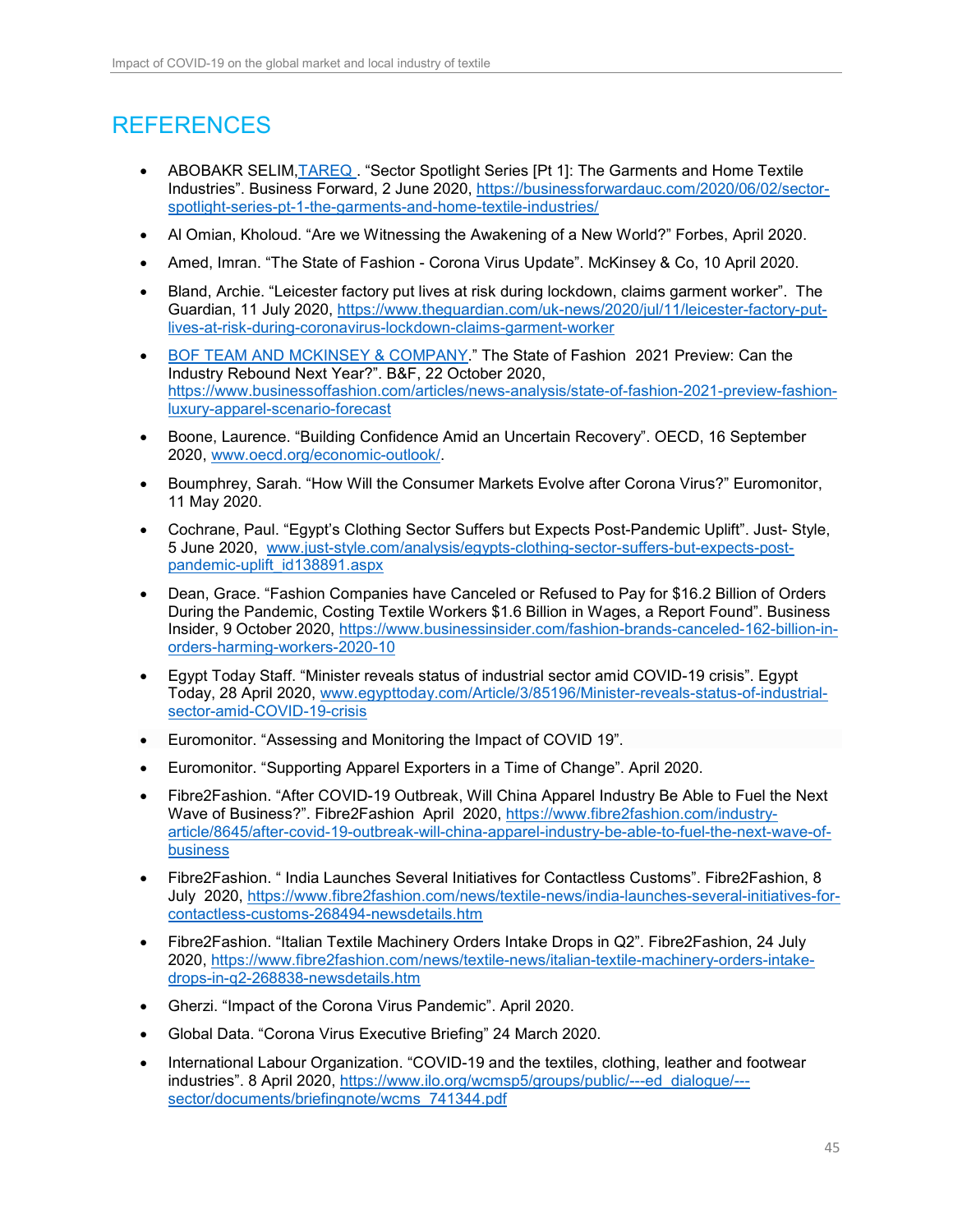- Indvik, Lauren. "Virus impact on fashion and luxury to be 'worse than recession'" The Financial Times, 20 May 2020.
- Liu, Cindy. "Apparel Sales Take a Hit as Consumers Pull Back Spending on Clothes". eMarketer, 1 June 2020, [https://www.emarketer.com/content/apparel-sales-take-a-hit-as-consumers-pull](https://www.emarketer.com/content/apparel-sales-take-a-hit-as-consumers-pull-back-spending-on-clothes-9)[back-spending-on-clothes-9](https://www.emarketer.com/content/apparel-sales-take-a-hit-as-consumers-pull-back-spending-on-clothes-9)
- London Business School "The economics of a pandemic: the case of Covid-19".
- Mckinsey & Co "It's time to rewire the fashion system: State of Fashion coronavirus update" 16 March 2020.
- M. Kumar, Arun. "COVID Potential Impact on the Indian Economy". KPMG, April 2020.
- Moore, [Kaleigh .](https://www.forbes.com/sites/kaleighmoore/) "Retailers Selling Non-Essentials See Double & Triple-Digit Increases In Online Sales During COVID-19 Crisis". Forbes, 17 April 2020, [https://www.forbes.com/sites/kaleighmoore/2020/04/17/retailers-selling-non-essentials-see](https://www.forbes.com/sites/kaleighmoore/2020/04/17/retailers-selling-non-essentials-see-double--triple-digit-increases-in-online-sales-during-covid-19-crisis/?sh=e07408e6431f)[double--triple-digit-increases-in-online-sales-during-covid-19-crisis/?sh=e07408e6431f](https://www.forbes.com/sites/kaleighmoore/2020/04/17/retailers-selling-non-essentials-see-double--triple-digit-increases-in-online-sales-during-covid-19-crisis/?sh=e07408e6431f)
- Neilsen, Particia. "Can fast fashion's \$2.5tn supply chain be stitched back together?". The Financial Times, 18 May 2020.
- Paul , Ruma. "Bangladesh Garment Workers Pray for Orders as Pandemic Shreds Exports". Reuters, 20 October 2020, [https://www.reuters.com/article/health-coronavirus-bangladesh](https://www.reuters.com/article/health-coronavirus-bangladesh-garments/bangladesh-garment-workers-pray-for-orders-as-pandemic-shreds-exports-idUSL4N2HA1WD)[garments/bangladesh-garment-workers-pray-for-orders-as-pandemic-shreds-exports](https://www.reuters.com/article/health-coronavirus-bangladesh-garments/bangladesh-garment-workers-pray-for-orders-as-pandemic-shreds-exports-idUSL4N2HA1WD)[idUSL4N2HA1WD](https://www.reuters.com/article/health-coronavirus-bangladesh-garments/bangladesh-garment-workers-pray-for-orders-as-pandemic-shreds-exports-idUSL4N2HA1WD)
- Pladson, Kristie. "German Trade Body says Second Wave Could be Deadly to Struggling Retailers". DW, 31 July 2020, [https://www.dw.com/en/german-trade-body-says-second-wave](https://www.dw.com/en/german-trade-body-says-second-wave-could-be-deadly-to-struggling-retailers/a-54396223)[could-be-deadly-to-struggling-retailers/a-54396223](https://www.dw.com/en/german-trade-body-says-second-wave-could-be-deadly-to-struggling-retailers/a-54396223)
- Schlomski, Iris. "Covid-19 Plunges Europe's Textile Industry into Deep Crisis!". Textile Network, 19 June, 2020, [https://textile-network.com/en/Business/Covid-19-plunges-Europe-s-textile](https://textile-network.com/en/Business/Covid-19-plunges-Europe-s-textile-industry-into-deep-crisis)[industry-into-deep-crisis](https://textile-network.com/en/Business/Covid-19-plunges-Europe-s-textile-industry-into-deep-crisis)
- Seara, Javier. "Recovery Scenarios for Fashion and Luxury Brands". Boston Consulting Group, 25 March 2020.
- Shajahan, Sadril. " Study Explores COVID- 19 Impact on the Lives of Garment Workers". BRAC, 18 October 2020, [http://blog.brac.net/study-explores-covid-19-impact-on-the-lives-of-garment](http://blog.brac.net/study-explores-covid-19-impact-on-the-lives-of-garment-workers/)[workers/](http://blog.brac.net/study-explores-covid-19-impact-on-the-lives-of-garment-workers/)
- Sky News. "Coronavirus: DW Sports Falls into Administration Putting 1,700 Jobs at Risk". Sky News, 3 August 2020, [https://news.sky.com/story/threat-to-1700-jobs-as-dw-sports-falls-into](https://news.sky.com/story/threat-to-1700-jobs-as-dw-sports-falls-into-administration-12041592?dcmp=snt-sf-twitter)[administration-12041592?dcmp=snt-sf-twitter](https://news.sky.com/story/threat-to-1700-jobs-as-dw-sports-falls-into-administration-12041592?dcmp=snt-sf-twitter)
- Teodoro, Antonella. "Textile and Garment Supply Chains in Times of COVID-19: Challenges for Developing Countries". UNCTAD, 29 May 2020, [https://unctad.org/news/textile-and-garment](https://unctad.org/news/textile-and-garment-supply-chains-times-covid-19-challenges-developing-countries)[supply-chains-times-covid-19-challenges-developing-countries](https://unctad.org/news/textile-and-garment-supply-chains-times-covid-19-challenges-developing-countries)
- Tewari, [Srishti .](https://www.fibre2fashion.com/industry-article/author/srishti-tewari/5417) "Impact of Covid-19 Pandemic on Small Textile Units". Fibre2Fashion, June 2020, [www.fibre2fashion.com/industry-article/8691/impact-of-covid-19-pandemic-on-small-textile](http://www.fibre2fashion.com/industry-article/8691/impact-of-covid-19-pandemic-on-small-textile-units)[units](http://www.fibre2fashion.com/industry-article/8691/impact-of-covid-19-pandemic-on-small-textile-units)
- Toplin, Jaime. "June e-commerce Growth was the Highest of the Pandemic so Far". Business Insider, 16 July 2020, [https://www.businessinsider.com/pandemic-ecommerce-habits-setting-in-](https://www.businessinsider.com/pandemic-ecommerce-habits-setting-in-2020%207?IR=T&itm_source=twitter&itm_medium=social&itm_content=briefings_post&itm_campaign=7-16-2020)[2020](https://www.businessinsider.com/pandemic-ecommerce-habits-setting-in-2020%207?IR=T&itm_source=twitter&itm_medium=social&itm_content=briefings_post&itm_campaign=7-16-2020)  [7?IR=T&itm\\_source=twitter&itm\\_medium=social&itm\\_content=briefings\\_post&itm\\_campaign=7-](https://www.businessinsider.com/pandemic-ecommerce-habits-setting-in-2020%207?IR=T&itm_source=twitter&itm_medium=social&itm_content=briefings_post&itm_campaign=7-16-2020) [16-2020](https://www.businessinsider.com/pandemic-ecommerce-habits-setting-in-2020%207?IR=T&itm_source=twitter&itm_medium=social&itm_content=briefings_post&itm_campaign=7-16-2020)
- World Bank. 2020. Global Economic Prospects, June 2020